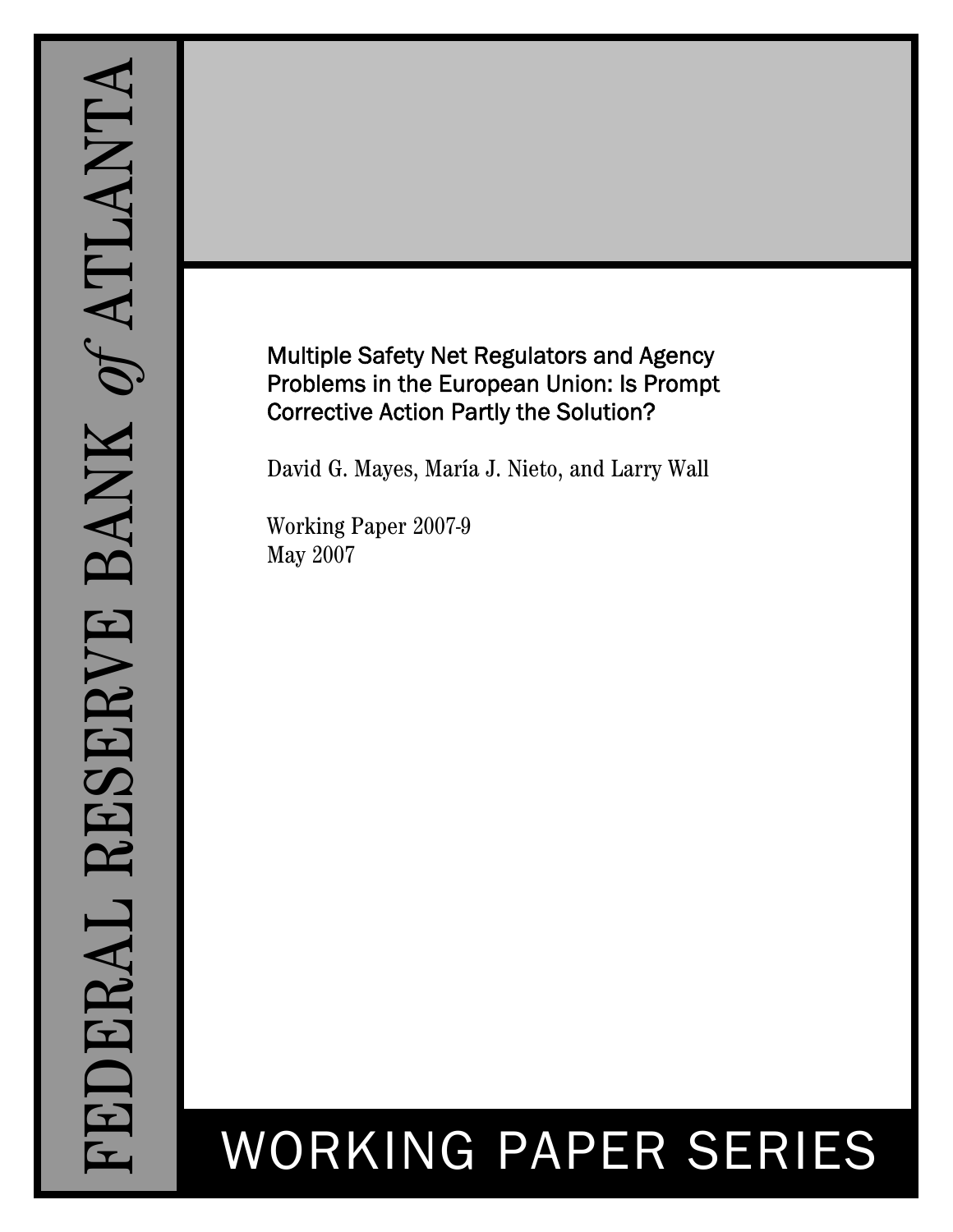# Multiple Safety Net Regulators and Agency Problems in the European Union: Is Prompt Corrective Action Partly the Solution?

David G. Mayes, María J. Nieto, and Larry Wall

Working Paper 2007-9 May 2007

Abstract: This paper discusses the institutional changes needed in Europe if prompt corrective action (PCA) is to be effective in supervising and resolving cross-border banking groups. The paper identifies these changes starting with enhancements in the availability of information on banking groups' financial condition to prudential supervisors. Next, the paper considers the collective decision making by prudential supervisors with authority to make discretionary decisions within the PCA framework as soon as a bank in a cross-border banking group falls below the minimum capital standard. Finally, the paper analyzes the coordination measures that should be implemented if PCA requires the bank to be resolved.

JEL classification: G21, K23, F23

Key words: bank supervision, prompt corrective action, European Union

The authors thank George Benston and Robert Eisenbeis for helpful comments on a preliminary draft as well as the participants in the LSE Financial Markets Group conference on prompt corrective action and cross-border supervisory issues (London, November 20, 2006) and the Banco de España conference organized by the European Central Bank and the Center for Financial Studies (Madrid, November 30–December 1, 2006). The views expressed here are the authors' and not necessarily those of the Banco de España, the Bank of Finland, the Federal Reserve Bank of Atlanta, or the Federal Reserve System. Any remaining errors are the authors' responsibility.

Please address questions regarding content to David G. Mayes, University of Auckland and Bank of Finland, P.O. Box 160, Helsinki, Finland, 358-10-831-2569, david.mayes@bof.fi; María J. Nieto, Banco de España, Alcala 50, Madrid, Spain 28014, 34-91-338-5000, maria.nieto@bde.es; or Larry Wall, Research Department, Federal Reserve Bank of Atlanta, 1000 Peachtree Street, N.E., Atlanta, GA 30309-4470, 404-498-8937, 404-498-8810 (fax), larry.wall@atl.frb.org.

Federal Reserve Bank of Atlanta working papers, including revised versions, are available on the Atlanta Fed's Web site at www.frbatlanta.org. Click "Publications" and then "Working Papers." Use the WebScriber Service (at www.frbatlanta.org) to receive e-mail notifications about new papers.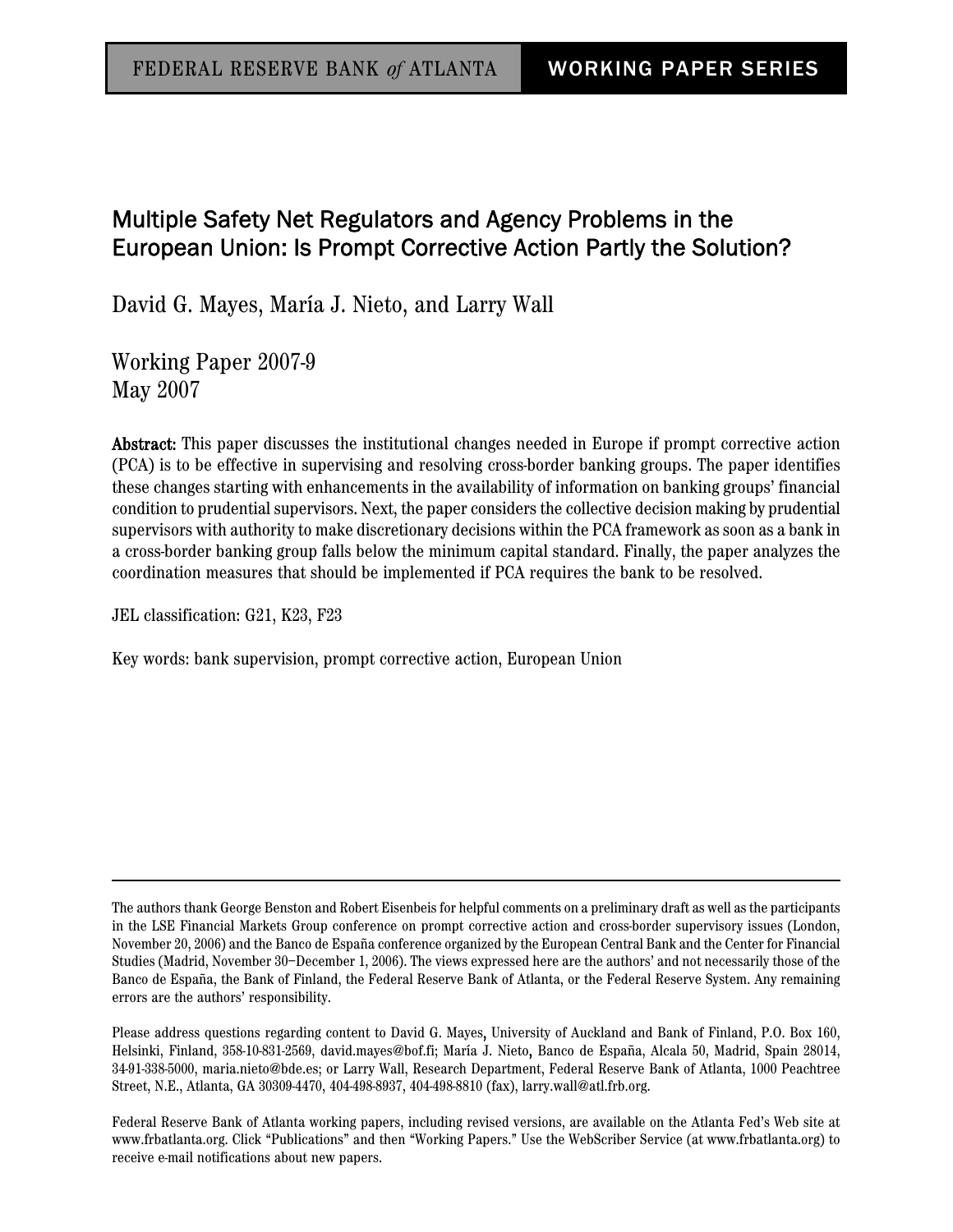# **Multiple Safety Net Regulators and Agency Problems in the EU: Is Prompt Corrective Action Partly The Solution?**

Large pan-European and regional banks are developing in the European Union (EU). However, the existing institutional framework for dealing with cross border crisis has thus far largely neglected the coordination among prudential supervisors, deposit insurance regulators and reorganization authorities that is needed in an explicit drive to try to ensure the minimization of the potential loss to the taxpayer. Indeed, the present safety net framework across borders not only does not have minimization of taxpayers losses as a goal, but has embedded in it incentive conflicts that are likely to substantially increase taxpayer losses.

Academics and policy makers alike have made proposals on how to reform the EU safety net in order to reduce the problems of asymmetric information and create an incentive compatible regulatory structure. However, most of these proposals have focused on mechanisms to reduce asymmetric information between prudential supervisors and central banks, and much less attention has been paid to mechanisms to align the incentives among prudential supervisors and between them and deposit insurance and resolution authorities.

The importance of this topic was recognized by the European Shadow Financial Regulatory Committee, which devoted its very first report (ESFRC, 1998) to a proposal for dealing with problem banks, in which it recommended establishing a Structured Early Intervention Resolution (SEIR) regime that called for predictable supervisory action for undercapitalized banks culminating in the withdrawal of the bank's charter before its regulatory capital reaches zero. More recently, the ESFRC (2005) argued that implementation of a version of SEIR called Prompt Corrective Action (PCA) in each individual Member State would contribute to host country supervisors´ confidence in their banks' home country supervisors. Benink and Benston (2005) also propose SEIR as a mechanism for protecting deposit insurance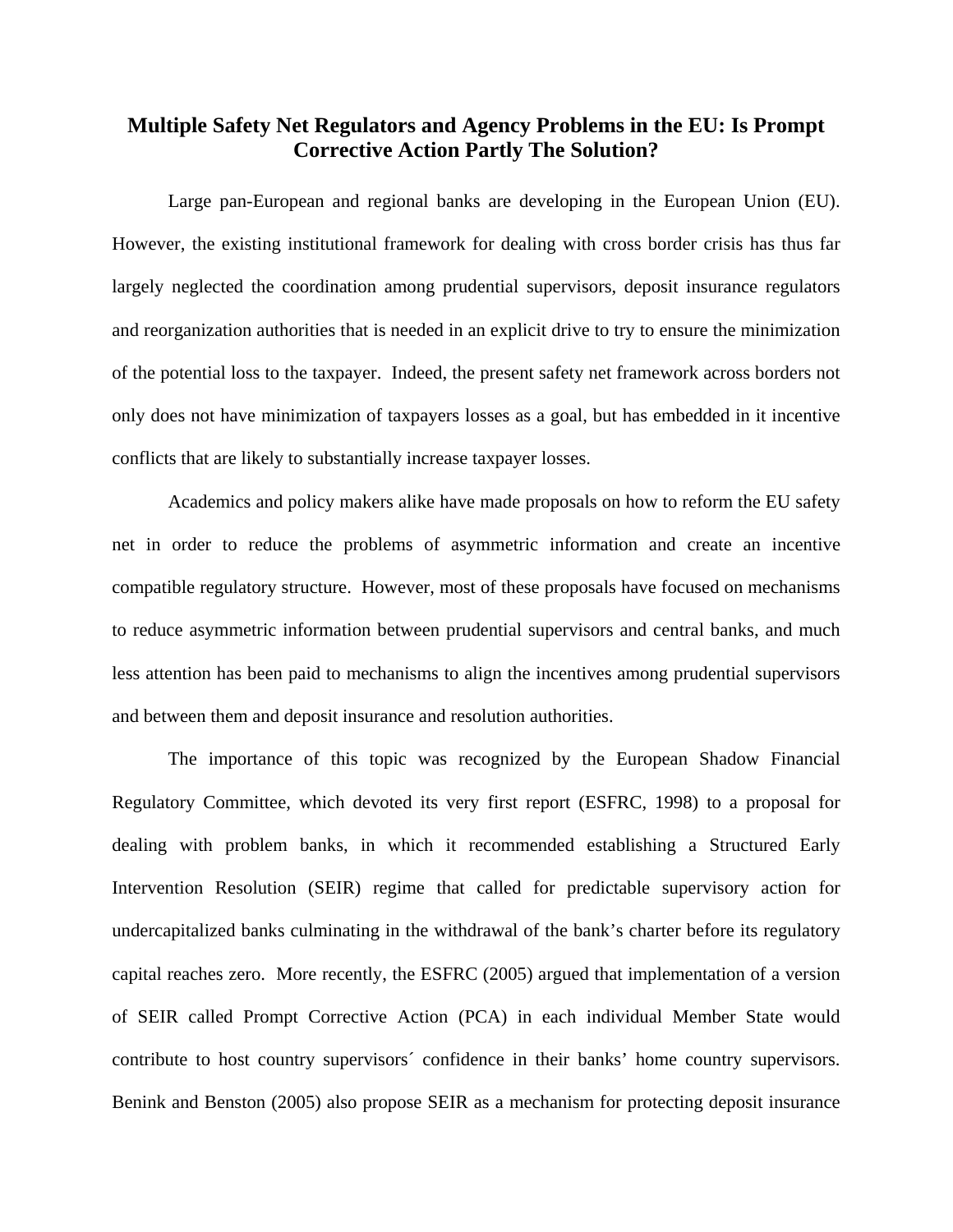funds and taxpayers from losses in the EU, as part of a more broad based regulatory reform. Along similar lines, Mayes (2004) proposes intervention at prescribed benchmarks (ideally above economic insolvency) as a means of offering a plausible policy for coping with the exit of banks whose failure poses systemic risks in the EU.

While PCA is, in our view, one reasonable approach, two issues should be addressed before it could be used to set minimum standards in Europe. First, PCA was designed to work with the institutional structure of U.S. bank regulation. Nieto and Wall (2006) identify several institutional changes that would be needed in European bank regulatory institutions in order for PCA to be effective (described in the second section of this article). Second, PCA was designed to reduce principal-agent problems in a purely domestic setting where the supervisor as agent is ultimately accountable to his principal, the voters and taxpayers. Although the basic structure of PCA would be helpful in an international setting, explicit consideration of cross-border issues would make PCA more effective in addressing the principal-agent problems that arise from the supervision of a cross-border banking group.

The focus of this paper is on making PCA more effective for cross-border banking groups in the EU.<sup>1</sup> We take as given that all Member States have adopted a uniform system of PCA that complies with the requirements set out by Nieto and Wall (2006). In recognition of the political problems in implementing an EU-level supervisor, we take as granted the existing supervisory and other regulatory institutions in the EU to the extent feasible. However, in some cases we identify gaps between what exists and what is needed for effective prudential supervision, deposit insurance and reorganization of cross-border banking groups that can only be covered by

1

 $1$  The related question of the relationship of the bank supervisor to the lender of last resort when dealing with crossborder banking groups is also important but it is beyond the scope of this paper. See Repullo (2004), and Kahn and Santos (2002, 2004).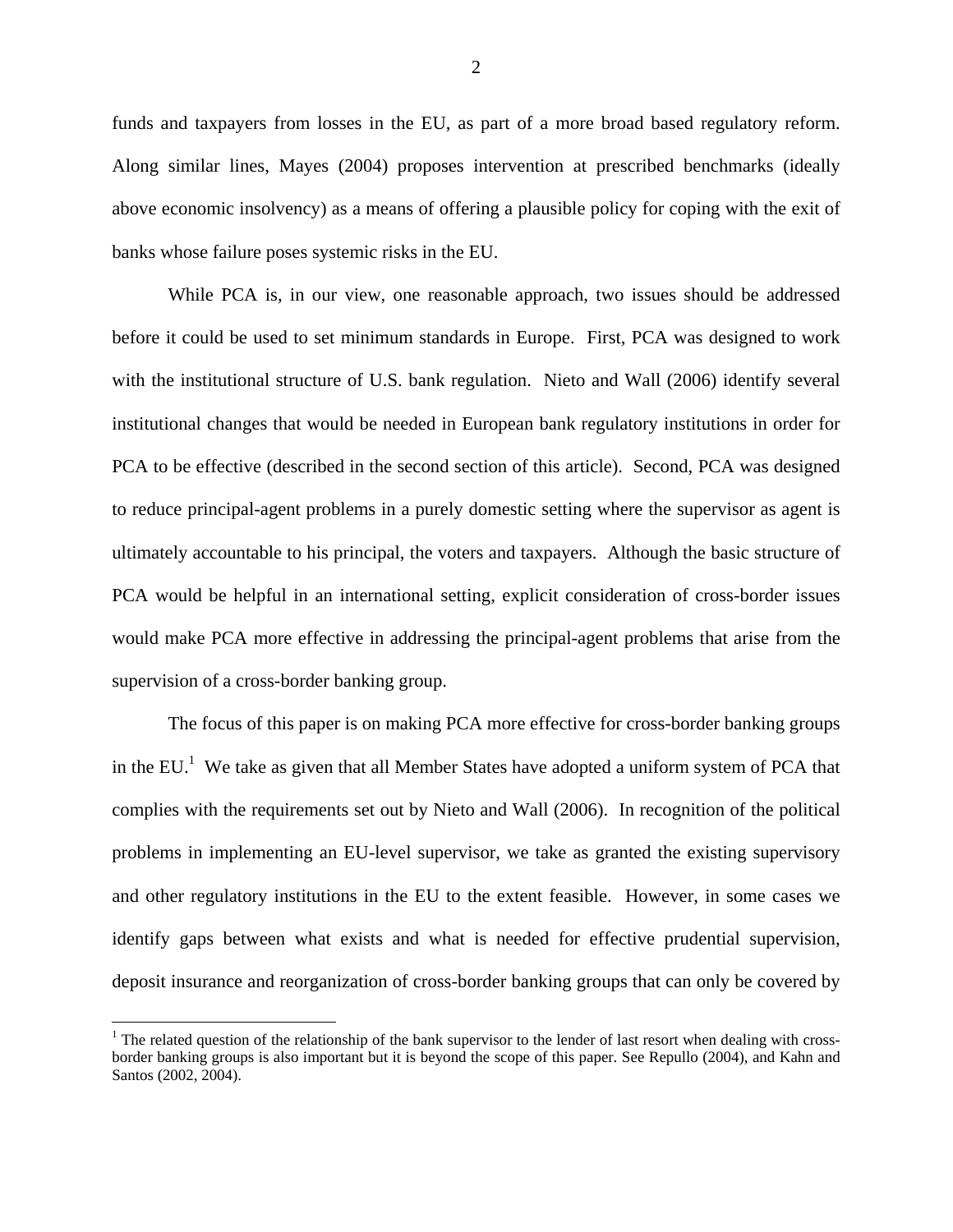substantial changes to existing legislation in the Member States. While we believe the general approach to disciplining large cross-border banking groups advocated in this paper provides the best opportunity for an effective system in the absence of EU-level institutions, this paper does not consider the desirability of EU-level institutions and arrangements should they become politically feasible.

The paper is organized as follows. The first section analyzes the potential problems with the current institutional framework of bank supervision. The second section evaluates the potential contribution of adopting a PCA type regime in setting minimally acceptable supervisory responses. As the second section discusses, PCA was developed for banks operating in the US and, as such, does not address some important cross-border concerns. Thus, the third section considers additional measures that may be taken to supplement PCA and make it more responsive to cross-border issues. After the last section concludes, an Appendix develops several scenarios that highlight the differences between the current European situation and a Europe that had adopted PCA and authorized colleges of the relevant supervisors to make any discretionary decisions required under PCA.

#### **1. Supervisory discretion and cross-border banking**

Cross-border groups increasingly operate as integrated entities with provision of services, such as risk management, liquidity management, data processing, and loan evaluation, each centralized in one part of the group (though not all services are necessarily centralized in the same country). They often do not have a neat structure of a parent and free-standing locally incorporated subsidiaries, but a complex interweaving of branches and subsidiaries that cannot survive on their own. In this context, bank supervisory structures must also be structured for efficient cross-border operations. The need for efficient cross-border prudential supervision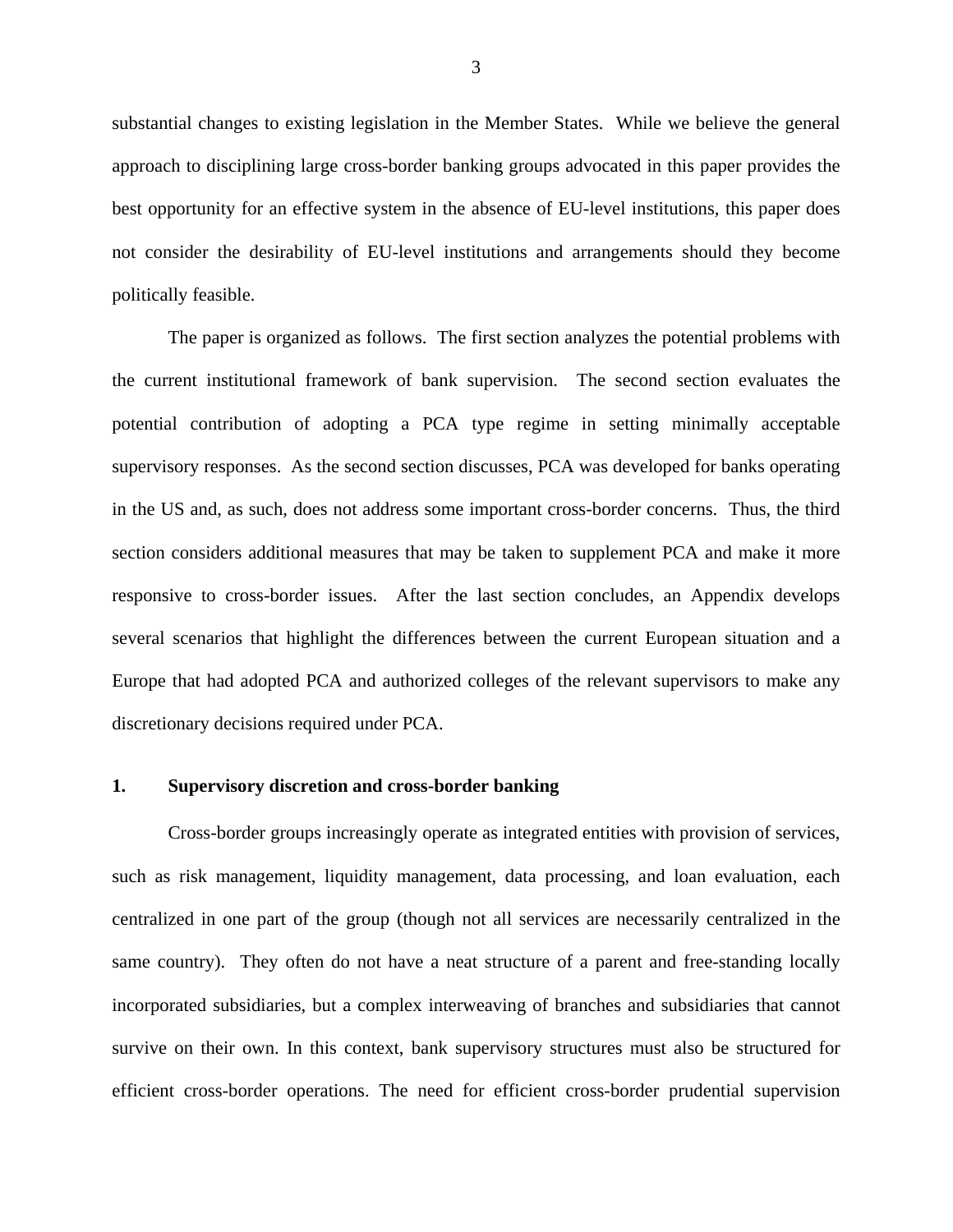implies someone has to be clearly responsible, it needs a clear objective whose attainment can be transparently and objectively assessed and, most importantly, it needs the tools and powers to undertake the tasks efficiently and effectively in practice and in prospect. This has long been recognized in the work of the Basel Committee of Banking Supervisors (Basel Core Principles for Effective Banking Supervision, 1997)<sup>2</sup>. Some authority has to take the lead, normally one in the 'home' country where the bank or holding company is headquartered, and the other, 'host' country authorities have to co-operate with them and with each other if the system is to work. Moreover, since there are multiple authorities in each country, whose range of powers and competences often do not match, this coordination is very difficult to achieve.<sup>3</sup> Each country remains responsible for its own financial stability, yet, where there are large cross-border institutions such stability will depend on the actions of the authorities in other countries. In a crisis, national authorities will tend to put their own national interests first, so any process of recognition of international claims in advance needs to be very carefully structured so that the joint actions match an agreed means of addressing and, where necessary, trading off the possibly conflicting interests of the countries involved.<sup>4</sup>

The present structure of supervision, deposit insurance coverage and bank resolution in the EU largely follows the legal structure of banking groups. As shown in Table 1, prudential supervision, deposit insurance and resolution are generally the responsibility of the regulators of each country in which a bank is incorporated. The principal exceptions are that: (1) the home

<sup>&</sup>lt;sup>2</sup> The Basel Core Principles for Effective Banking Supervision have been revised in 2006.

 $3$  This mismatch of responsibilities relates to the different financial sectors – insurance, banking, securities markets – to the different functions – prudential supervision, deposit insurance, crisis resolution – and to the powers each holds under the variety of legal and regulatory systems that currently exist.

<sup>&</sup>lt;sup>4</sup> If there is a threat to the financial system as a whole from bank failure or distress, countries tend to permit special measures to be taken, as in the case of the systemic risk exemption in the United States (Mayes, 2006a).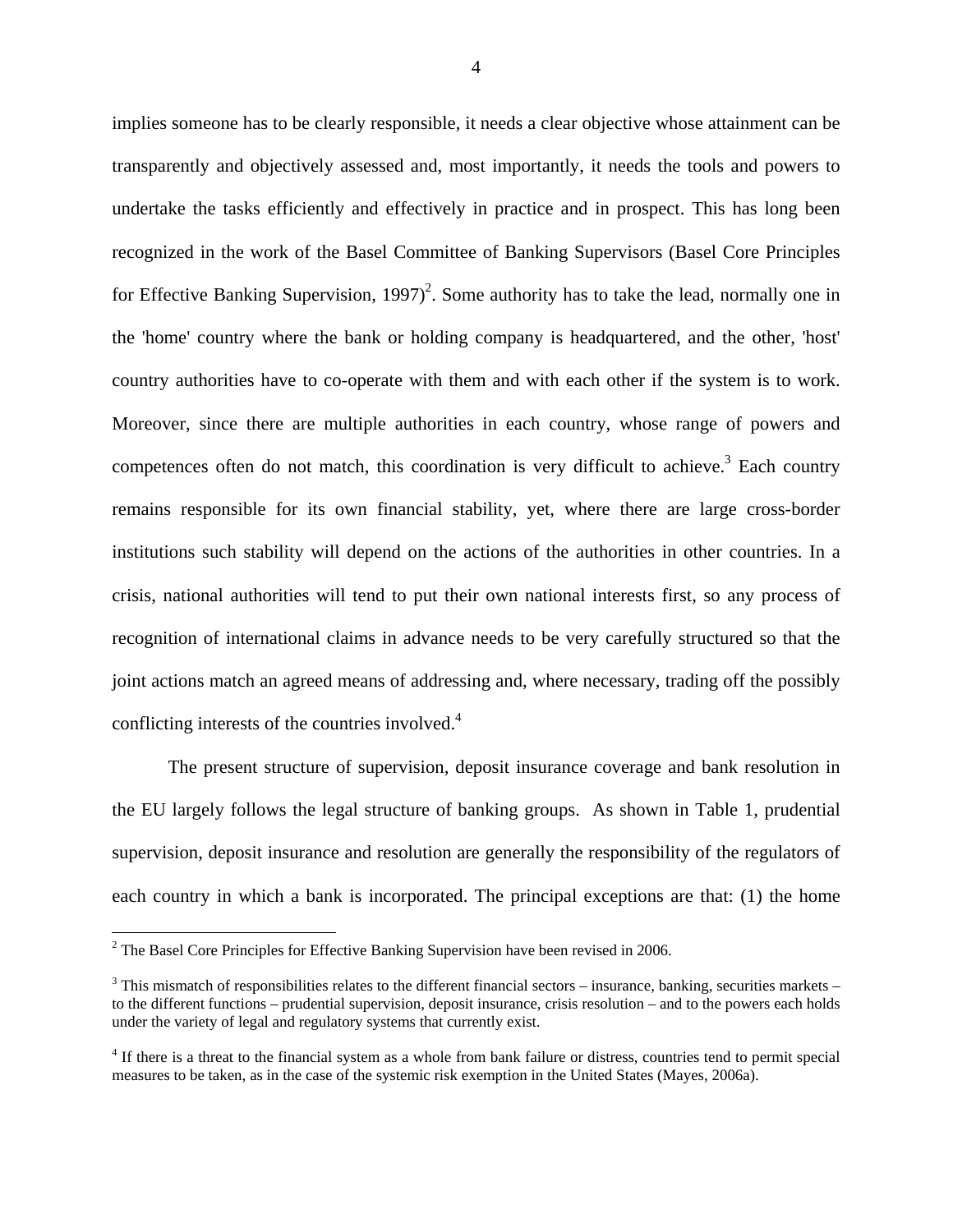country supervisor of a bank parent will exercise supervisory authority over a *bank subsidiary* incorporated in another country through its supervision of the consolidated group and the home country supervisory may be the sole prudential supervisor if the host country supervisor of the subsidiary delegates its responsibility,<sup>5</sup> and (2) the host country deposit insurer of a *branch* may supplement the coverage provided by the insurer of the home country of the bank to bring it up to the host country's level.

The problem with supervising banking groups as collections of separate legal banking charters is that the legal approach does not reflect how these organizations function in practice. A well-known example of cross-border banking regional integration is Nordea (see Table 2), which is currently organized in the form of subsidiaries that operate with a highly integrated operation. This is set to go further if Nordea changes to a branch structure across the whole region under the European Companies Act, as currently planned. Indeed such a change in Nordea would make its legal form a much closer match to the actual structure of its current operations. It is actually an illusion that many subsidiaries can somehow be cut off from their parent in the event of difficulty and asked to function on their own, with or without statutory management (Mayes, 2006). As Schmidt Bies (2004) puts it: 'entities can be created within the structure of the group to transfer and fund assets [that] may or may not be consolidated for accounting purposes, depending upon their structure.' (p.1). The idea that the various deposit insurers or supervisors can take independent decisions to minimize their losses in these circumstances is thus not realistic.

<sup>&</sup>lt;sup>5</sup> This delegation is contemplated in Article 131 of the Directive 2006/49/EC of the European parliament and of the Council of 14 June, 2006 on the capital adequacy of investment firms and credit institutions (recast) (Official Journal of the European Union L177/201 30 June, 2006) so called CRD. In addition, according to Article 44, the home country authorities are responsible for the prudential supervision of consolidated banking groups including bank subsidiaries and affiliates in other Member States (Directive 2006/48/EC of the European Parliament and of the Council of 14 June 2006 relating to the taking up and pursuit of the business of credit institutions (recast)).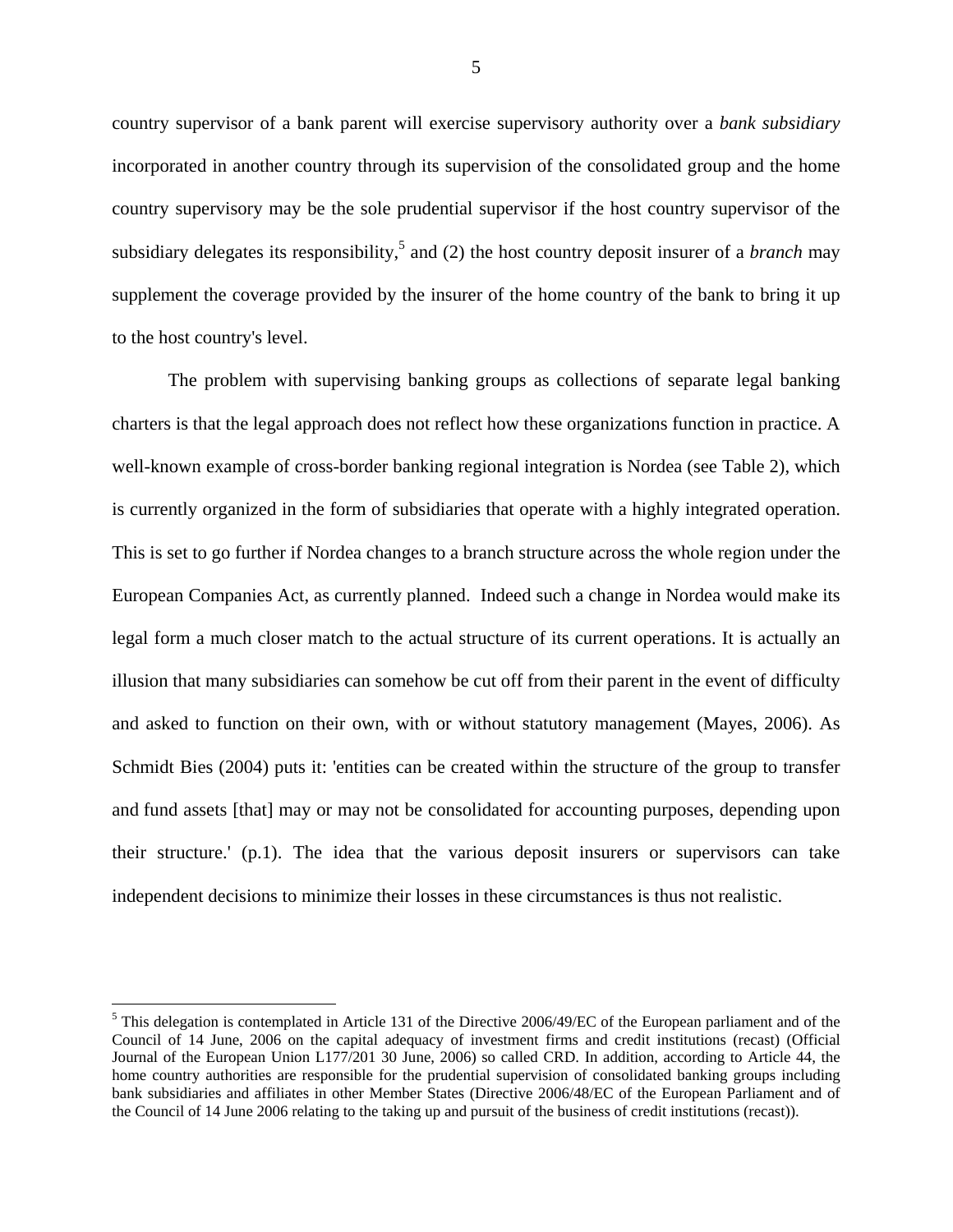The interdependence of prudential supervision of banks operating across borders creates a principal-agent relationship between the society (voters and taxpayers) of one country as principal and the various supervisors of the rest of the banking group as the agents. <sup>6</sup> The delegation approach has also been used recently to debate financial supervisory issues (Bjerre-Nielsen, 2004). The standard set of principal agent problems are made substantially worse when some of the principals have no direct authority over the agent, as when supervisors in one country may expose the taxpayers in another country to losses. The problem is that the agent's incentives will be to follow the goals of the principal that has some direct authority over the agent. That is, when conflicts arise among the principals, the supervisor (agent) is likely to follow the perceived interests of their own country's government and voters (principle). Eisenbeis and Kaufman (2006) describe the agency problems and conflicts of cross-border banking in general and, in particular, in the EU.

# **2. Structured Early Intervention and Resolution /Prompt Corrective Action as a limit on prudential supervisors' discretion**

SEIR was first laid out by Benston and Kaufman (1988) as a means of minimizing deposit insurance losses by requiring a series of mandatory supervisory interventions as a bank's regulatory capital ratio falls.<sup>7</sup> One way that this proposal could work is illustrated in table 2 of Benston and Kaufman (1988, p. 64), in which they propose that banks be placed in one of four categories or tranches: 1) "No problem", 2) "Potential problems" that would be subject to more intensive supervision and regulation, 3) "Problem intensive" that would face even more

<sup>&</sup>lt;sup>6</sup> See Alessina and Tabellini (2004, 2005) for a discussion of the conditions for the delegation of the tasks to agents.

<sup>&</sup>lt;sup>7</sup> See Benston, George J. and George G. Kaufman (1988). For a discussion of the intellectual history of PCA see Benston, G., and Kaufman, G. (1994).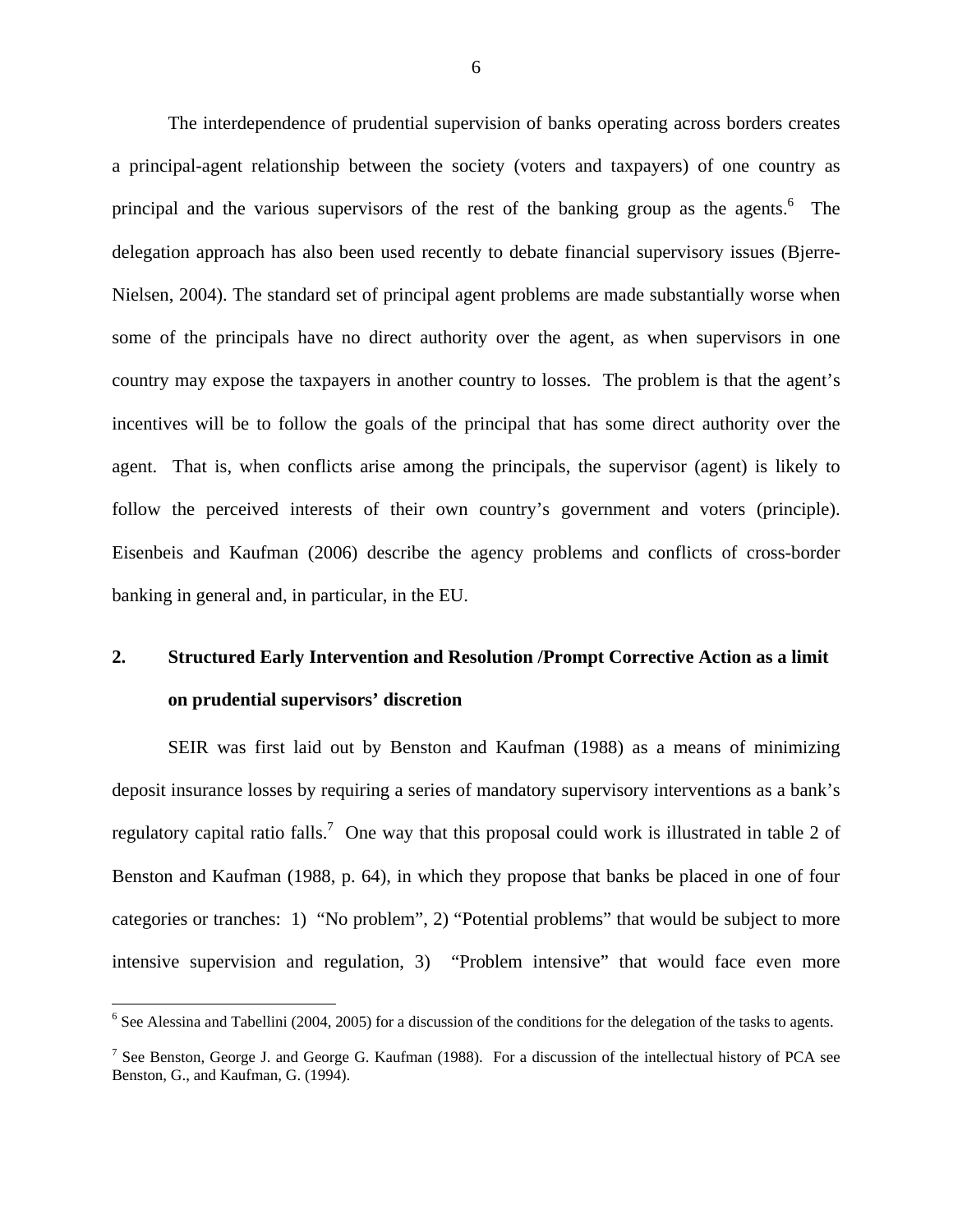intensive supervision and regulation with mandatory suspension of dividends and 4) "Reorganization mandatory," with ownership of these banks automatically transferred to the deposit insurer. Although the deposit insurer would assume control of the bank, Benston and Kaufman (1988, p. 68) ordinarily would have the bank continue in operation under the temporary control of the FDIC or be sold to another bank, with liquidation only as a "last resort". The deposit insurer would remain at risk under SEIR, but only to the extent of covering losses to insured depositors. However, Benston and Kaufman did not expect such a takeover to be necessary, except when a bank's capital was depleted before the supervisors could act, perhaps as a result of a massive undetected fraud. Because the bank's owners would realize that the supervisors were mandated to take over a bank while it was solvent (3 percent market value of capital-to-asset ratio under the SEIR proposal), the owners had strong incentives to recapitalize, sell, or liquidate the bank rather than put it to the FDIC.<sup>8</sup>

A version of SEIR was adopted under the title prompt corrective action (PCA) with the 1991 passage of the Federal Deposit Insurance Corporation Improvement Act (FDICIA) as shown in Table 3. PCA deals with prudential supervisors´ agency problem by first allowing and then requiring specific intervention by the supervisory authorities on a timely basis.

Whereas SEIR sketches out how supervisors would respond to a drop in capital adequacy, PCA provides a list of actions the supervisors may take and another set of actions the supervisor must take to further the goals of PCA (minimizing losses to the deposit insurance fund). While PCA reduces supervisory discretion as a bank's capital level falls, supervisors retain substantial discretion over almost all banks. Even the "mandatory provisions" often

<sup>&</sup>lt;sup>8</sup> Table 2 in Benston and Kaufman (1998) gives "Illustrative Reorganization Rules" with mandatory reorganization at a 3 percent market value of capital-to-asset ratio. However, the text talks about the possibility that this ratio should be revised upwards.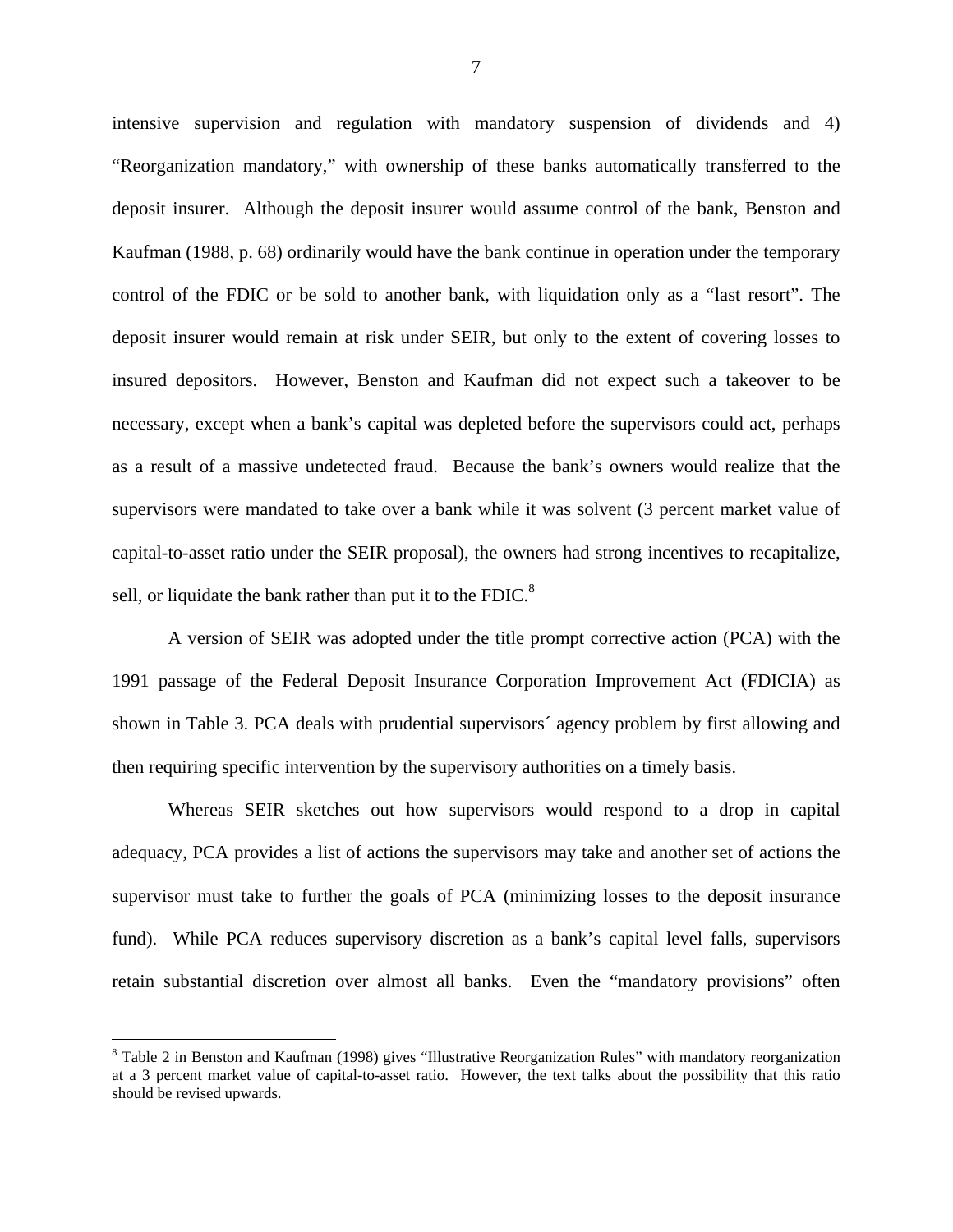include a significant element of supervisory discretion. For example, while an undercapitalized bank must submit a capital restoration plan, the supervisors have discretion over whether the plan will be approved as "acceptable."

PCA may appear to be simply a set of supervisory corrective measures that should be taken as a bank's capital declines that any country could easily adopt. However, PCA is unlikely to work as intended if a country has not accepted PCA's underlying philosophy or lacks the necessary institutional prerequisites. Focusing specifically on the EU, Nieto and Wall (2006) identify three important aspects of the philosophy underlying PCA: (1) "that bank prudential supervisor's primary focus should be on protecting the deposit insurance fund and minimizing government losses," (2) "that supervisors should have a clear set of required actions to be taken as a bank becomes progressively more undercapitalized," and (3) "that undercapitalized banks should be closed before the economic value of their capital becomes negative." The four institutional prerequisites identified are: (1) supervisory independence, and accountability; (2) adequate authority, (3) accurate and timely information; and (4) adequate resolution procedures. They find that European countries currently comply with these institutional requirements to varying degrees.

The adoption of a version of PCA would provide the EU with a set of minimum supervisory responses to violations of the Capital Requirement Directive  $(CRD)$ . The definition and level of the capital ratios that would trigger mandatory supervisory action and eventually intervention is a relevant subject that is beyond the scope of this paper. Moreover, the original PCA was designed to address principal-agent problems in the supervision in the US and does not explicitly contemplate the complications introduced by cross-border banking groups. A number

<sup>&</sup>lt;sup>9</sup> Directive 2006/49/EC of the European parliament and of the Council of 14 June, 2006 on the capital adequacy of investment firms and credit institutions (recast). Official Journal of the European Union L177/201 30 June, 2006.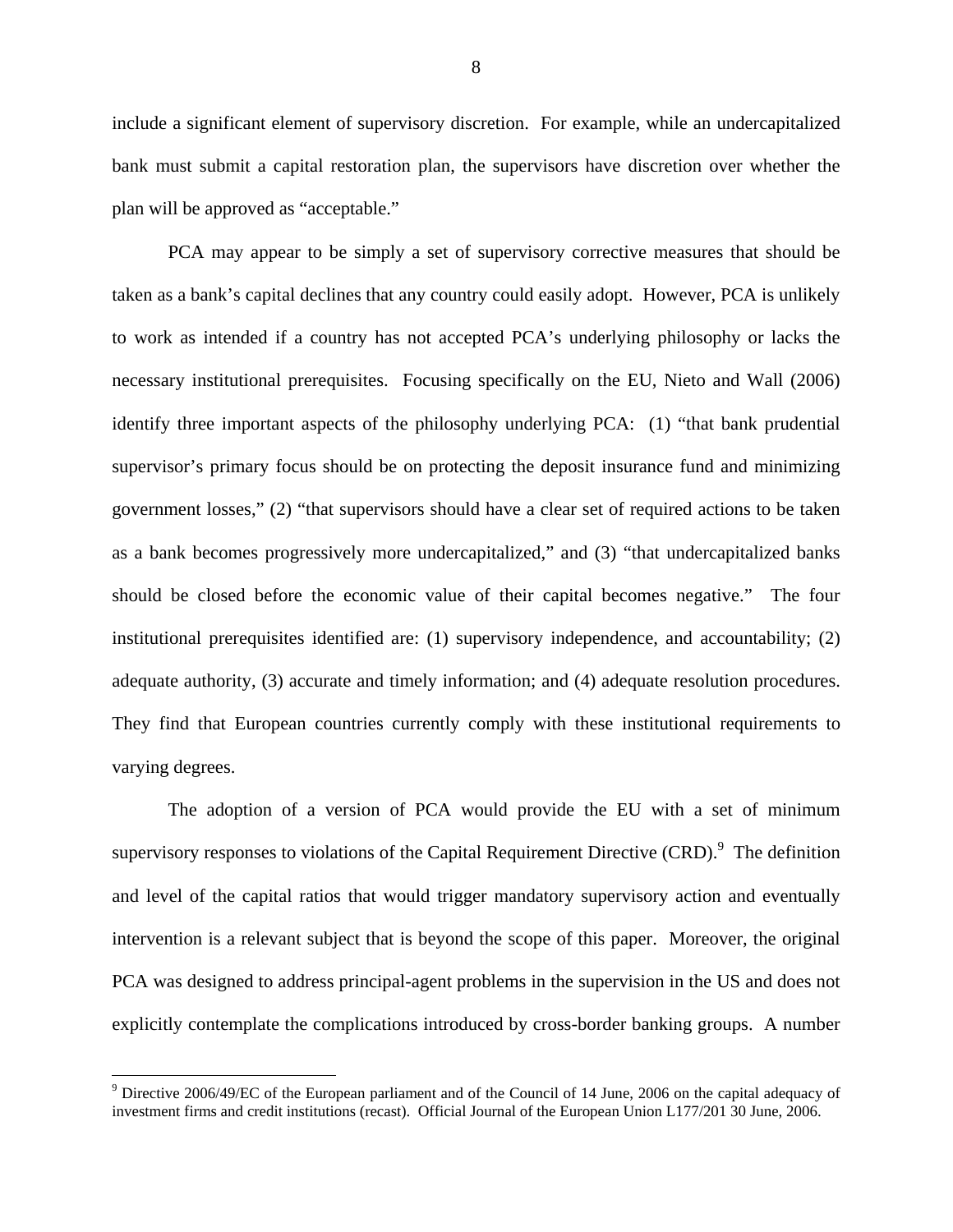of authors discuss the merits of adopting PCA in the EU, including in some cases the recognition of the gains from using PCA in supervising cross-border groups. However, none of these authors (Nieto and Wall, 2006; Benink and Benston 2005; Mayes 2004) and policy analyst recommendations (ESFRC, 2005) explicitly consider the changes needed in the EU if PCA is to be effective in resolving the cross-border agency problems that arise in supervising cross-border banking groups.

#### **3. A Prompt Corrective Action for Cross-Border Banking Groups in the EU**

Banks operating under PCA can fall into one of three categories: (1) adequate capital, (2) undercapitalized but still having a good chance of rebuilding its capital, and (3) sufficiently undercapitalized that the bank should be placed into resolution to minimize the losses. Crossborder banking groups that are being supervised by national banking supervisors introduce additional supervisory challenges in each of these three categories. The following subsections consider those challenges and recommends additions and modifications of PCA adopted with the 1991 passage of the FDICIA to address the challenges of cross-border groups in the EU.

#### *3.1 Assuring accurate and timely information of banking groups financial condition*

In order for bank supervisors to use their powers effectively, they must have an accurate understanding of the bank's and banking group's financial condition. A potential problem for a prudential supervisor of a cross-border banking group is that of determining the status of those parts of the group outside its supervisory control.

The need for information sharing among the supervisors is recognized in the CRD, Article 132, which establishes that the:

competent authorities shall cooperate closely with each other. They shall provide one another with any information which is essential or relevant for the exercise of the other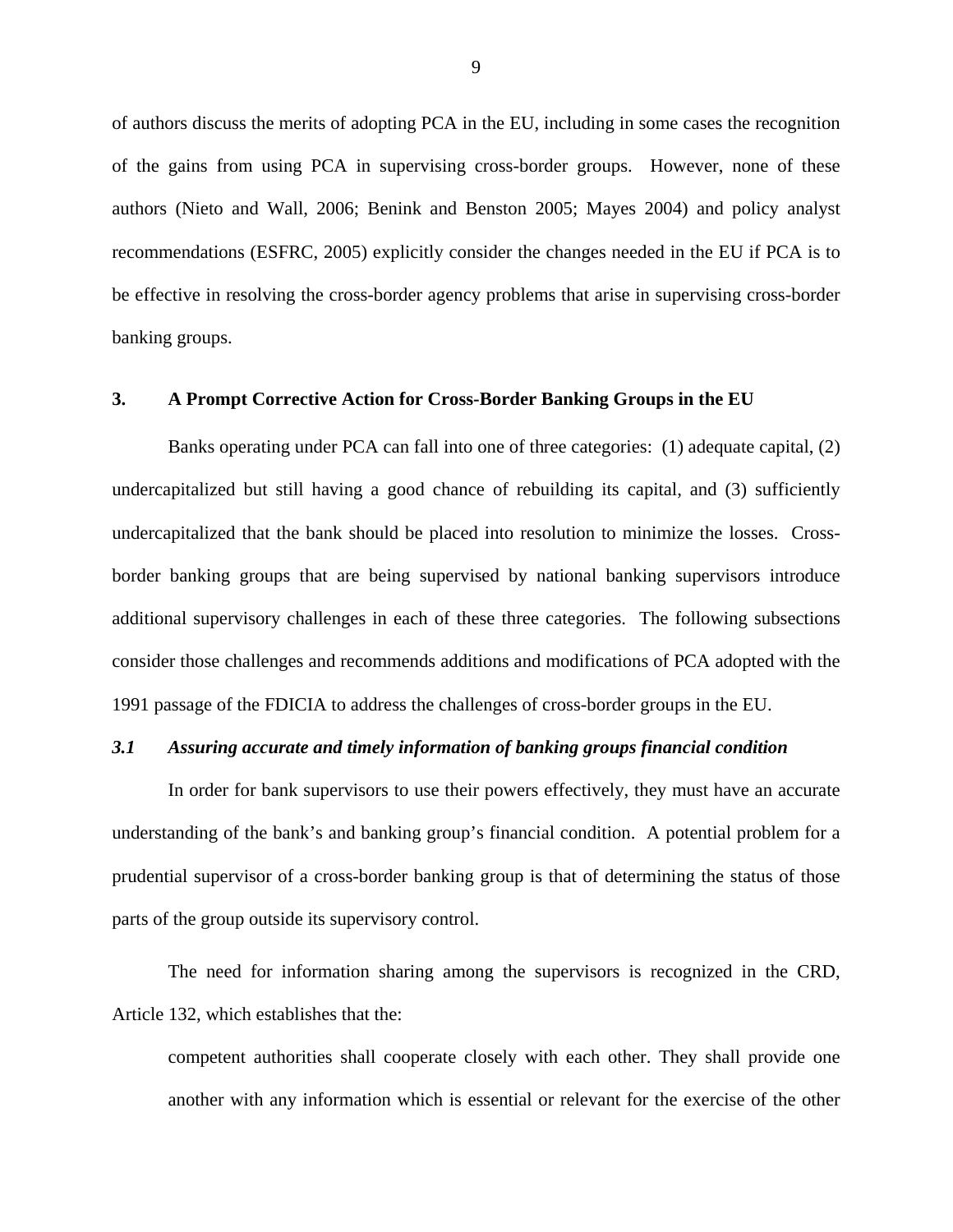authorities' supervisory tasks under this Directive. In this regard, the competent authorities shall communicate on request all relevant information and shall communicate on their own initiative all essential information. […] Information shall be regarded as essential if it could materially influence the assessment of the financial soundness of a credit institution or financial institution in another Member State. In particular, competent authorities responsible for consolidated supervision of EU parent credit institutions and credit institutions controlled by EU parent financial holding companies shall provide the competent authorities in other Member States who supervise subsidiaries of these parents with all relevant information. In determining the extent of relevant information, the importance of these subsidiaries within the financial system in those Member States shall be taken into account.

This obligation for information expands to encompass also:

 $\overline{a}$ 

(c) adverse developments in credit institutions or in other entities of a group, which could seriously affect the credit institutions; and (d) major sanctions and exceptional measures taken by competent authorities in accordance with this Directive, including the imposition of an additional capital charge under Article 136 … .

These provisions for information sharing have also been strengthened with the adoption of Pillar 3 of the new Capital Accord.<sup>10</sup> For example, banks are required to report the total and Tier 1 capital ratios for the consolidated group and for significant bank subsidiaries. In this case, the host supervisors of the subsidiaries could use this information (that would be reflected in a

<sup>&</sup>lt;sup>10</sup> Pillar 3 aims to encourage market discipline by developing a set of disclosure requirements which will allow market participants and foreign supervisors to assess relevant pieces of information on the scope of application, capital, risk exposures, risk assessment processes, and hence the capital adequacy of the institution. Since domestic supervisors typically request additional information from the banks it is unlikely that this public disclosure will be thought sufficient.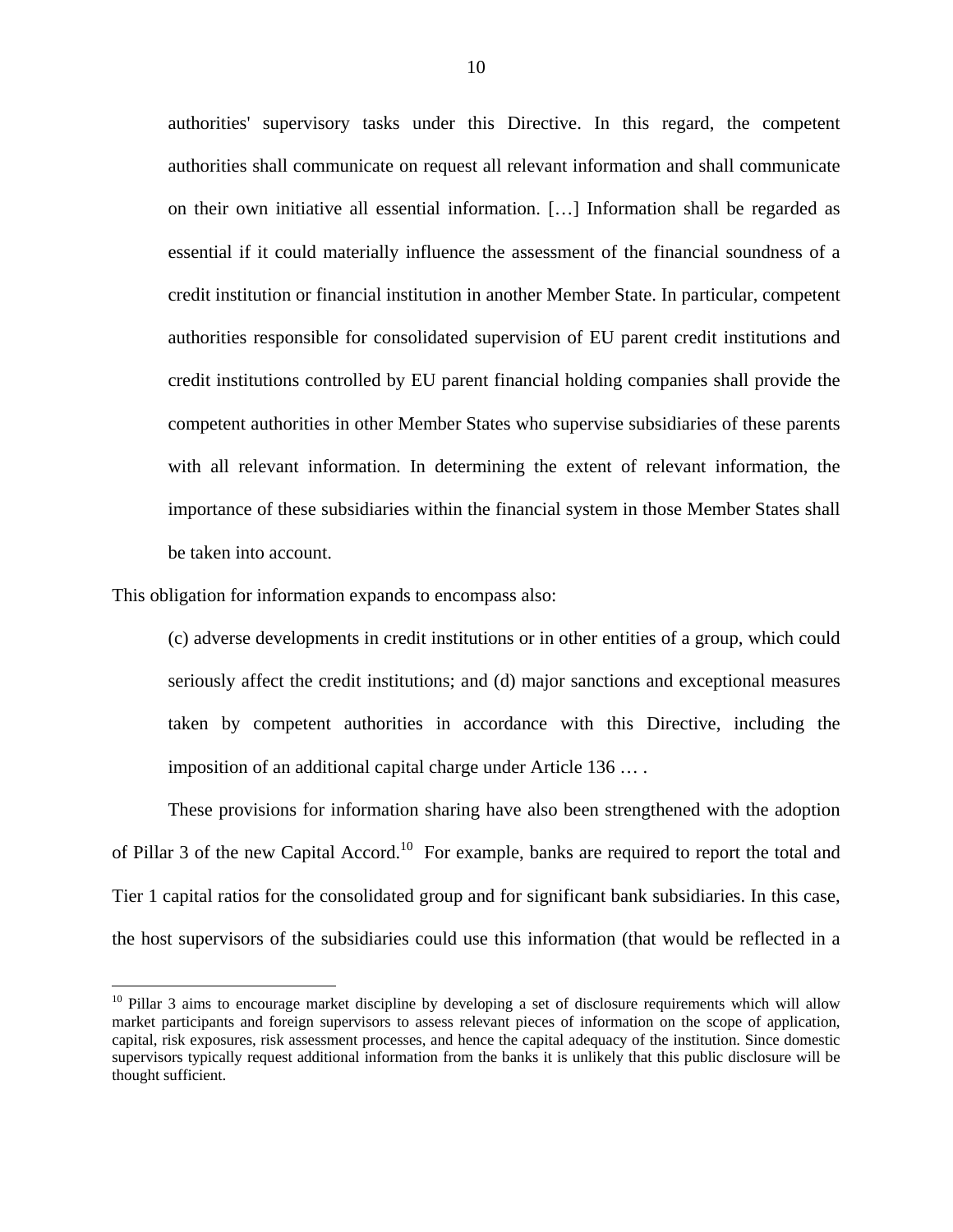market indicator) as justification for triggering consultations with the home country supervisor and/or for undertaking a special examination of the banking group.<sup>11</sup>

While the information sharing mandated by the CRD should provide national supervisors with the information they need, ad hoc sharing on a banking-group by banking-group basis is likely to be inefficient and leave room for gaps in information sharing. Mayes (2006b) and Vesala (2005) advocate the establishment of a common data base. At a minimum this data base should contain quarterly consolidated financial statements from all insured banks and their nonbank corporate parents (when one exists) that is available to all bank supervisors and ideally these financial statements would be publicly available.<sup>12</sup> Additionally, there would be some merit in establishing a data base with confidential supervisory information and analysis would also be available to the appropriate national supervisory agencies to assist all prudential supervisors in understanding the condition of the group as a whole and its relationship to the bank they each supervise. The European Central Bank (ECB) or the Committee of European Banking Supervisors (CEBS) could harbour that database. In the case of the ECB, this responsibility would be consistent with article 105.5 of the EC Treaty: *"*the ESCB shall contribute to the smooth conduct of policies pursued by the competent authorities relating to the prudential supervision of credit institutions and the stability of the financial system*."* This proposal would also require modification of the professional secrecy imposed by article 44 of the

1

 $11$  The required level of disclosure is both limited in its relevance and its timeliness (Mayes, 2004). Mayes (2004) believes that the requirements fall well short of what has been required of banks in New Zealand since 1996, where disclosure statements are required quarterly to reveal peak exposures and where bank directors are legally liable for their accuracy.

<sup>&</sup>lt;sup>12</sup> The U.S. has long required its banks and bank holding companies to file standardized reports of income and condition with their federal supervisor. These reports have been made publicly available for well over a decade, and are currently available at zero marginal cost on the Internet.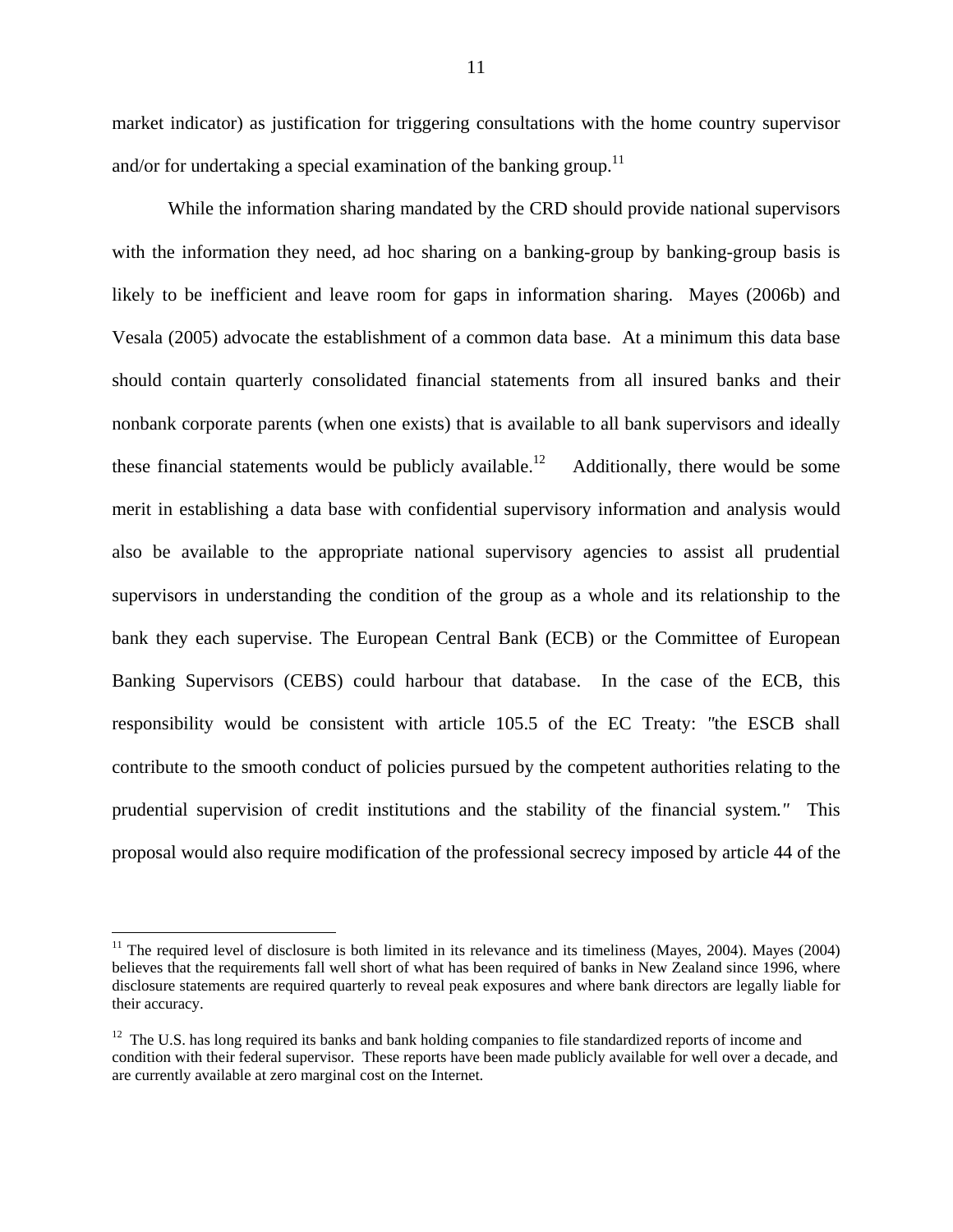Directive 2006/48/EC of the European Parliament and of the Council of 14 June, 2006 relating to the taking up and pursuit of the business of credit institutions (recast).<sup>13</sup>

Nieto and Wall (2006) note that the enforcement of PCA depends on the accuracy of reported capital adequacy ratios. They survey several studies suggesting that market signals, primarily subordinated debt spreads, provide useful information about banks' financial conditions and that in some cases these signals have proven more accurate than the banks' reported Basel I capital ratio. These studies (e.g., Sironi, 2001; Evanoff and Wall, 2002; Llewellyn and Mayes, 2004) show that the information is sufficiently reliable for use as a failsafe mechanism to identify critically undercapitalized organizations. We concur that the use of such market risk measures would provide a valuable supplemental measure for PCA.

Supervisors, though have been reluctant to use market signals to determine the capital category of banks operating under PCA. A less controversial and perhaps easier approach to implement would be to use market-risk measures as triggers for closer supervisory scrutiny of a bank. These measures could include subordinated debt spreads and other measures such as the pricing of credit derivatives, or equity based measures, such as Moody's KMV Expected Default Frequency. The measures could be used informally by individual supervisors to trigger closer scrutiny of the various parts of the group. The use of such market measures would be consistent with Pillar 2 of the new Capital Accord, which requires supervisory review of bank's reported capital adequacy and with Pillar 3, which seeks to encourage market discipline. Market risk measures could further be used to trigger a mandatory meeting of the college of supervisors

<sup>&</sup>lt;sup>13</sup> L 177/ 1 OJ of 30 June, 2006.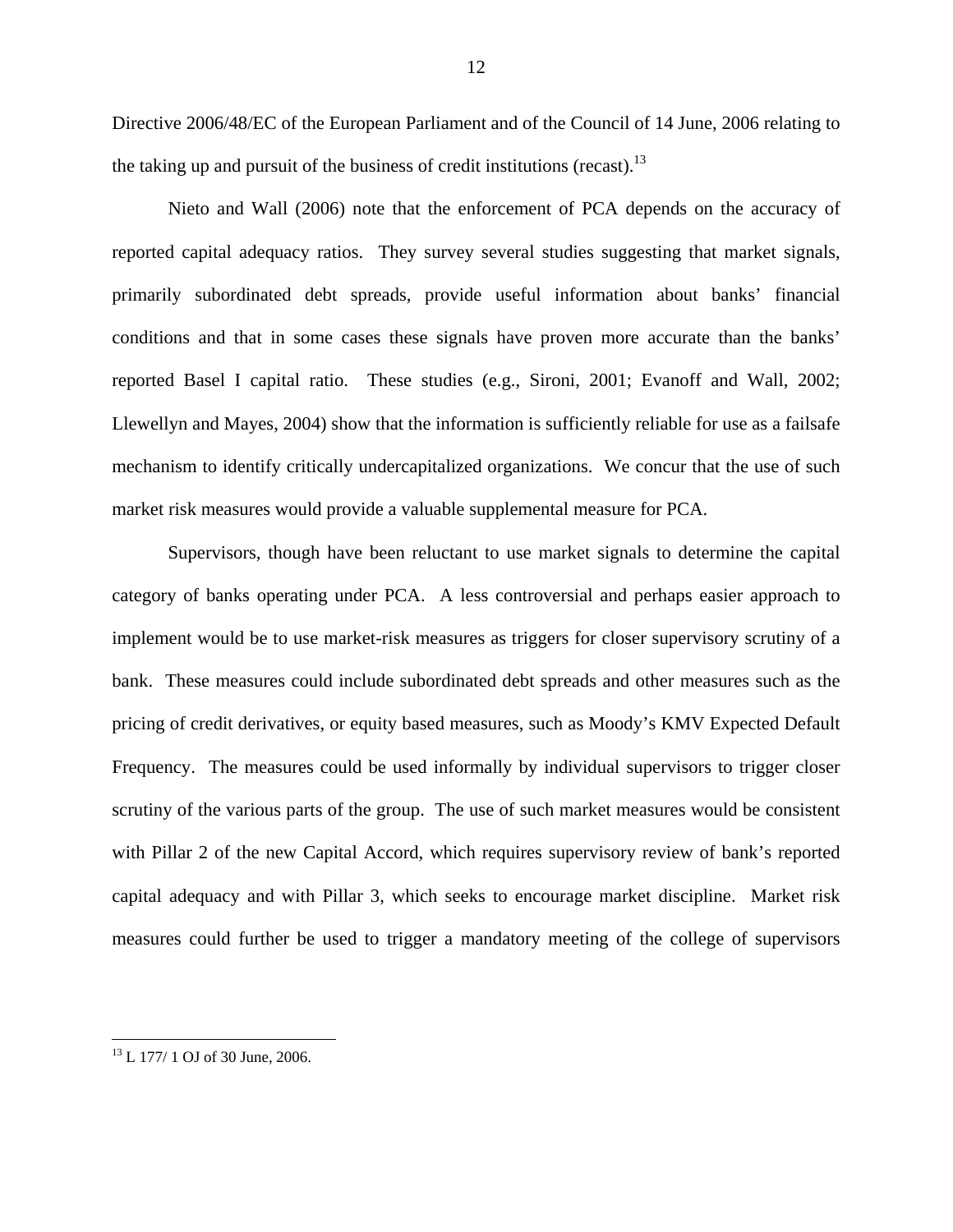(discussed in subsection 3.2) to review the group's condition and, when appropriate, for triggering a coordinated special examination of the banking group.

#### *3.2 Co-ordination of PCA disciplinary measures short of resolution*

Although PCA reduces supervisory discretion, some element of discretion is inevitable. While a supervisor can be compelled to employ some measures, the choice of what limits the risk best and reduces any impending loss is bound to be substantially case specific. For example replacing existing management, might be essential to restore the banks´ financial health in some cases, but counterproductive in other cases.<sup>14</sup>

The existence of supervisory discretion raises the possibility of a supervisor taking or failing to take a variety of actions that are harmful to the overall banking group but which yield net benefits to the supervisor's particular country. For example, a supervisor could impose draconian limitations on a bank that is small relative to its financial system, even though the bank provides valuable services to the rest of the group elsewhere. Alternatively, a supervisor may forbear from disciplining or closing a bank that has a large presence in its country. Such forbearance could take the form of a supervisor accepting inadequate capital restoration plans and imposing only the minimum disciplinary measures required under PCA, even though additional measures are likely to be necessary to rebuild the bank's capital. The consequences could be that weakness at the group level that would adversely impact subsidiaries (even the banking systems) in other countries and may substantially raise the cost of resolving the group should it become insolvent.

1

 $14$  As noted in the introduction, this analysis assumes the adoption of a uniform system of PCA by all EU countries so that the authorities in each of the EU countries would have a similar if not identical range of powers. Currently this is far from the case and, although the toolkit may be similar, what can or must be done in each circumstance varies considerably.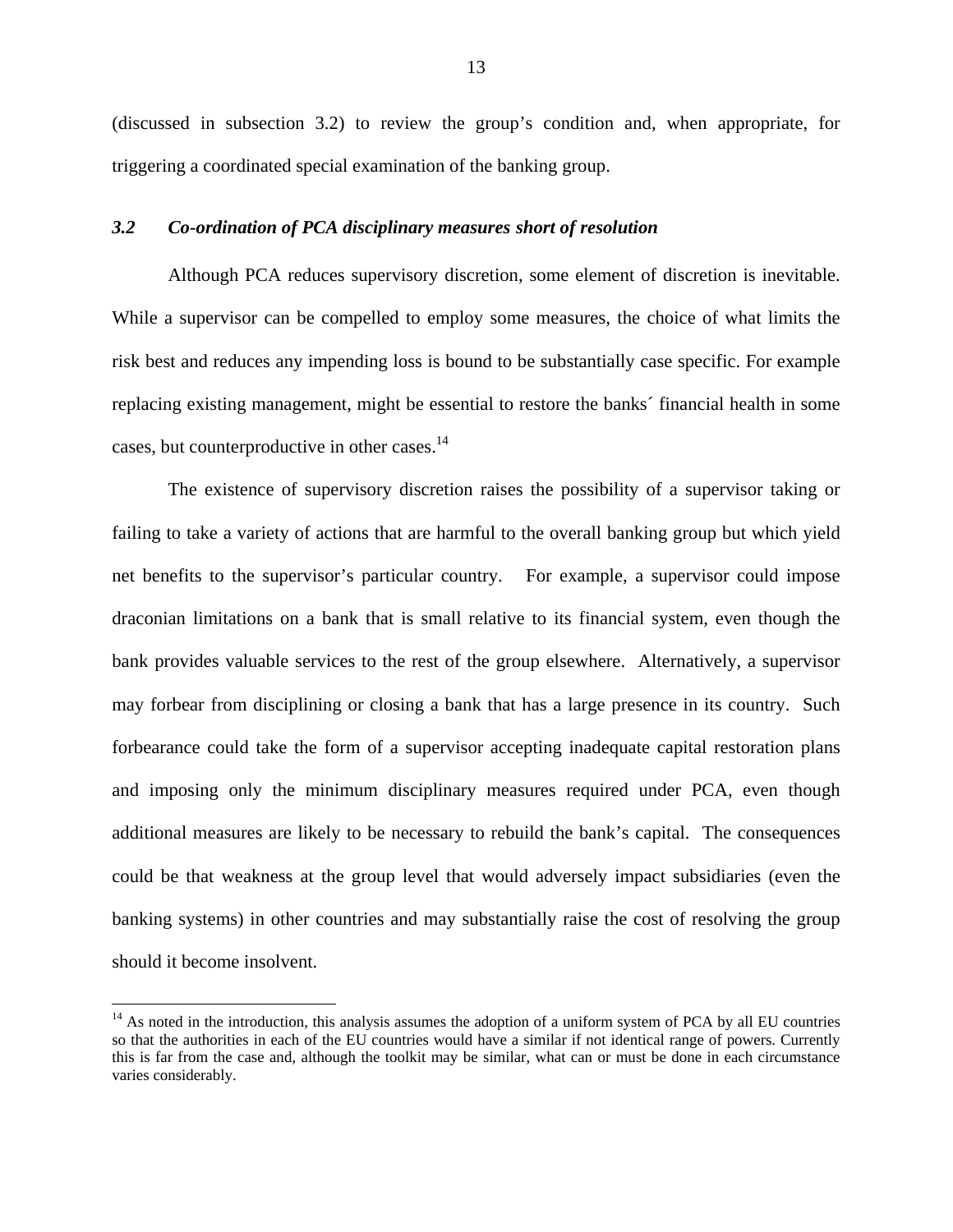The EU has some mechanisms that could be extended to provide an element of coordination in the use of discretionary measures. The CRD provides for some coordination of banks supervision and allows for the delegation of some supervisory responsibilities to another Member State's prudential supervisor. Article 131 establishes that:

in order to facilitate and establish effective supervision, the competent authority responsible for supervision on a consolidated basis and the other competent authorities shall have written coordination and cooperation arrangements in place. Under these arrangements additional tasks may be entrusted to the competent authority responsible for supervision on a consolidated basis and procedures for the decision-making process and for cooperation with other competent authorities, may be specified. The competent authorities responsible for authorizing the subsidiary of a parent undertaking which is a credit institution may, by bilateral agreement, delegate their responsibility for supervision to the competent authorities which authorized and supervise the parent undertaking so that they assume responsibility for supervising the subsidiary in accordance with this Directive.

Thus, the CRD provides for a general mechanism of coordination and cooperation among supervisors and it also envisages a stronger form of coordination, which is the possibility that the host supervisor of a subsidiary may delegate its responsibility to the home country prudential supervisor of the subsidiary's parent.

The primary problem with using the authority provided by the CRD is that delegating supervisory responsibility to the home country supervisor of the parent bank is likely to worsen the principal-agent conflict between the parent's supervisor as agent, and the subsidiary's country's taxpayers and voters, as principal. The parent's supervisor would be responsible for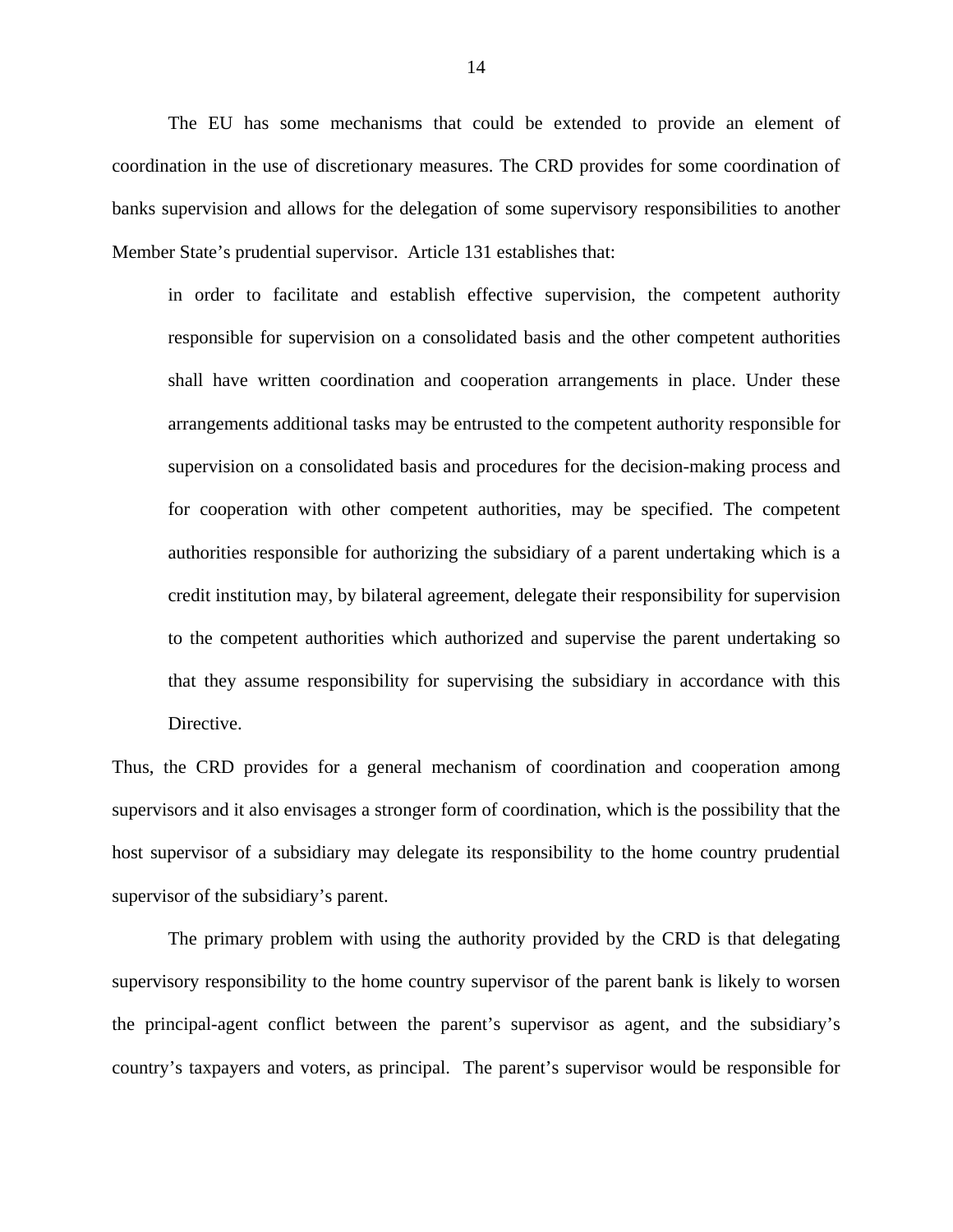the impact of its supervisory action on the deposit insurance fund and possibly the financial stability of the host country of the subsidiary, but the parent's supervisor would not be directly accountable to the host country government and the taxpayers, thus increasing the agency problem.

Another mechanism for coordinating discretionary PCA actions would be the creation of a college of the prudential supervisors of the banks in the group. The college would be fully compatible with Article 129 of the Directive 2006/48/EC of the European Parliament and of the Council of 14 June, 2006 relating to the pursuit of the business of credit institutions (recast), which envisages the cooperation of the consolidating supervisor with the competent authorities of the subsidiaries.<sup>15</sup> The coordination mechanisms could be merely advisory, leaving the final decision up to the national supervisors of each bank, or it could be binding upon the members. In some cases allowing each supervisor to take disciplinary action would likely be acceptable, especially if the action would be unlikely to have adverse consequences on other group members. However, leaving the final decision in the hands of each bank's national supervisor would likely not result in effective coordination to the extent that different supervisors reach different conclusions about the appropriate actions either because they have different incentives or because they have reached different judgments. Thus, for an effective implementation of a PCA policy as a coordination mechanism between supervisors, a better solution would be to give the authority to take discretionary actions that will be binding on all prudential supervisors in the college (see Appendix for a description of different scenarios of collegial binding decision). The idea behind such a grouping is that the supervisors can become in some sense jointly responsible

 $15$  L 177/48 Official Journal of the European Union of 30 June, 2006.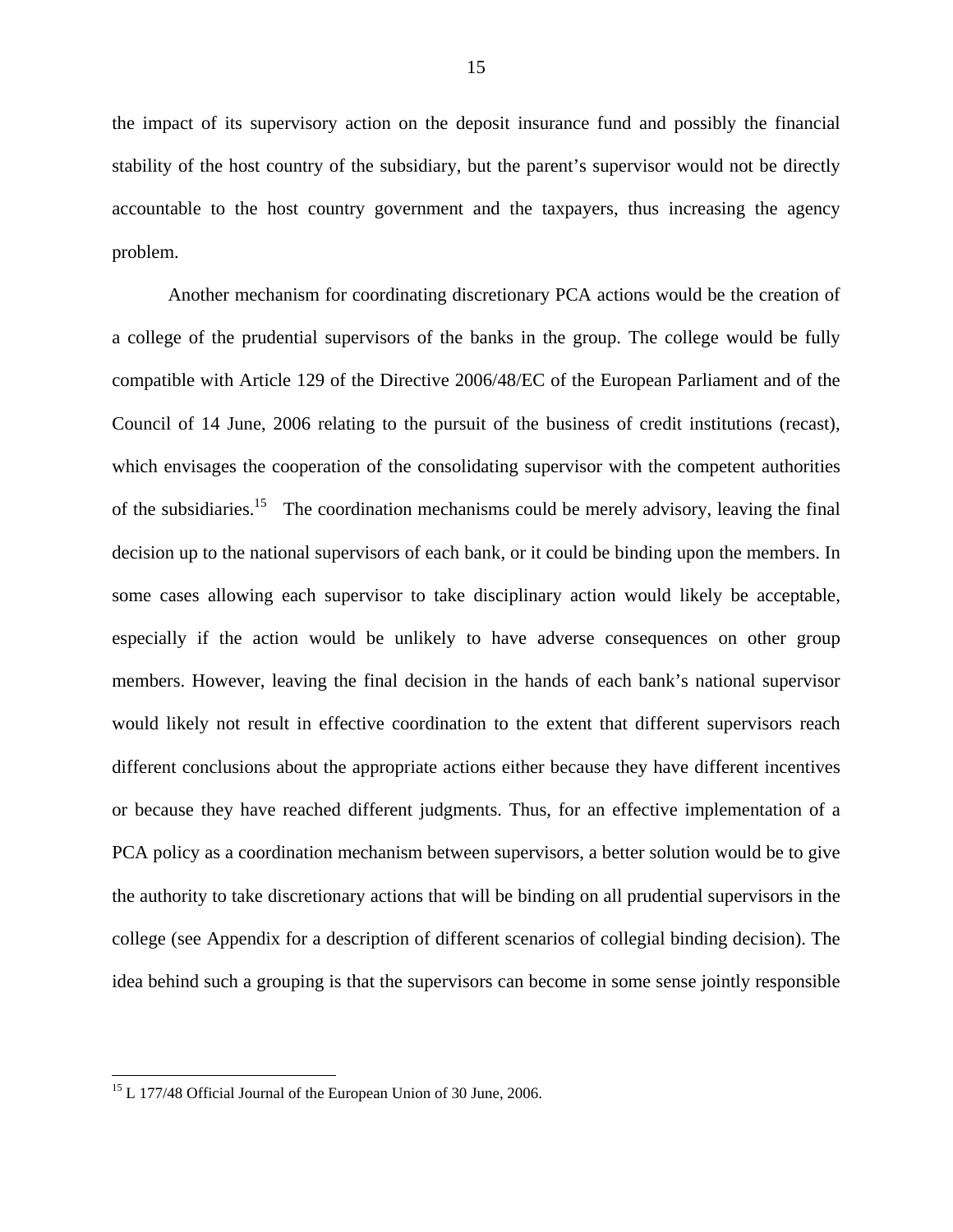for the actions the group takes. In such a case it may then be easier to agree to remedial actions and even burden sharing in the event of loss.

Ideally, a college of supervisors for each cross-border banking group should be formed before the need arises to invoke PCA's disciplinary provisions. However, the formation of a college with authority to make discretionary decisions within the PCA policy framework should be mandatory as soon as a bank owned by a cross-border banking group falls below the capital standard.<sup>16</sup> The formation of the college does not mean that decisions will always be made in a timely and harmonious fashion. Even the best of colleges is likely to be an inefficient mechanism for addressing most issues that require consultation or negotiation with the banking group. For example, if a cross-border banking group with capital below the minimum capital requirements is required to develop a capital restoration plan that is acceptable to its supervisors, having the bank negotiate the plan with each of the college members would be slow and inefficient. Where such consultation or negotiation is required, a better alternative would be for the committee to select one supervisor as the primary contact with the bank.<sup>17</sup> The role of the college would then be to review and approve the contact supervisor's agreement with the bank.

For a variety of reasons, a college of supervisors may at times find reaching a decision difficult. One way of forcing timely action would be for PCA to establish a presumption that a certain action will automatically be effective say 30 days after a bank violates one of the PCA triggers, unless the college determines that taking the action will not further the purposes of PCA. Similar provision is envisaged in Article 129 of the Directive 2006/48/EC of the European Parliament and of the Council of 14 June, 2006 relating to the pursuit of the business of credit

<sup>&</sup>lt;sup>16</sup> There is a clear complexity if responsibility for ongoing supervision and resolution (whether or not least cost) belong to different agencies.

 $17$  Ordinarily the contact would be the parent's supervisor unless the problems are focused in particular subsidiaries or markets.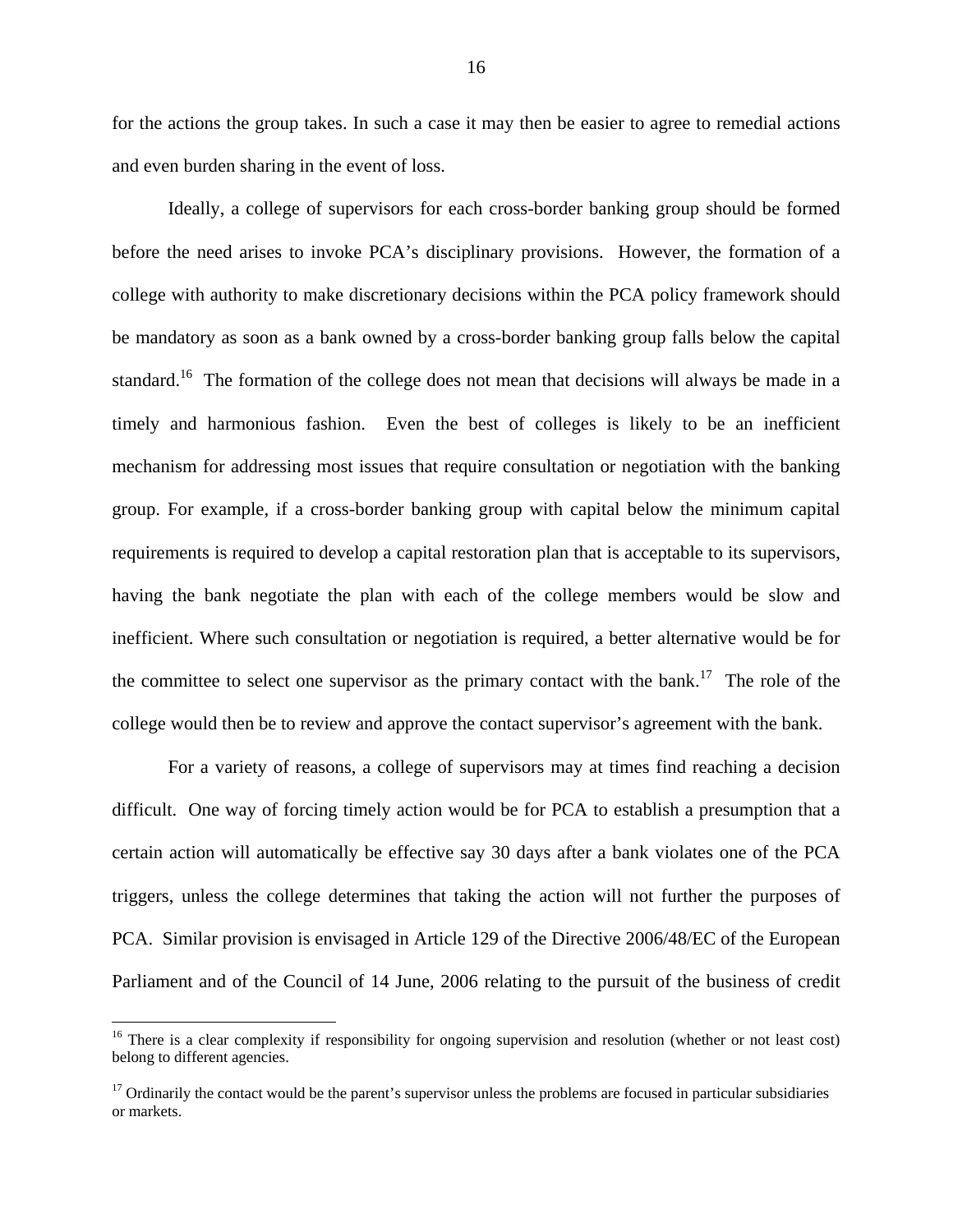institutions (recast), which foresees that the consolidating supervisor will decide in a time framework in the absence of a joint decision. This would prevent a subset of the college from using committee deliberations to stall effective action. Additionally, the colleges may somewhat reduce the scope for relatively unimportant disagreements to stall decision making by specifying in advance that the college will follow decision rules that give greater weight to the judgments of supervisors of the larger banks in the group and the supervisors from countries where the banking group is systemically important.

Although a college provides a mechanism for all affected Member States to have a voice in the corrective measures´ decision taken under PCA, the college does not completely solve the agency problem caused by the mismatch between supervisory powers and supervisory accountability to voters. Giving each country's supervisor a say in a coordinating college is not equivalent to the power that the supervisor would have to protect its country's interests as it could with a purely domestic bank. However, the inability of supervisors in each country to have the same control as they would over a purely domestic group is an unavoidable consequence of groups operating as integrated entities in more than one Member State. Corrective measures taken (or left untaken) will have sometimes different consequences for different countries.18 The best that can be said is that a college structure will typically provide better representation of each of the affected countries than would a system that gives all of the power to a single supervisor, hence, reducing the agency problem by increasing supervisor's accountability to the government and the tax payer.

<sup>&</sup>lt;sup>18</sup> Giving every supervisor a veto over taking an action would not prevent problems if failure to act would have large adverse consequences for some country. Similarly, giving every supervisor a veto over failing to act would not help if taking a given action would have large adverse consequences for some countries.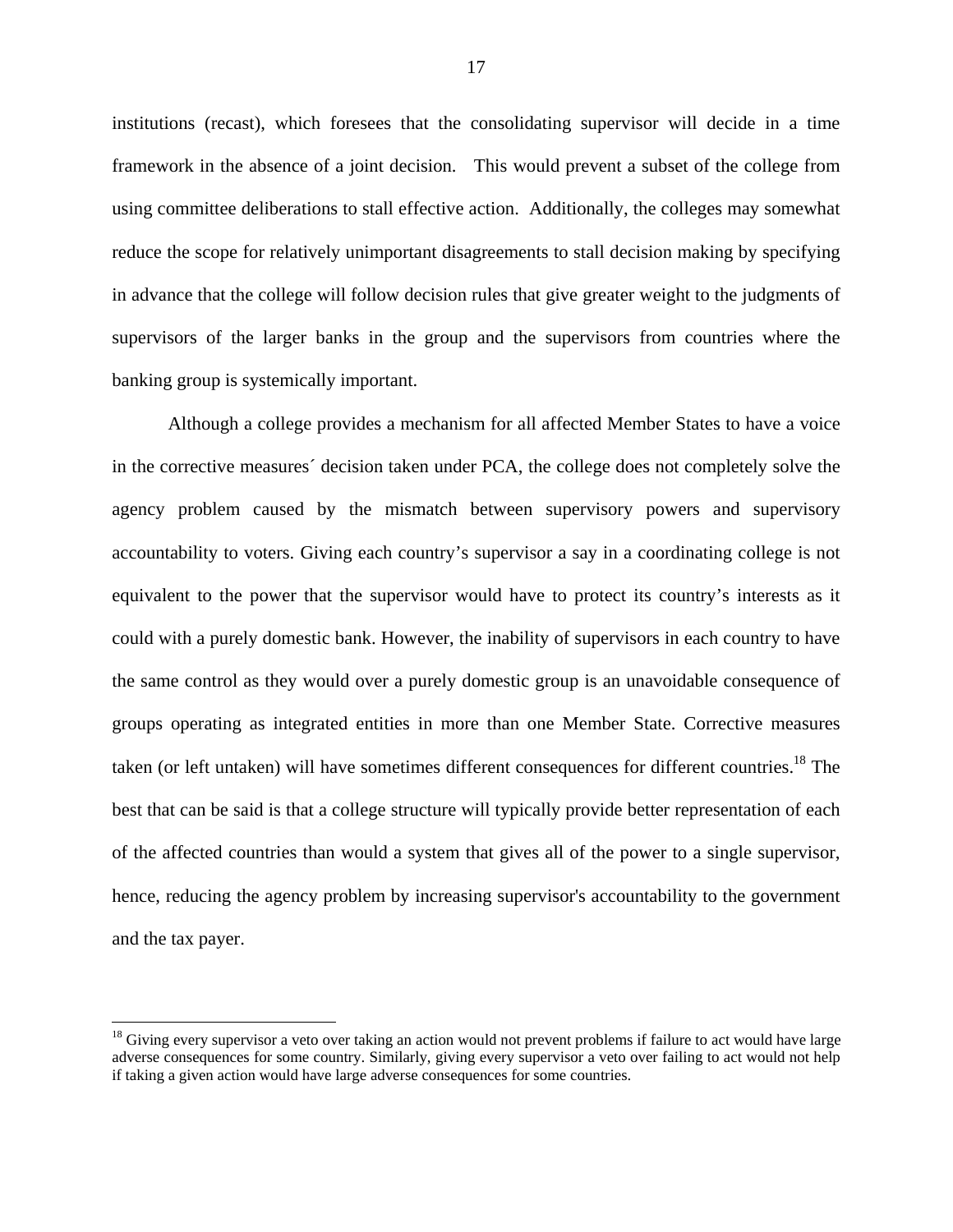## **3.3 Coordination of resolution**

 $\overline{a}$ 

PCA requires timely resolution, which is to say it sets a hard boundary which, when crossed by the bank, requires that the bank be forced into resolution.<sup>19</sup> Timely resolution of banks can enhance financial stability in a variety of ways. First, the lack of a deposit insurance subsidy to risk taking and the threat of losing the bank's charter may deter the bank from taking excess risk. If problems should arise, the bank has an incentive to quickly rebuild its capital or sell itself to a stronger bank before the supervisors must withdraw the bank's charter.<sup>20</sup> Moreover, timely resolution should reduce or eliminate the losses to be borne by depositors, the deposit insurer and any non-subordinated creditors and depositors.<sup>21</sup> This reduction in expected losses reduces the incentive of depositors and other non-subordinated creditors to run on a failing bank. Further, the reduction in expected losses to deposit insurers reduces the problem of allocating those losses across the various insurance schemes and reduces the probably that a deposit insurer would renege on its obligations. In a PCA *cum* closure rule at a positive level of regulatory capital, losses will be by definition smaller than in the absence of PCA to the extent that deposits would be backed by assets of at least the same market value, except in the case of rapid decline in asset value, massive fraud or inadequate monitoring by the regulatory agencies.

<sup>&</sup>lt;sup>19</sup> SEIR calls its lowest category "mandatory reorganization." Banks in PCA's "critically undercapitalized" category are to have a receiver or conservator appointed within 90 days unless the supervisor can show that another action would better meet PCA's goal of minimizing deposit insurance losses.

 $20$  Kane, Bennett and Oshinsky (2006) find evidence that distressed banks are more likely to recapitalize or sell themselves in the period after the adoption of PCA than in a prior period.

<sup>&</sup>lt;sup>21</sup> Losses to non-subordinated creditors would necessarily be zero if banks are closed with positive levels of regulatory capital and accurate measures of the liquidation value of the bank were used to calculate the bank's regulatory capital. More generally, the realized value of a closed bank's portfolio may be negative due to errors in measuring portfolio values (including errors due to fraud) and possible losses resulting from the supervisors assuming control of the bank (that is, the loss of some going concern value). Nevertheless, the losses, if any, borne by the creditors and deposit insurer would almost surely be substantially less if banks are closed at positive values of measured economic capital than if the banks are not closed until after their book value of capital became negative.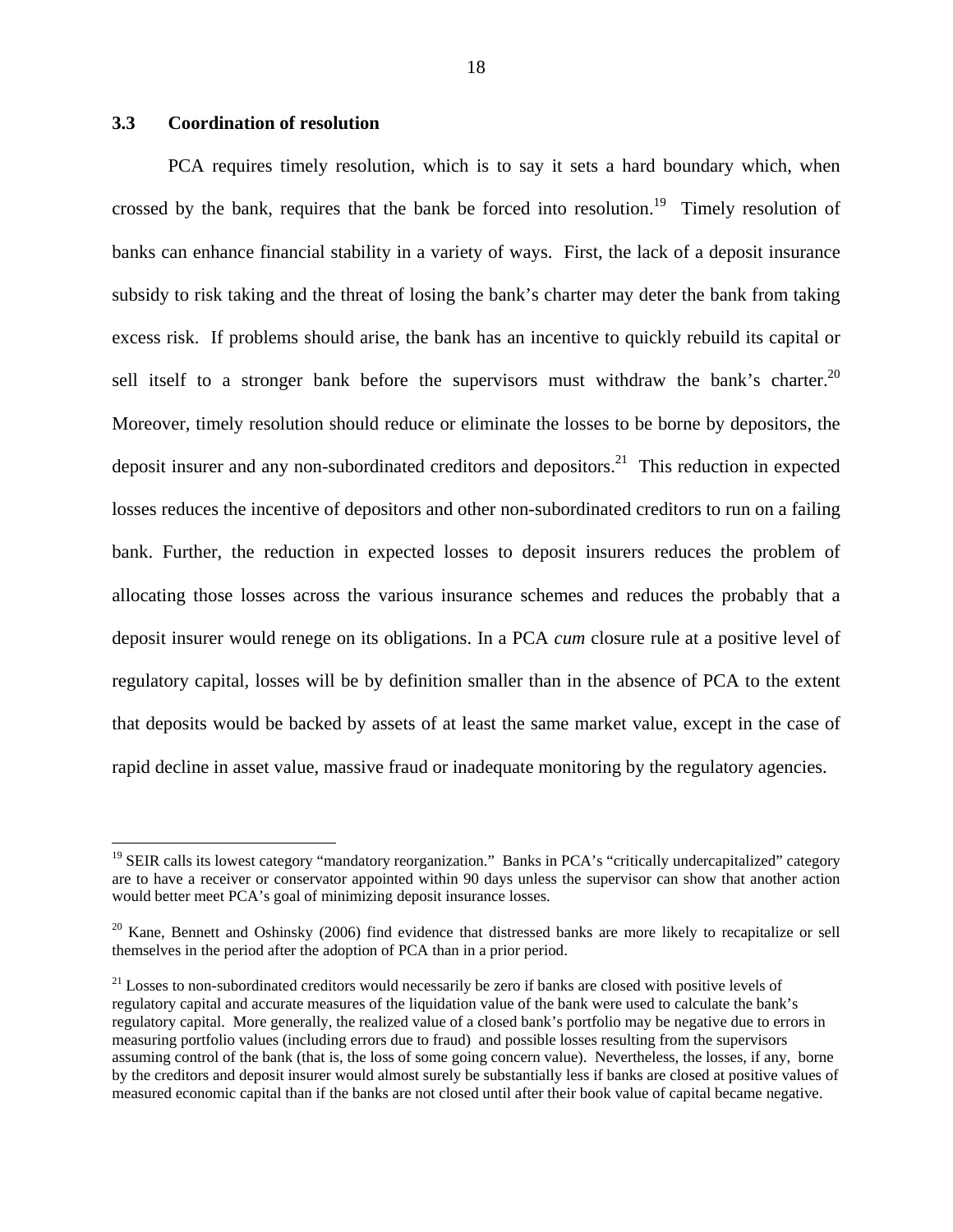If this hard boundary is to be credible, Nieto and Wall (2006) argue that it must be accompanied by a credible process for resolving insolvent banks, particularly. Absent a credible process for resolving banks, especially banks whose operation is important to the financial system, the supervisors are more likely to exercise forbearance than to implement timely closure.

In the EU, there is no a framework of commonly accepted standards of bank resolution practice there is no common definition of bank insolvency nor a fully-fledged single legal framework or a common decision-making structure across Member States. Hadjiemmanuil (2004) argues that a single pan-European legal and administrative framework for bank resolution is not only still lacking, but also it is unlikely to emerge in the foreseeable future. As a result, bank resolution procedures largely depend on national laws, which often fail to meet many of the requirements for a credible, efficient resolution system. Even if consideration is limited to the requirements for a large domestic bank group operating in a single country, most EU countries lack an adequate system. Nieto and Wall (2006) highlight two requirements that are generally not met by EU national resolution systems: (1) the need for special bankruptcy provisions for banks in which a banking authority is given authorization to create and operate a 'bridge' or similar bank,<sup>22</sup> and (2) a requirement that depositors be provided prompt access to their funds. These weaknesses in most EU national resolution systems are likely to give policymakers little choice but to recapitalize a large, banking group, even if it is deeply insolvent.

Additional problems arise if the failing banking group operates across borders and needs to be recapitalized or resolved. Goodhart and Schoenmaker (2006) focus on the issues associated with recapitalizing a distressed bank that operates in two or more Member States,

 $22$  In the US the most obvious way to do this in the case of a large bank is to form a 'bridge bank', which is a national bank newly chartered by the Comptroller of the Currency under the control of the FDIC.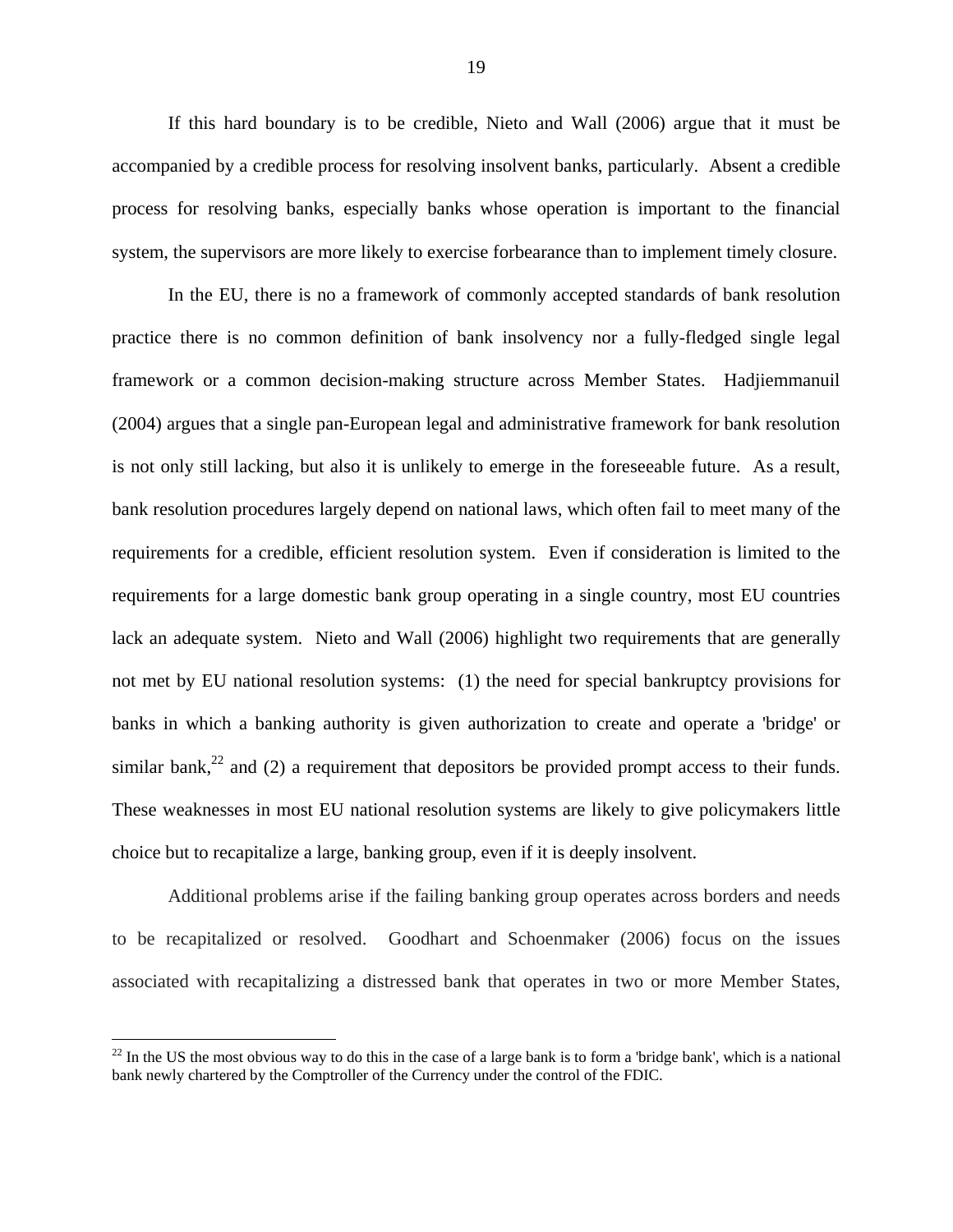many of which have parallels to the issues likely to arise when a cross-border bank is forced into resolution.<sup>23</sup> The following subsection summarizes their key findings and the next subsection discusses how the issues would be addressed in a PCA framework.

#### *3.3.1 Recapitalizing a cross-border banking group in the absence of PCA*

The withdrawal of the charter of a cross-border banking group, especially a large group, could have severe adverse consequences for the financial stability of one or more Member States. Given the limitations of other existing EU resolution options, the only option that is likely to forestall financial instability may be for the affected Member States to recapitalize the bank at taxpayer expense. However, disagreements about whether a bank should be recapitalized and, if so, how the burden should be apportioned are likely to delay action until the market losses confidence in the bank.

By the time confidence is lost, the time for organizing a recapitalization will be very short (likely only a few hours) and the costs of recapitalization are likely to be a substantial fraction of the bank's assets. Without any *ex ante* agreement on sharing the cost of recapitalization, the country most affected may be forced to decide whether to bear all of the recapitalization cost or to let the bank be forced into bankruptcy proceedings where liquidation is possible. While this may be the largest country, this is by no means certain. Nordea, for example is more important in Finland than it is in the home country, Sweden. Small countries may simply not have the resources for such a recapitalization and will hence be forced into having the crisis.

An alternative to negotiating an agreement during a crisis would be for an *ex ante* agreement on burden sharing involving the various national ministries of finance. There are

1

<sup>&</sup>lt;sup>23</sup> Goodhart and Schoenmaker (2006, p. 37) note that early closure of a bank as provided for by the U.S. version of PCA would "reduce the problem." Their focus on recapitalization presumably reflects their views about the political viability of adopting PCA in Europe for the foreseeable future rather than its economic merits.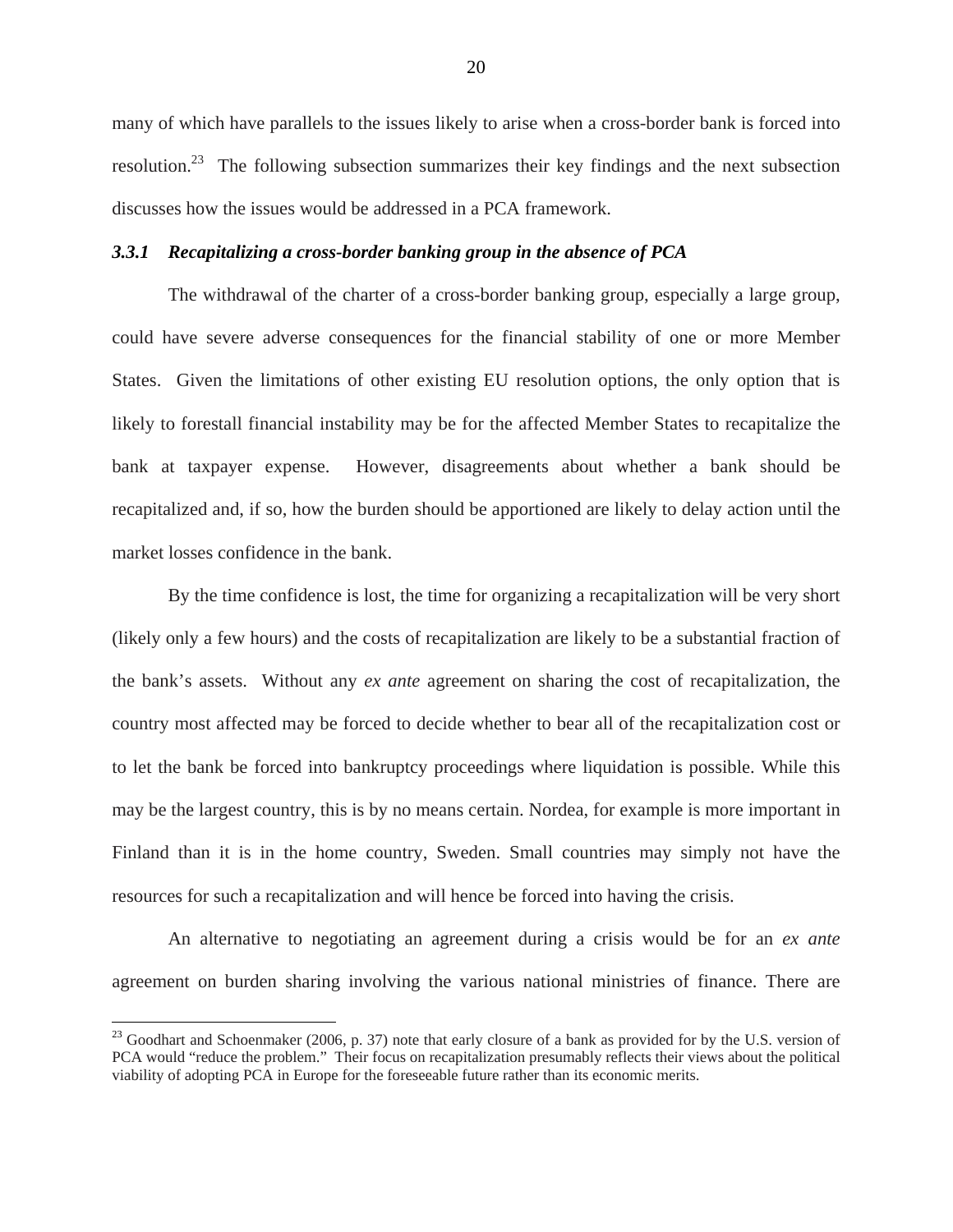several ways in which such an *ex ante* agreement could be structured. Goodhart and Schoenmaker (2006) recommend that all countries in which the bank operates share the burden according to some measure of the operations that the bank has in their country, assets being their preferred measure. However, obtaining agreement on any single measure (a proxy) for a fair distribution may be difficult. For example, assets may not be a good proxy for the real and financial impact of a bank's failure. Such impact may depend, for example, on the structure of the local deposit market or on the bank's role in the country's securities and derivatives markets.

It is also not clear how decisions would be taken. Access to pubic funds is presumably a matter for the relevant ministries of finance. However, ministries of finance would no doubt want to be advised by supervisors, deposit insurers and central banks. Whether they should all sit round the table or whether different parties should meet for different purposes during the process of managing the problems is an open issue. Goodhart and Schoenmaker (2006) recommend that all three parties from each of the countries being there in addition to EU level representation from the Committee of European Banking Supervisors (CEBS), the European Central Bank, ECOFIN and the European Commission, subject to a '*de minimis*' threshold of 5 percent of the group's assets and 15 percent of the country's banking assets.

#### *3.3.2 Resolution of a cross-border banking group under PCA*

 $\overline{a}$ 

A version of PCA that was effective for groups operating only in one country would by itself substantially reduce the problems of resolving a large cross-border banking group. PCA provides for early resolution (charter withdrawal) before a bank can incur losses substantially in excess of its regulatory capital.<sup>24</sup> At best, such a PCA would give supervisors time to organize an

 $^{24}$  Such a PCA would include a credible resolution mechanism, as advocated by Nieto and Wall (2006).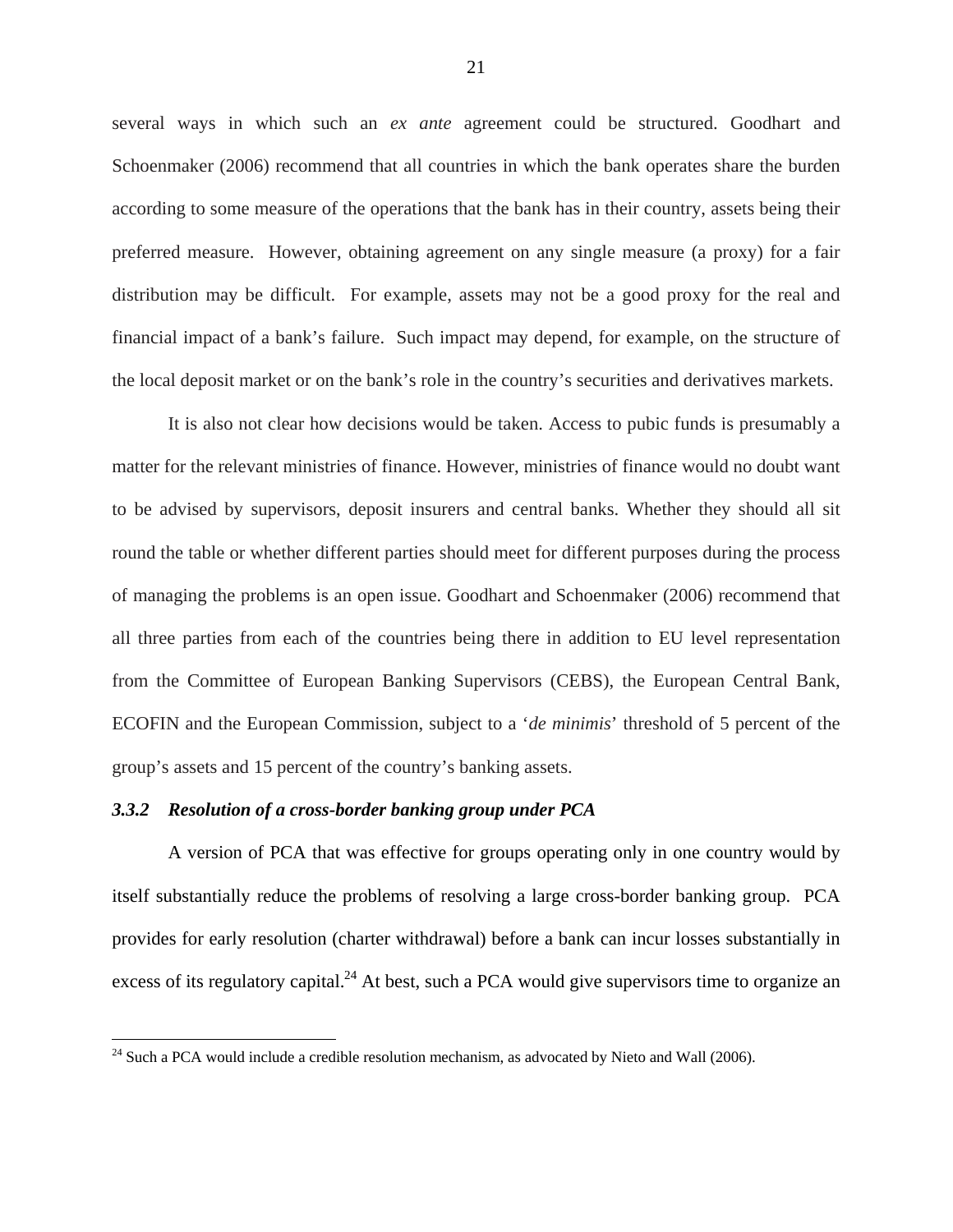orderly resolution of a problem bank because it would result in the bank's charter being withdrawn while creditors were confident the bank had sufficient assets to honor their claims. More likely, given the U.S. experience, some bank runs will occur because at least some uninsured creditors are likely to take losses in bank resolutions and will act to protect themselves. However, even if market participants control the timing of the bank resolution, PCA will still reduce the problems of resolving a failing banking group. PCA's requirement that bank charters be withdrawn at positive values of bank´s regulatory capital should substantially reduce the losses to taxpayers and significantly reduce any conflicts over how best to share the burden. The losses may even be sufficiently low so that they can be absorbed by the banking industry through payments to their deposit insurer.

The first part of cross-border resolution version of PCA would require that that the parties to the process start meeting as soon as a bank not later than when a bank falls below the minimum capital standard required by the CRD. When a bank falls below its minimum capital requirements, market participants are likely to start looking for signals that its resolution is imminent and that they should cut their credit exposure to the distressed bank. The formation of the college long before resolution becomes likely would allow all concerned safety net regulators to plan for the possibility that the bank will need to be recapitalized or resolved, without sending the signal that the supervisors consider such action likely.

The resolution college will need to reflect the views of most, if not all, of the participants as noted in the Goodhart and Schoenmaker (2006) proposal. Even if the bank is closed without any losses to the taxpayer, at least some finance ministries/national central banks may need to advance funds to the deposit insurer to cover the insurer's share of the losses, in part because some deposit insurers collect funds on an *ex post* basis. In theory, such support by national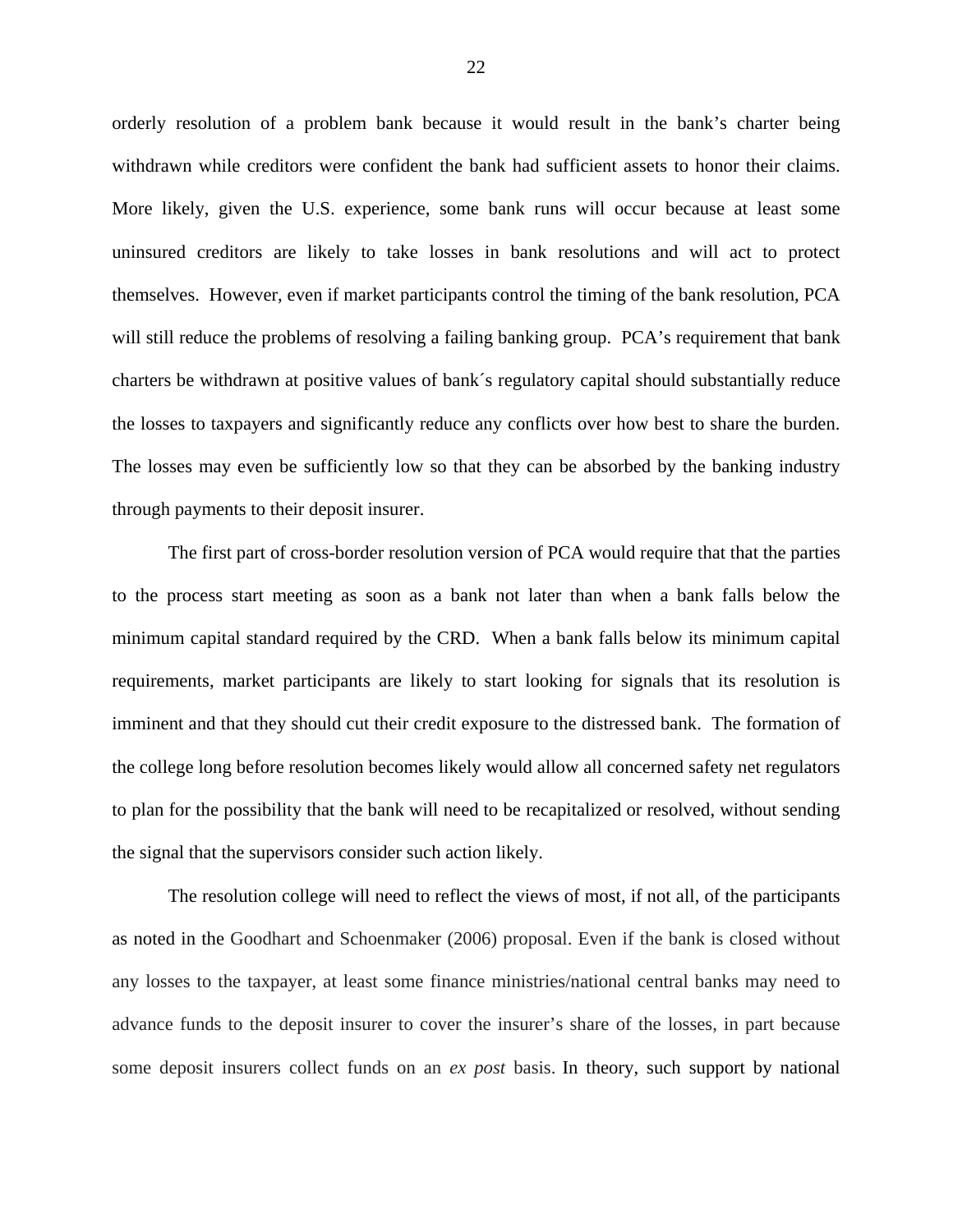governments is limited by the Directive 94/19/EC on deposit insurance, which discourages governments from providing funding to their deposit insurer and support by the central bank is limited by EC Treaty (article 101). In practice, these restrictions may not prove viable given the importance of giving depositors immediate access to their funds discussed in Nieto and Wall (2006) and the limited funds available to many deposit insurers. The burden sharing proposals of Goodhart and Schoenmaker (2006) implicitly recognize this possibility.

While the resolution committee cannot know for certain whether or how much losses will be incurred in resolving the bank, there could be disagreements about how to share any costs that do arise. One method of allocating the losses, if any that do occur would simply be to assess for each insurer the amount needed to cover losses to insured depositors in the bank or banks covered by the insurer. The losses allocated under this procedure, however, will depend in part on the gains from keeping the banking group together so that the group retains any going concern value and so that the group can be sold to its highest value. However an *ex ante* agreement on burden sharing may turn out to be more workable in practice, as suggested by Goodhart and Schoenmaker (2006).

It is likely that the balance of interests needed to be taken into account in deciding whether to intervene will also be appropriate for decision-making about the subsequent resolution of the bank. The fact that a bank had to be put into resolution suggests that a quick sale of the entire group is unlikely. The group is likely to have arranged such a sale before resolution, if that were possible. Thus, the resolution of almost all large cross-border groups is likely to involve their being operated as some equivalent of a bridge bank (or bridge banking group) pending the return of its assets to the private sector. The creation of a bridge banking group would be roughly equivalent to a government recapitalization of the bank, except that the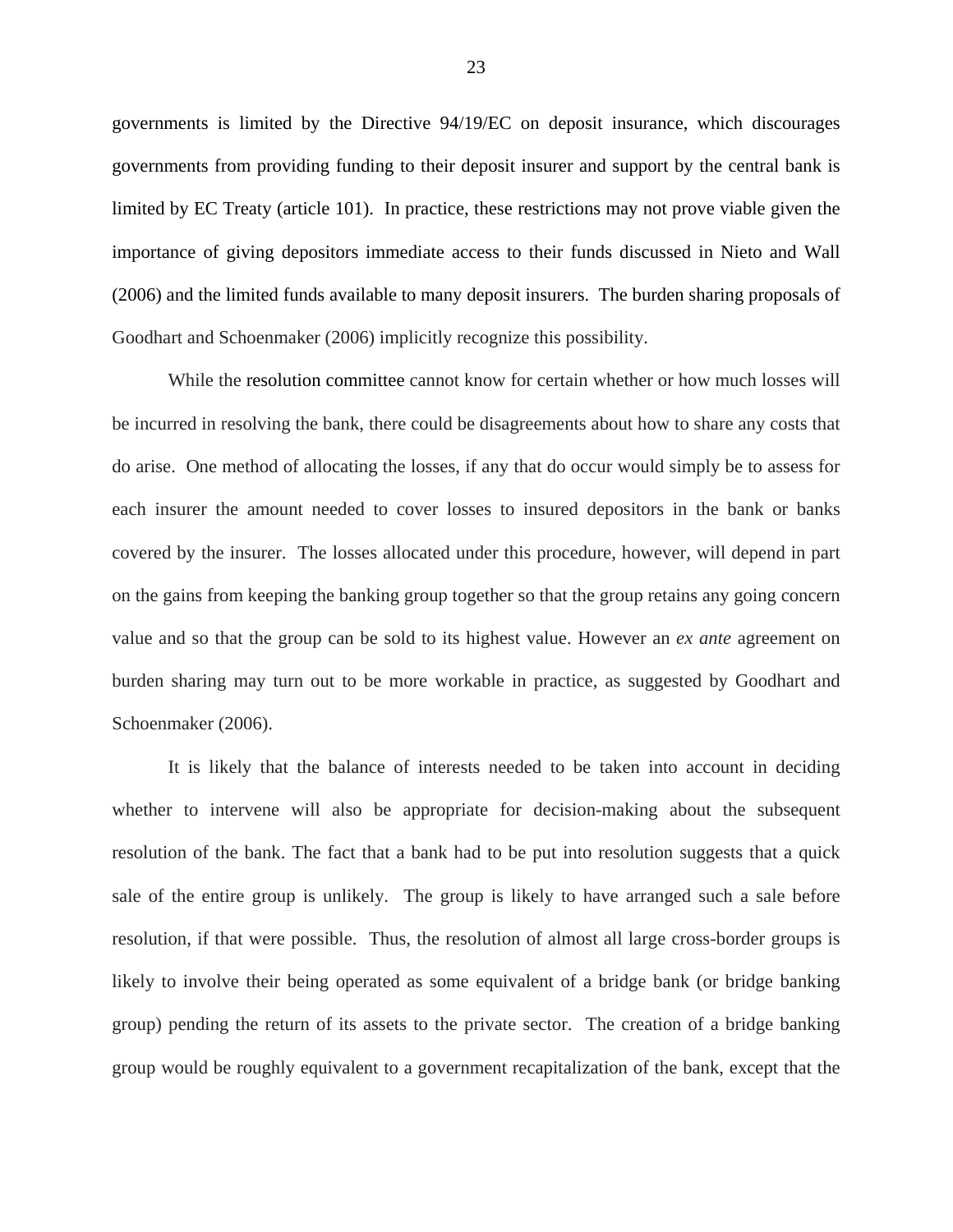shareholders in the failed group would permanently lose their claim on the group and losses may be imposed on some classes of creditors.<sup>25</sup> Someone will have to have managerial authority over the bank and in almost all cases the home country supervisor will be the logical party to appoint the new management. The bank's management should be overseen by a board with representatives from all of the affected Member States, perhaps reduced by the same *de minimis* rule used before the bank went into resolution. This function can be performed by the resolution college. Whether each nation needs to be represented by its banking supervisor, its ministry of finance and its national central bank may depend on the circumstances. If the respective national ministries of finance or national central banks are not making an important contribution to the resolution, they should probably be dropped from the oversight board to help keep the size of the board manageable.

The conflicts between different stakeholders will not end after the formation of a bridge bank.<sup>26</sup> The managers and overseers of the bridge bank will have a variety of decisions to make that could provoke sharp controversies. One such decision is where the banking group should continue lending and where it should reduce or stop lending. Those countries and industries facing reduced lending may be concerned about the impact of the cuts on their domestic economic activity. However, having the bank continue to lend to loss-making geographical

 $25$  The shareholders would lose their claim in the sense that their control rights over the bank would be permanently terminated. If the proceeds from selling the group back to the private sector exceed all of the creditors' claims on the bank, the excessive would be returned to the shareholders. On the other hand, any losses in excess of equity would be allocated to the bank's creditors, the governments that provided assistance, and the deposit insurers. Ideally, deposit insurance and government assistance would be limited to covering the losses of uninsured creditors. However, the governments may chose to guarantee the claims of some other creditors in order to maintain shortterm financial stability. At a minimum, subordinated creditors who agreed to take additional risk in return for higher interest payments should lose their entire investment before the governments or deposit insurers absorb any losses.

 $26$  The same sorts of conflicts are likely to occur under the current system if the national ministries of finance decide to recapitalize a distressed bank. To the extent the various ministries hold a sizeable part of the bank's stock; they will likely expect to participate in the decisions of the bank before privatization and also in the decisions on how best to privatize the bank.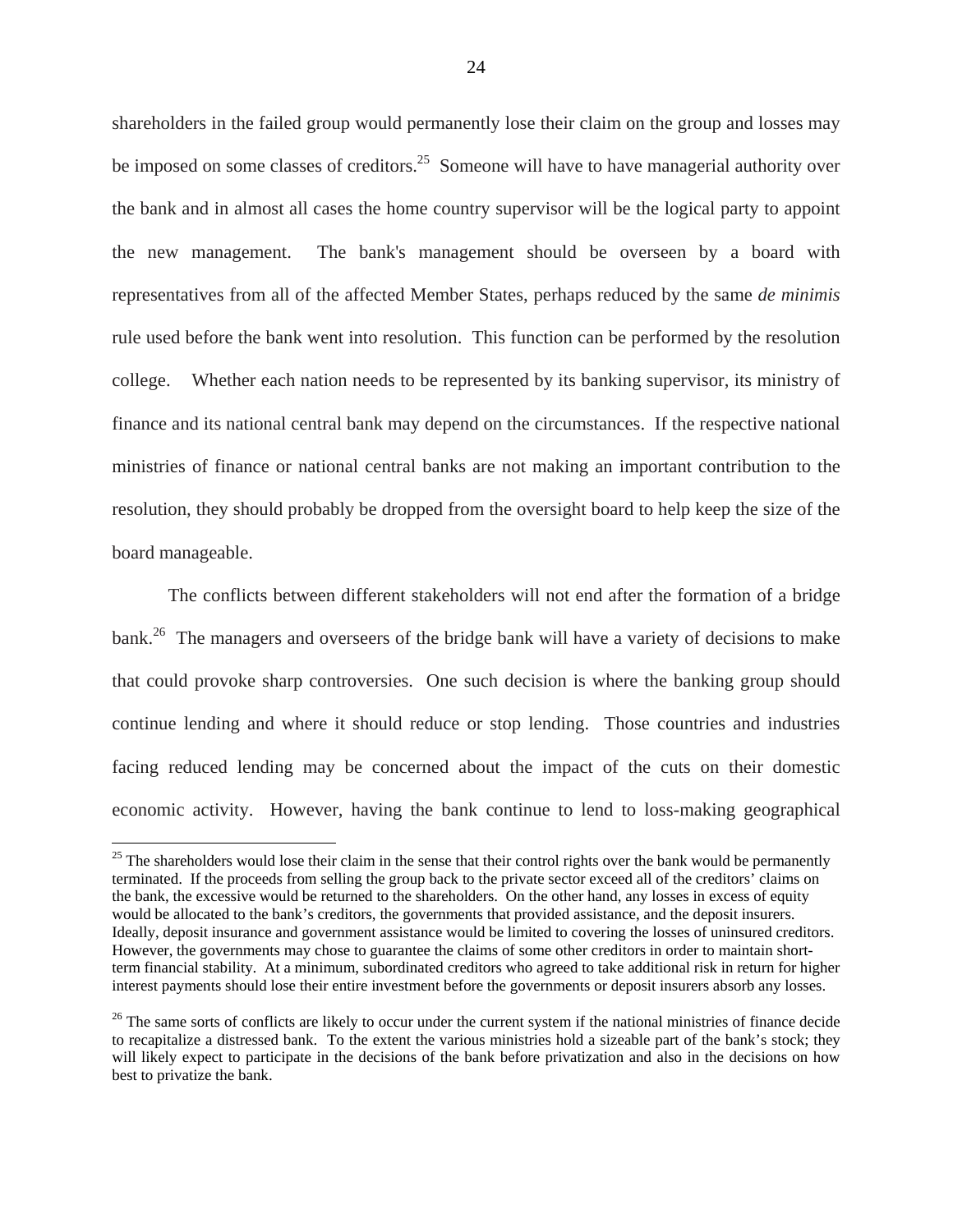areas and industries is likely to provoke concerns from some college members about the likely losses to the bank. Another potentially controversial decision is that of closing some branches and subsidiaries. The managers may also recommend these closures to improve the efficiency of the surviving organization. Again, those Member States that face the cuts may view the situation differently from those that are concerned about further losses. A third potential source of controversy is the weight given to various considerations when the group's assets are returned to the private sector. Many on the board of the bridge bank (formerly resolution college) will likely favor accepting the highest bid for the group (or parts of the group) but others on the board may want to include other considerations, such as any labor force reductions planned by the prospective acquirers, or keeping the national charter of the bank. Our preference would be to focus on minimizing the expected cost of resolution, with governments finding other, more transparent vehicles used when required to obtain their other objectives. Alternatively, governments could be given the option of having the banking group continue to make loans or keep loss making subsidiaries open or both, provided that a subset of the governments agree *ex ante* to absorb the losses.

#### **4. Conclusion**

PCA was designed to improve the prudential supervision of banks in the U.S., most of which operate in a single market. An EU version of PCA could also improve the prudential supervision of banks operating in more than one Member State. However, to be as effective as possible, the EU version should address a number of cross-border issues that are compatible with the existing decentralized structure of the EU safety net.

Bank supervisors need to understand the overall financial condition of a banking group and its various individual banks if they are to effectively anticipate problems and take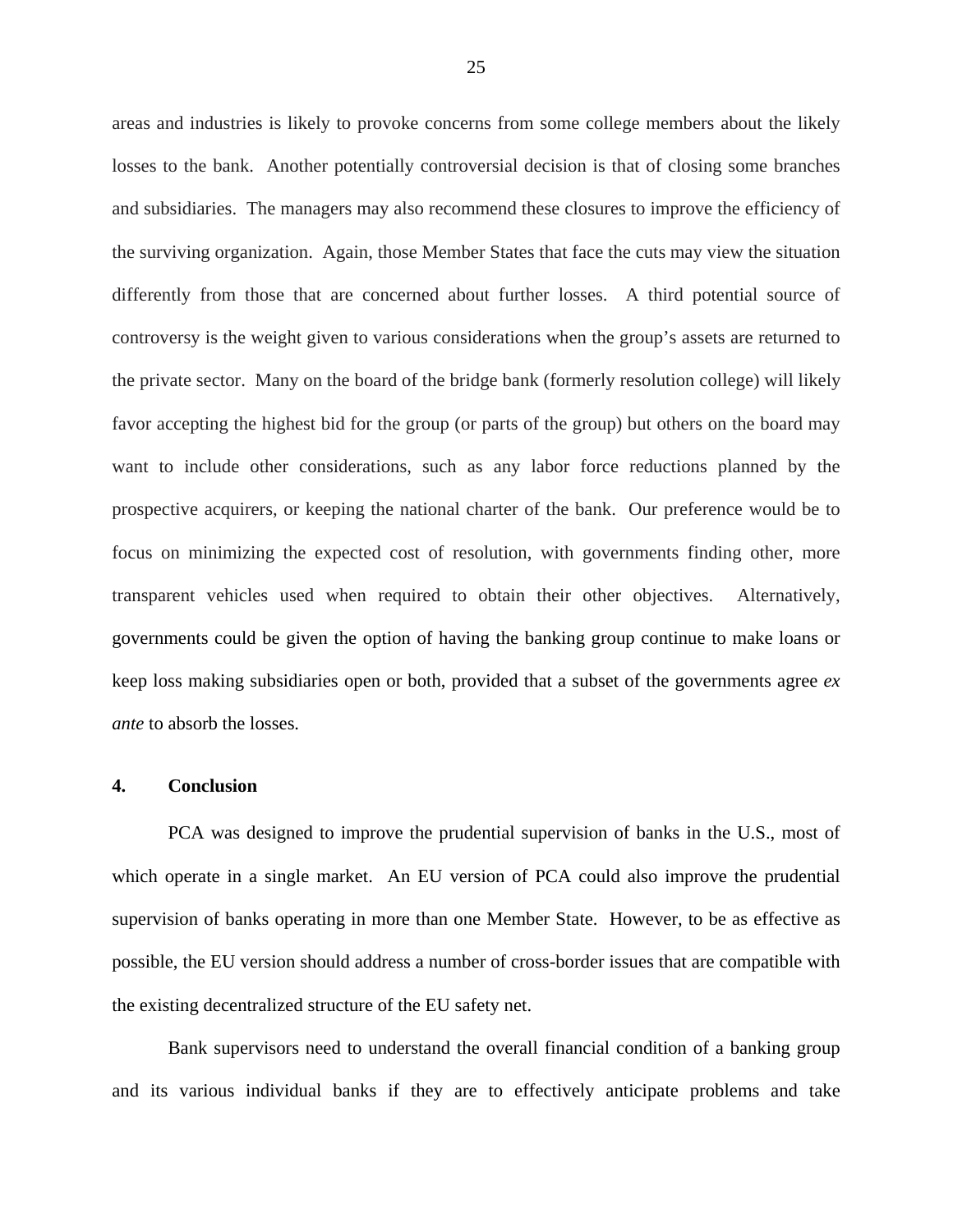appropriate corrective measures. The EU could use PCA to enhance the availability of information to prudential supervisors as well as supervisor's use of market information. Availability could be improved by enhancing information sharing requirements on individual bank's financial condition as a part of the adoption of PCA. The use of market based risk measures could be mandated in the supervisory process. At a minimum, this would include requiring additional examinations of banking groups whose reported capital exceeds minimum required levels but which are identified as high risk by financial markets and mandating that the relevant banking supervisors meet to share their evaluations of the group.

PCA reduces supervisors' ability to exercise forbearance, but it by no means eliminates supervisory discretion. Supervisors retain substantial discretion in their implementation of PCA so long as a bank's regulatory capital exceeds the critical level at which it is forced into resolution. If the consequences of bank supervision in one country can have large consequences for the group's banks in other countries, then deciding how best to exercise this discretion should be decided by the supervisors of all the banks (or at least all of the significant banks) in a collegial format. However, even if a satisfactory means of deciding what to do can be implemented, the actual powers of supervisors in the EU are not identical. Some may not be able to implement the actions others wish to vote for. Hence, effective implementation would require as a precondition that prudential supervisors be given the same authority to take the corrective measures in PCA (Nieto and Wall, 2006).

Finally, should a bank that is part of an integrated cross-border banking group reach the point where PCA mandates resolution, its resolution could have implications for a number of Member States. The timing of the resolution is unlikely to remain in the supervisor's hands, so the process of making these decisions needs to begin before markets perceive that the bank must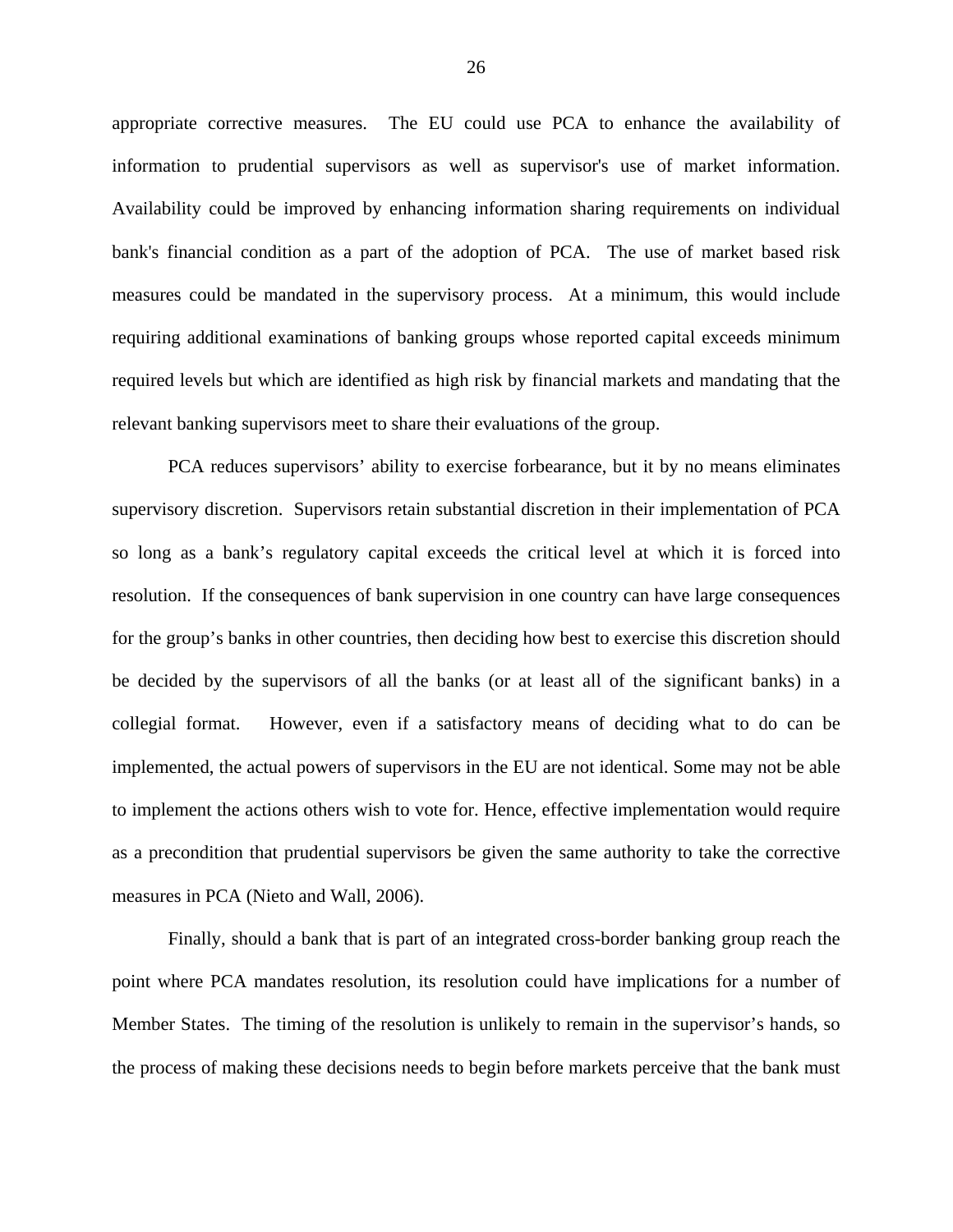be resolved. The parties from each country that will play a role in the resolution (the banking prudential supervisor, the ministry of finance and the national central bank) should begin planning for the resolution with the appropriate EU institutions and the ECB no later than the time the bank first falls below the minimum capital adequacy requirements set in the CRD. In a PCA *cum* closure rule at a positive level of regulatory capital, losses would be zero to the extent that deposits would be backed by assets of at least the same market value.<sup>27</sup> In almost all cases, the best resolution of a large cross-border bank will involve the creation of the equivalent of a bridge bank or bridge banking group. This would require special bankruptcy provisions for banks in the EU. A number of additional decisions will then be needed as to how to run the bridge bank(s) until its assets are returned to the private sector as well as decisions about how best to return the assets to private owners. Thus, on-going oversight of the bridge bank should be provided by a board with safety net regulators from all of the affected Member States (banking prudential supervisor, ministry of finance and national central bank), perhaps reduced by the same *de minimis* rule used before the bank went into resolution.

<sup>&</sup>lt;sup>27</sup> Of course, losses could be greater than zero to the extent that that asset values were not properly measured (for example, as could happen in the case of fraud or inadequate monitoring by supervisors) or the asset values rapidly decreased in value after resolution.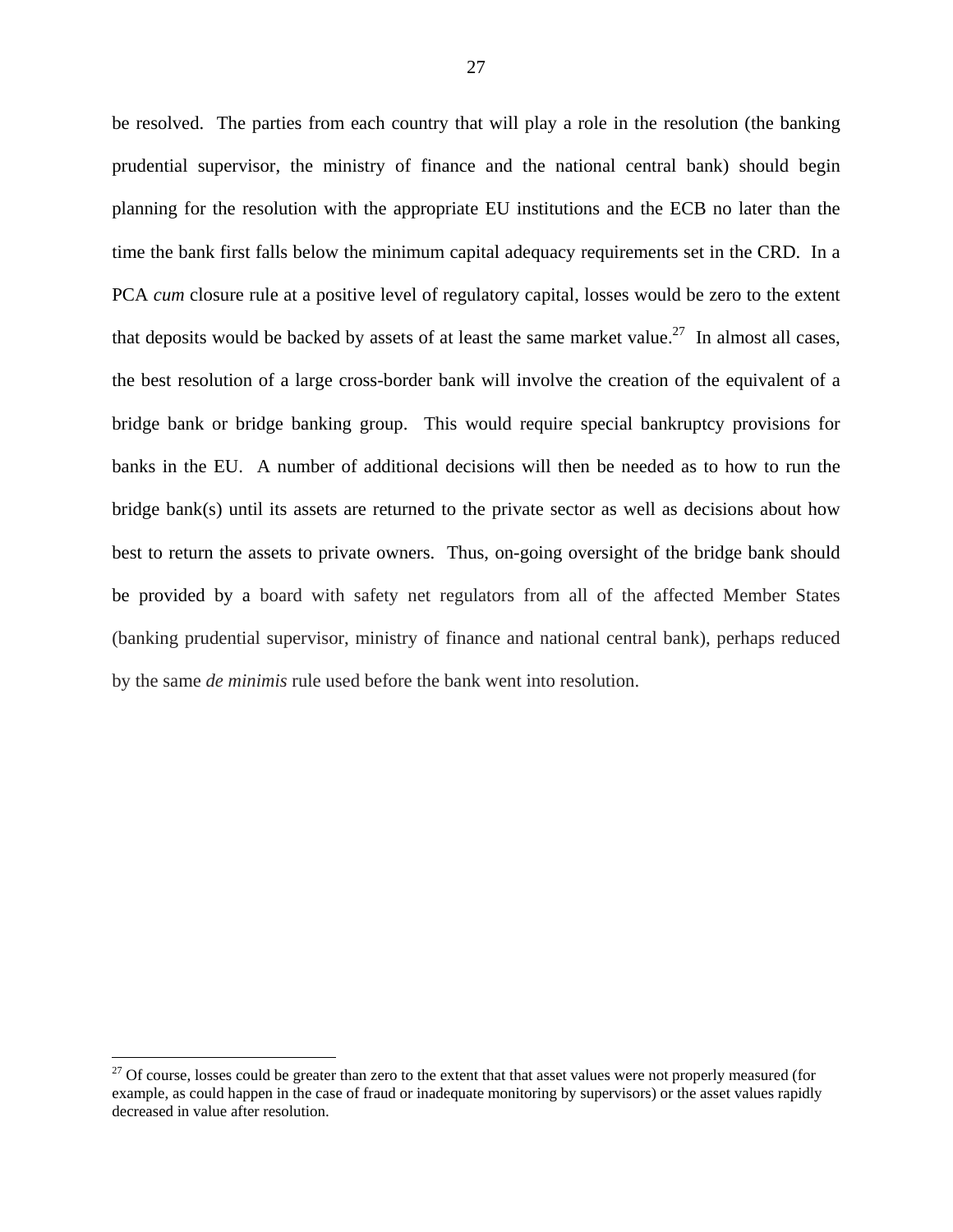## **Appendix Potential problems and their resolution under a cross-border PCA with collegial binding decision making**

**1. The consolidating supervisor wants to exercise forbearance [consolidating supervisor is taken to mean the supervisor of the parent bank (where the publicly traded entity is a bank) or supervisor of the lead (largest) bank where the publicly traded entity is a holding company]<sup>28</sup>**

**If a cross-border banking group encounters problems on a consolidated basis, weakness at its largest bank (which may also be the parent) is likely to be the cause.** 

#### *1.A Existing Situation*

1

 The CRD calls upon supervisors to require that banks maintain capital at least equal to the minimum risk-based capital ratio. If the home country consolidating supervisor (CS) wants to forbear, the CS can take the minimum disciplinary measures required under national law, even if these measures are unlikely to induce the bank to change its operations. Moreover, this forbearance could continue even after a bank is economically insolvent.

 One consequence of the CS being able to exercise forbearance is that a prudent host country prudential supervisor (PS) of a subsidiary bank would increase monitoring if the parent organization is undercapitalized, even if the subsidiary is in good financial condition. If the parent is sufficiently distressed, the host country PS of the subsidiary may even want to limit the subsidiary's transactions with other subsidiaries and the parent to reduce the risk that the parent bank would seek to drain resources from the subsidiary to assist itself. Yet such prudent measures by the host country PS of the subsidiary could exacerbate the parent's problems by reducing the efficiency of the group, especially to the extent the group functions as an integrated entity.

 $28$  We assume here that forbearance is undertaken under the genuine belief that giving time will enable the bank to recover and meet its obligations. Unfortunately there are examples (Mishkin, 2005) where forbearance has been the result of political and other direct pressure and is known not to be the loss minimizing strategy.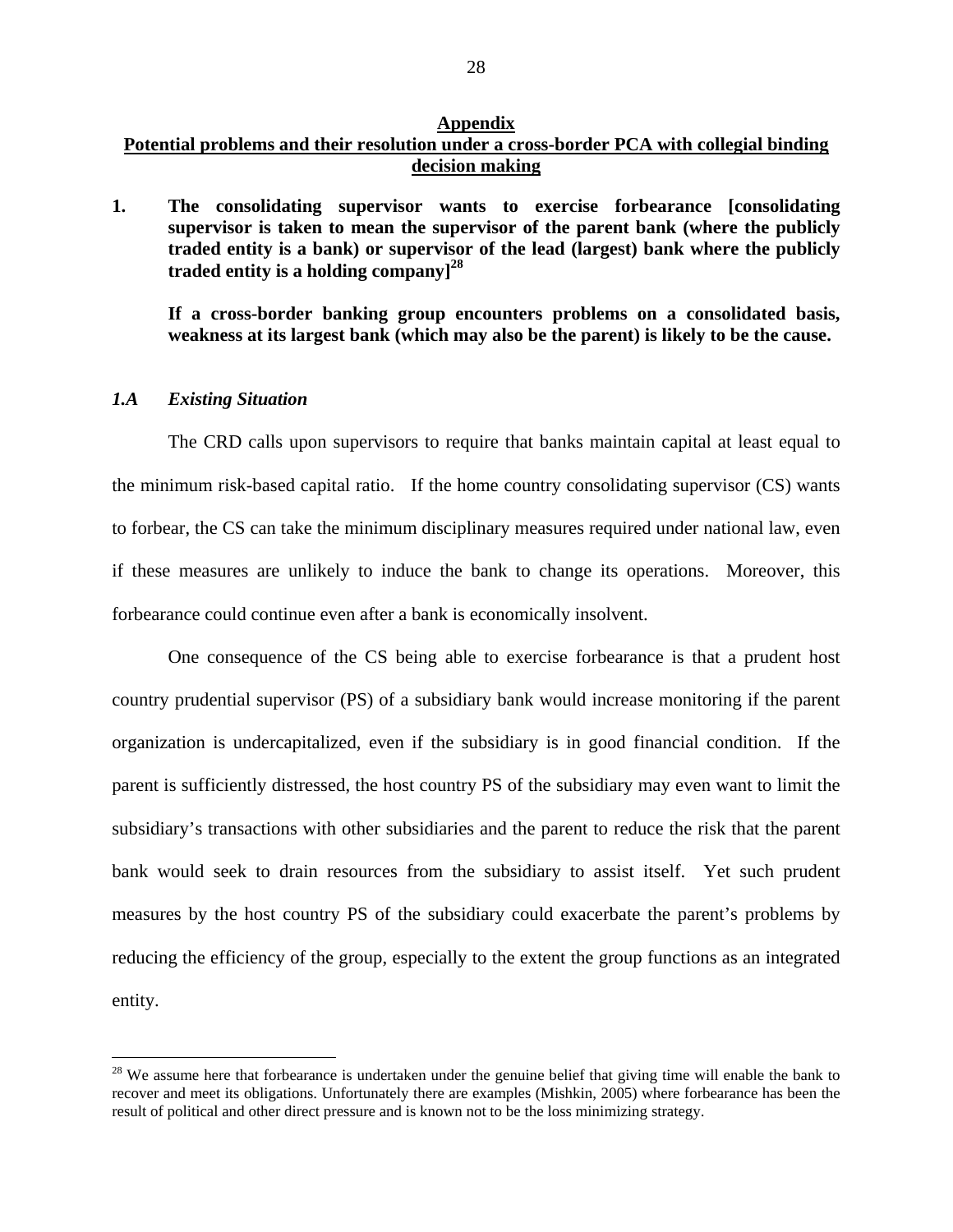Another consequence of the situation described is that the host country supervisor would not have the incentives to delegate the prudential supervision of the subsidiary bank to the CS. The host country of the subsidiary would bear full responsibility for the deposit insurance losses of the subsidiary bank as well as any adverse impacts on the operation of its financial system without having any enforcement authority over the parent bank to protect its interests. The CS would have the enforcement authority, but it would have only reputational incentives to protect the interests of the host country of the subsidiary. These reputational incentives may prove wholly inadequate if, as it is likely, the banking group in question has significant political power in its home country and thereby influence over the CS.

#### *1.B With PCA and coordination arrangements*

 $\overline{a}$ 

 With PCA and a college of supervisors, the CS's ability to forbear would be severely limited. The mandatory provisions of PCA would require certain action be taken based on the bank's capital adequacy status. PCA would permit forbearance only in the sense that the supervisors could use their discretionary authority in the most lenient manner possible, such as approving a capital restoration plan that appeared inadequate. However, the existence of a college means that the CS would have to persuade at least a majority of the college to forgo the discretionary disciplinary measures and to exercise leniency in implementing the mandatory actions. Moreover, further actions will be mandated as the bank's capital adequacy ratios fall, so the CS's and college's opportunities for forbearance are limited unlike in the existing situation.<sup>29</sup>

 $29$  Opportunities for forbearance would be more limited under PCA even if a college were not formed, or the CS would have veto power (as might be the case if most of the consolidated banking group's deposits were in the home country and the bank were systemically important in its home country). The mandatory provisions of PCA would impose greater limitations on the CS than currently exist. Further, if the bank's capital ratio were to continue to decline, PCA would force additional supervisory measures.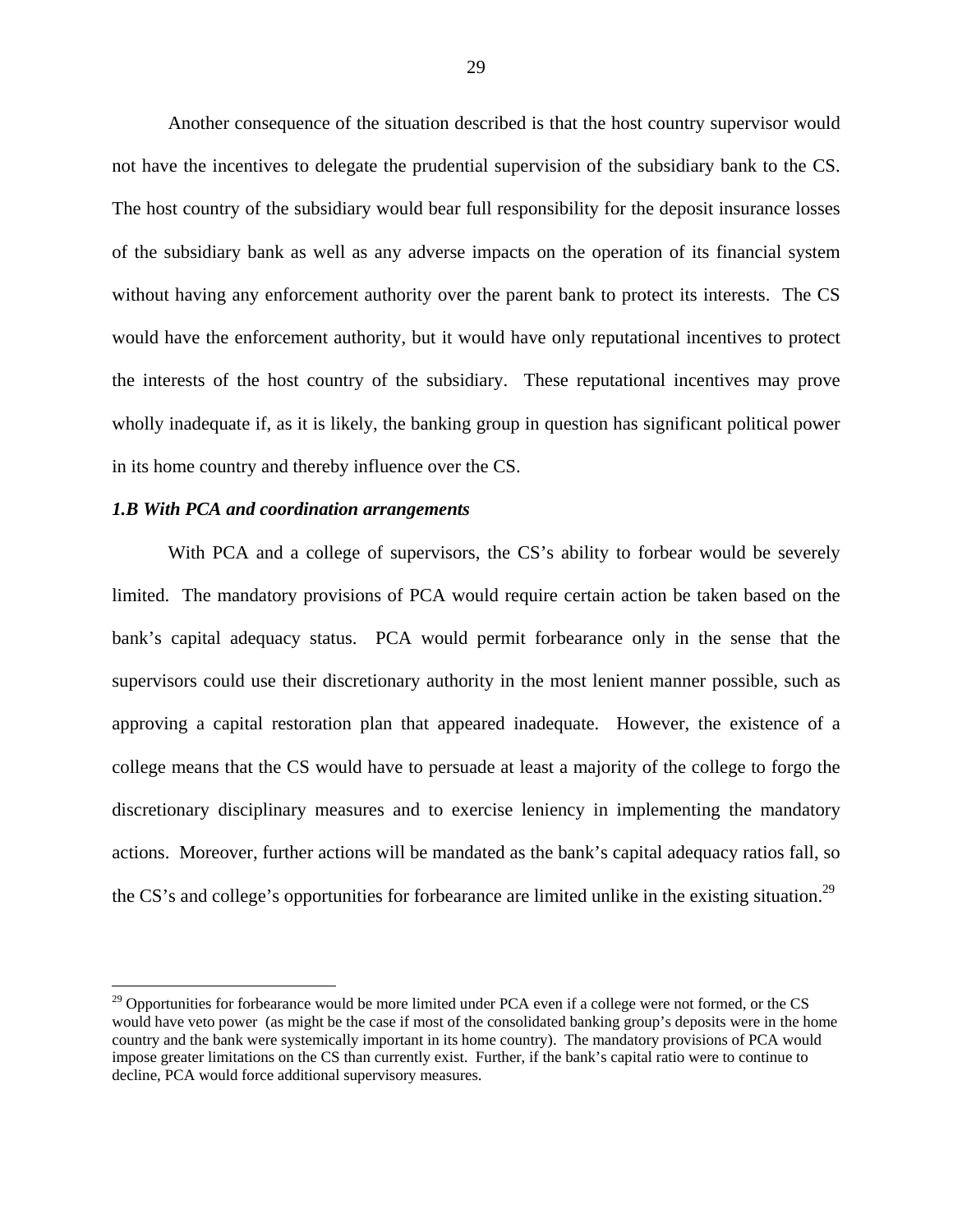The limited possibilities for forbearance under PCA would make more viable the possibility of a host country supervisor's delegating its responsibilities for subsidiaries to the CS. A host country supervisor that delegated its responsibility could do so in the knowledge that the CS's ability to forbear at the expense of the subsidiary's host country is greatly diminished. Host countries' supervisors responsible for large subsidiaries relative to the local market may remain reluctant to delegate authority to the CS, but supervisors responsible for smaller subsidiaries may decide to delegate their authority having the certainty that supervisory action will be prompt and in the framework of the PCA mandatory and discretionary provisions.

# **2. Home country CS wants to take aggressive corrective measures without adequately taking account of their impact on the host country of the subsidiary bank**

**For example, the subsidiary may be completely dependent on its parent for management of its operations, managing its risks, or providing information technology services (including the customer databases). If the home country CS were to force the parent bank into the bankruptcy court, the viability of even a highly capitalized subsidiary in another Member State may be questionable.** 

This scenario is unlikely if the banking group had a large share of the banking market in the CS's home country. However, it would be possible if the group was a small part of the CS's home country and the problem would be magnified if the subsidiary were an important part of its host country's banking system

#### *2.A Current situation*

The CS has a duty to inform the supervisors of the banking group's subsidiaries of its intended action. Whether the CS has any sort of obligation to take account of the impact of its action on the group's subsidiaries and their respective banking markets would depend on the situation.

If the subsidiary's PS has delegated responsibility for supervising the subsidiary to the home country CS, the agreement providing for the delegation most likely requires the CS to take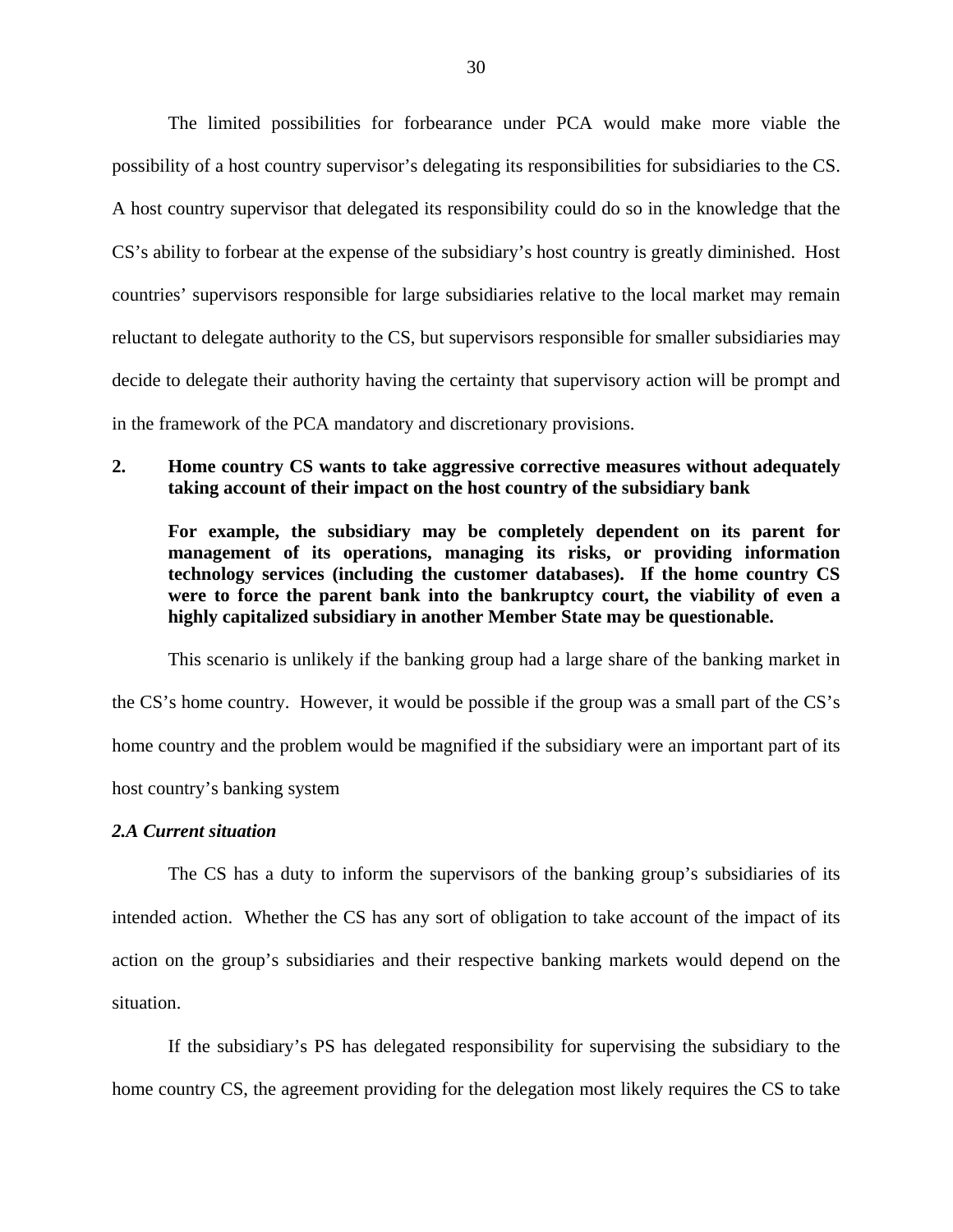account of the impact of its decisions on the subsidiary. However, the decision as to what sort of corrective action should be taken is ultimately a judgment call on the part of the CS. Hence, the agreement that the host country PS of the subsidiary has with the CS is unlikely to contain legally enforceable obligations on the part of the CS to consider the impact of its actions on the subsidiaries, banking markets, and domestic economies. $30$ 

If the subsidiary's PS has not delegated responsibility for supervision to the home country CS, the CS would not have any legal obligation to consider the impact of its actions on the subsidiary and its domestic banking market. The CS could, and likely would, consider the impact of its actions on the subsidiary, even absent a legally enforceable agreement to do so. However, the CS is ultimately accountable to the government and taxpayers of its home country and not to those of the group's subsidiary (host country). Thus, it seems reasonable to expect that the costs imposed on the subsidiary and the host country will receive substantially less weight than they would if the subsidiary were located in the same country as the CS.

#### *2.B With PCA and coordination arrangements*

 $\overline{a}$ 

PCA by itself would require certain disciplinary actions. However, with the corrective actions clearly established *ex ante*, the PS of the subsidiary would be put on early notice of the need to prepare to handle those actions required and authorized under PCA.

The college of supervisors provides a mechanism that could limit the discretionary corrective measures that could be taken by the CS to the extent that it has effective powers over the national PS that would enforce the agreements at national level. Moreover, the college would require the home country CS to consider the impact of its actions on the subsidiaries before taking discretionary action.

 $30$  Where the bank is operating through branches in host countries the obligation of the lead supervisor is even less likely to have a formal requirement to consider the differential impact on the host.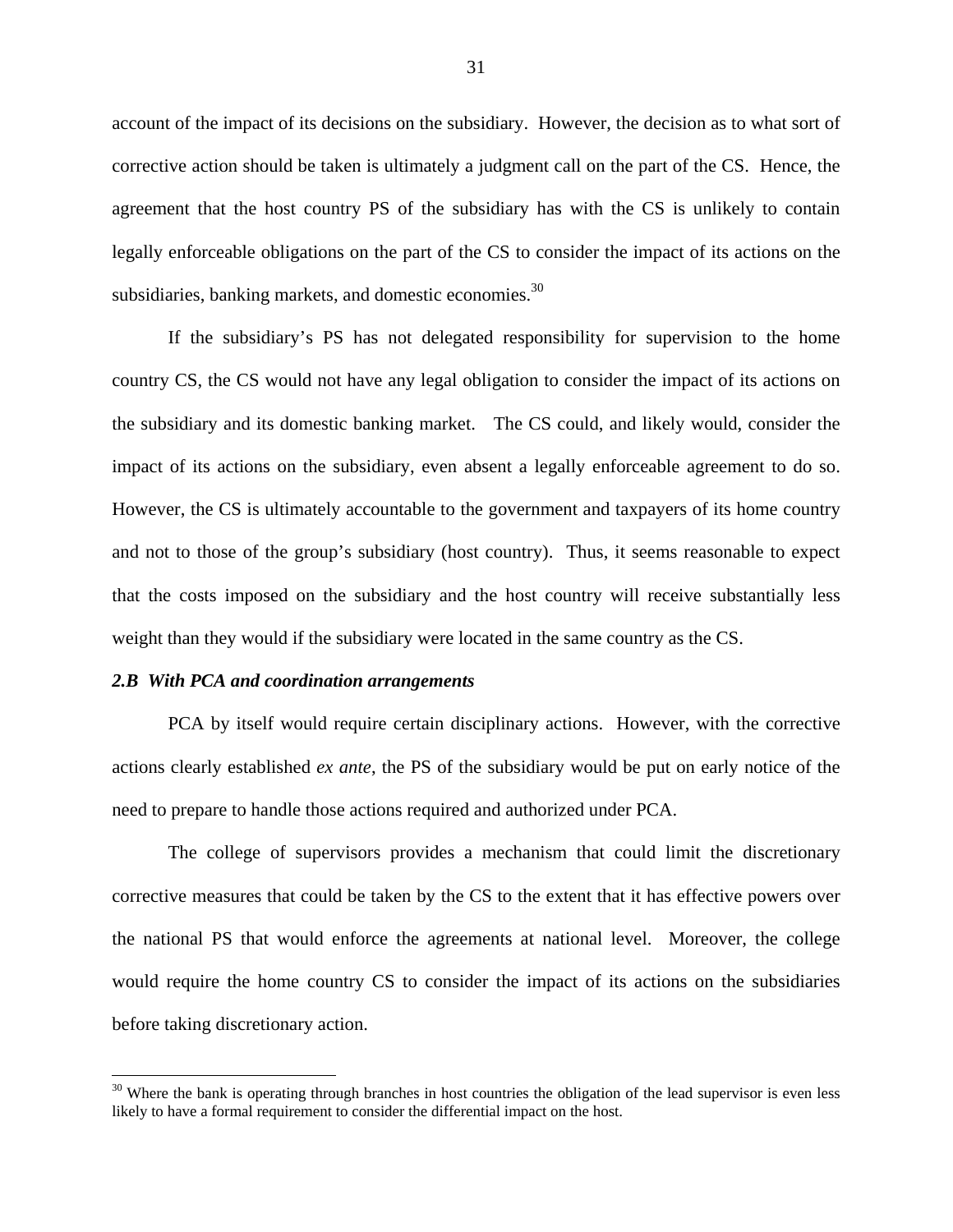## **3. The PS of a subsidiary wants to forbear in taking corrective measures.**

## *3.A Current situation*

The host country PS of a subsidiary has the same freedom to exercise forbearance as the home country CS of the parent bank. The principal difference is that the CS supervises the parent bank and it is also responsible for the consolidated group. Thus, the CS is in a position to pressure the parent bank of the banking group to take corrective action at the subsidiary even if the PS of the subsidiary would rather avoid or delay taking corrective action.

#### *3.B With PCA and coordination arrangements*

The host country PS of a subsidiary would be required to take the mandatory actions provided under PCA based on the subsidiary's capital adequacy. Moreover, the college of supervisors where the CS would be also represented could act to limit forbearance based solely on the subsidiary's regulatory capital. The college would also take into consideration the importance of the subsidiary activities on the banking group.

**4. The host country PS of a subsidiary bank wants to take aggressive corrective measures without adequately considering their impact on the rest of the group.** 

**This scenario is most likely to arise when the subsidiary bank is a small part of the financial system of the host country but it supplies critical services to the rest of the banking group. A possible example would be a group's London subsidiary that exists primarily to facilitate the group's access to the London wholesale financial markets.** 

In most respects, the current situation and the impact of PCA mirror the situation where the parent's CS wants to take aggressive corrective measures without considering the impact on the subsidiary's host country. The principal difference is that if the consolidated group is in good financial condition, it should be able to assist the subsidiary and eliminate the basis for the subsidiary's PS having to take corrective action.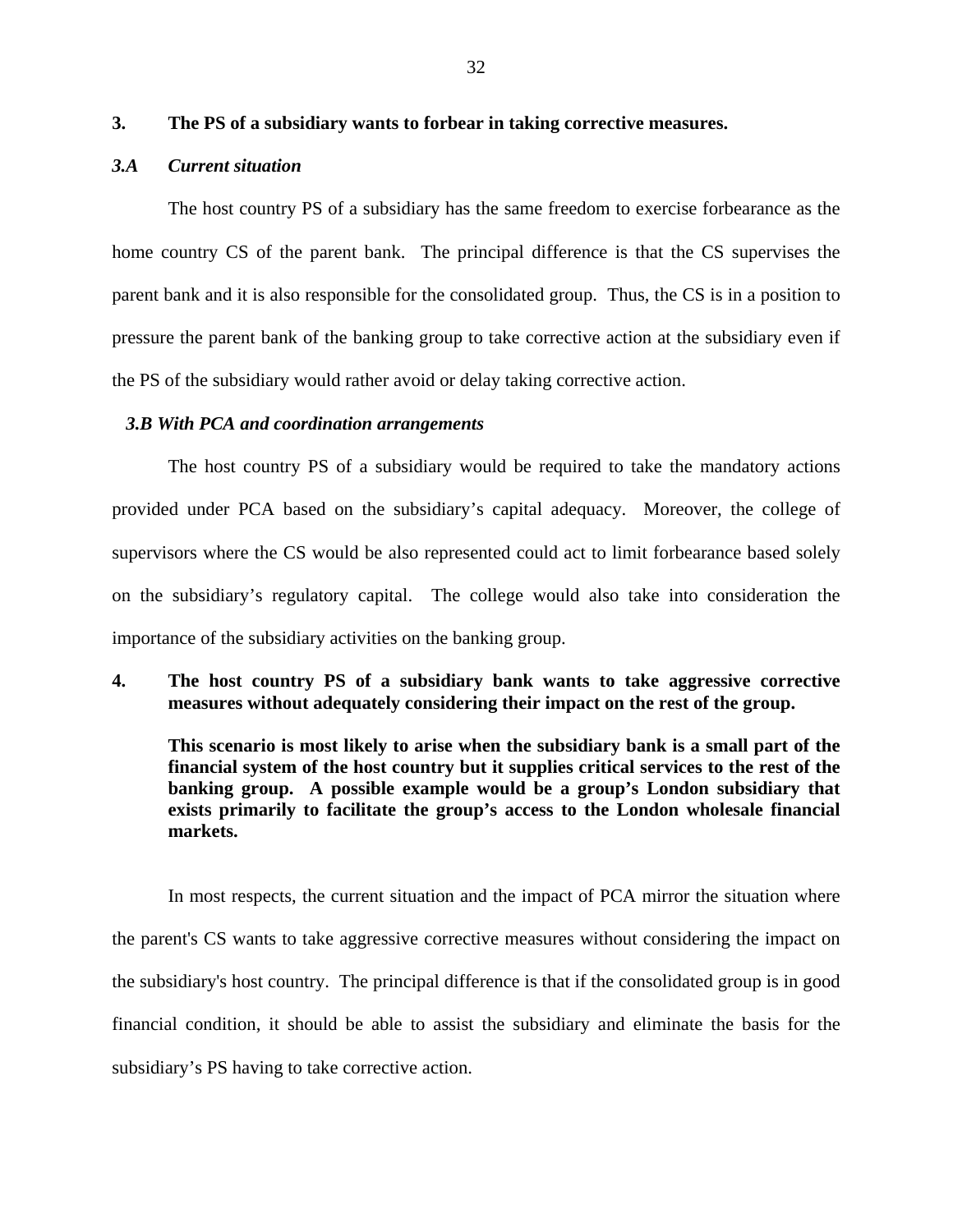## *4.A Current situation*

The host country PS of the subsidiary has a duty to inform the home country CS and the PS of a group's other bank subsidiaries of its intended action. Like the CS in scenario 2, the PS of the subsidiary is likely to consider the impact of its actions on the rest of the group. However, the PS of the subsidiary would not have any legal obligation to weigh the impact of its disciplinary action on the group as it would have had if the group would have its entire operations in the PS's home market.

#### *4.B With PCA and coordination arrangements*

As in scenario 2 with the CS, PCA would mandate certain actions by the host country PS. However, with the rules of supervisory action clearly established "ex ante", the home country CS and the host country PS of the subsidiaries in other countries would be put on early notice of the need to prepare for the corrective measures that may be taken against a subsidiary.

In deciding which discretionary actions to take, the college of supervisors could secure that their actions would not have a negative impact on the rest of the banking group, always subject to the requirements of the PCA rules*.* The college could also be helpful in getting the CS and other subsidiaries PS to pressure the group into helping its undercapitalized subsidiary.

**5. The banking group, which has a presence in several EU countries, incurs a series of losses which initially drop its capital below minimum regulatory requirements and will eventually make the bank insolvent if not addressed.** 

**If the bank becomes insolvent, the home country supervisor will recognize the need for recapitalization. Although the exact amount of the losses is uncertain "ex ante". National prudential supervisors, central banks, deposit insurers and ministries of finance are called to agree on the resolution of the crisis and the recapitalization process.** 

**The home country supervisor puts the bank under special administration expecting that the national ministries of finance would agree on an "ex post" recapitalization that would allow a market friendly solution of the banking crisis.**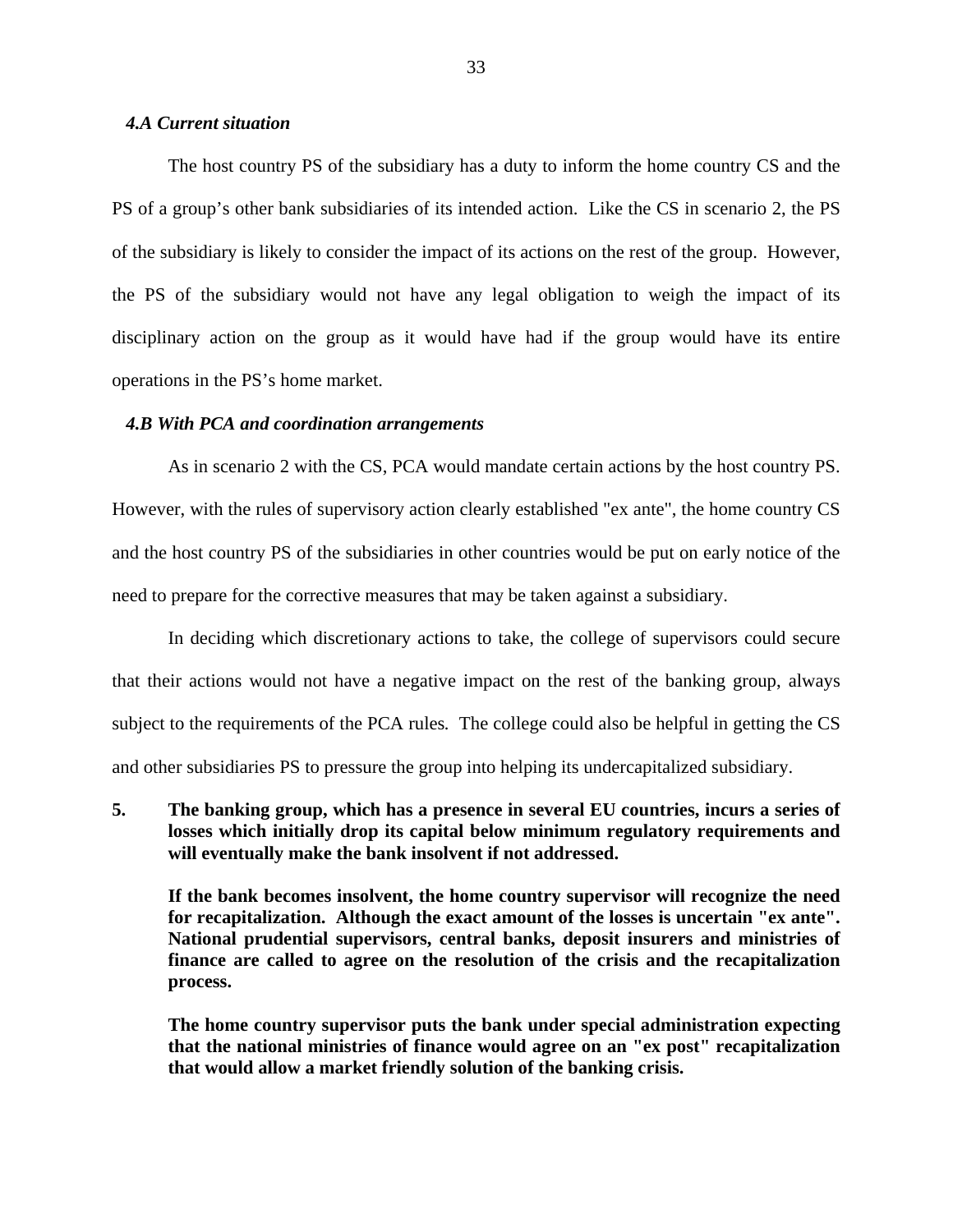## *5.A Current situation*

 $\overline{a}$ 

The bank supervisors (CS and/or subsidiaries´ PS) will demand that the bank restores its capital to levels above regulatory minima. The bank may raise its capital in response, or it may not do so for a variety of reasons (e.g. the shareholders have lost confidence in the management). If the recapitalization of the bank does not succeed and the bank's failure appears likely, the supervisor may want to organize a recapitalization agreement among the national ministries of finance of the countries where the group has operations. However, persuading the national governments to put up taxpayers funds to support a bank, which has a (small) chance of surviving on its own, will be very difficult. A major problem is likely to be reaching an agreement on the burden sharing criteria for many possible reasons, including: (a) bank's losses occurred in other country(ies) and/or, (b) the banking group is not considered systematically important in the host country(ies).

Against this background, national ministries of finance may or may not reach an agreement. If they cannot reach an agreement and the bank continues to take losses, at some point market participants will lose confidence in the bank and a bank run is likely. After the bank run has begun, the ministries of finance will have one last opportunity to reach an agreement on burden sharing. At this point, the costs of recapitalization are likely to be high and the period of time in which to reach agreement is likely to be very short.<sup>31</sup> If they can reach agreement on providing the funds, the supervisors and the ministries of finance will still need to agree on who will administer the bank and what priorities will be followed in restoring the bank's assets to the private sector.

<sup>&</sup>lt;sup>31</sup> Market participants will not run on a bank unless they believe that they are at risk of loss, which they would be only if they believed that the losses were so large that the relevant Treasuries might not reach an agreement to recapitalize the bank.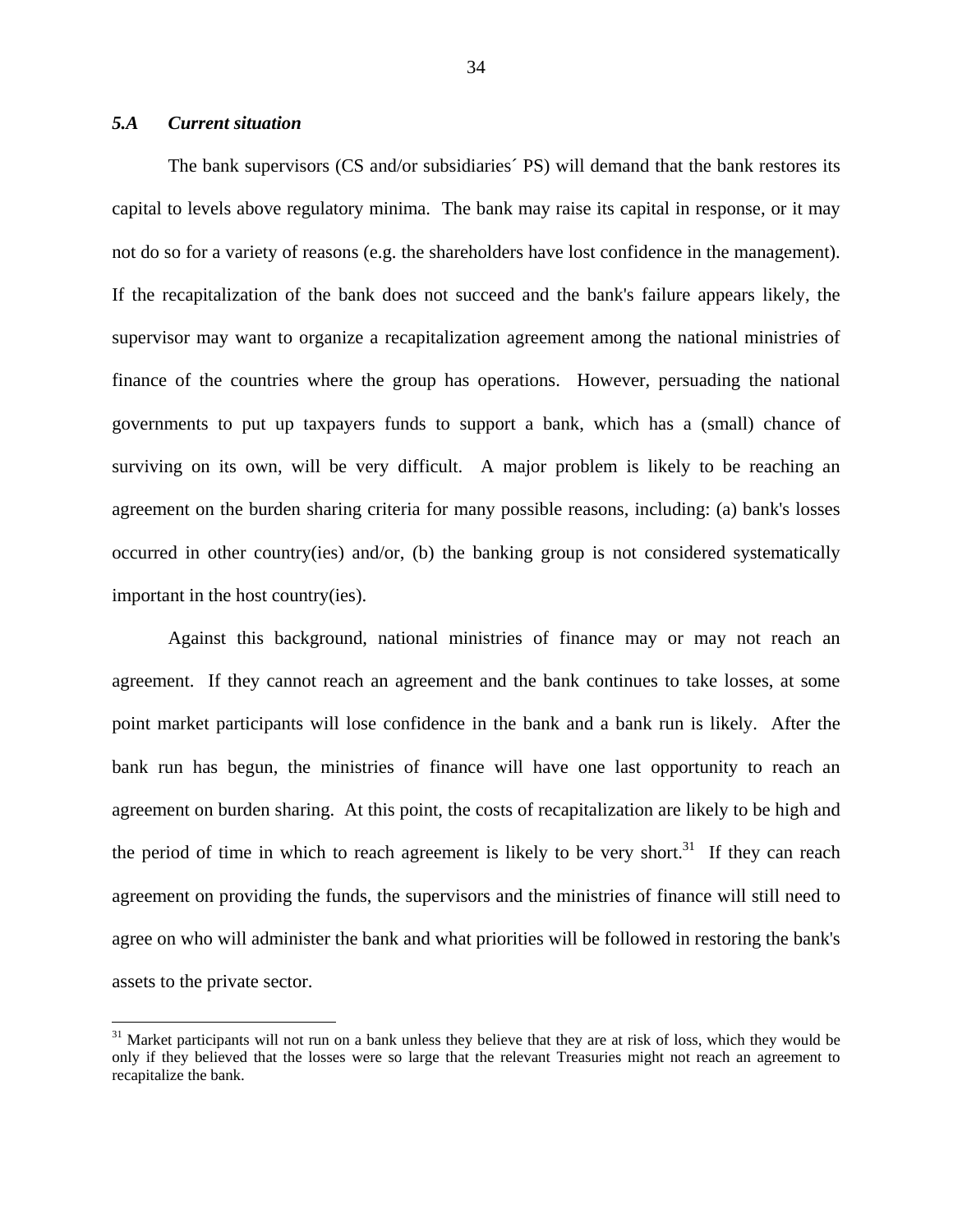If the national ministries of finance still cannot reach an agreement, the home country supervisor (CS) will be forced to proceed to bank resolution. Deposit insurers will pay the insured depositors and they will be under enormous political pressure to pay also the uninsured depositors.

#### *5.B Situation with PCA (assuming closure rule at 2% of tangible equity)*

The existence of capital/assets thresholds ratios in PCA would have mandated supervisors´ action before the bank group's net worth would have been largely depleted. Such supervisory action would have ranged between asset growth and inter affiliate restrictions to the requirement of capital restoration by the shareholders. Prudential supervisors would require a recapitalization plan involving the bank's shareholders by issuing capital or selling assets. The bank managers and owners are also more likely to put the bank up for sale to avoid having its charter withdrawn when its tangible equity ratio reaches 2 percent.

If the bank's tangible capital ratio drops below 2 percent of tangible equity, its supervisors must put the bank into receivership.<sup>32</sup> If assets are being marked to market, there is a chance that the value of the bank will exceed its liabilities (possibly excluding its Tier 2 liabilities).<sup>33</sup> Even if support is required, the losses may be sufficiently small so that they could be covered by the national deposit insurers**.** However, even in the extreme case, where support is required from the national ministries of finance to create a bridge bank, agreement is likely to be easier to reach because the overall burden should be smaller. If the ministries of finance can

 $32$  Although it is beyond the scope of this paper, an important issue is the definition of the closure rule. That is, the definition and level of the capital ratio that would trigger resolution and the amount of time the supervisors have to put the bank into resolution. PCA in the US requires that a bank be classified as "critically undercapitalized" if its tangible equity capital to asset ratio falls below 2 percent and PCA generally requires that a bank put into resolution within 90 days of its being classified as critically undercapitalized. An EU version of PCA could impose different requirements, for example, require intervention as soon as the 2% level is breached in order to increase the chance that losses can indeed be covered.

<sup>&</sup>lt;sup>33</sup> Suppliers of Tier 2 capital should expect that their investment is at risk if their bank fails. Otherwise, their investment should not be included in Tier 2.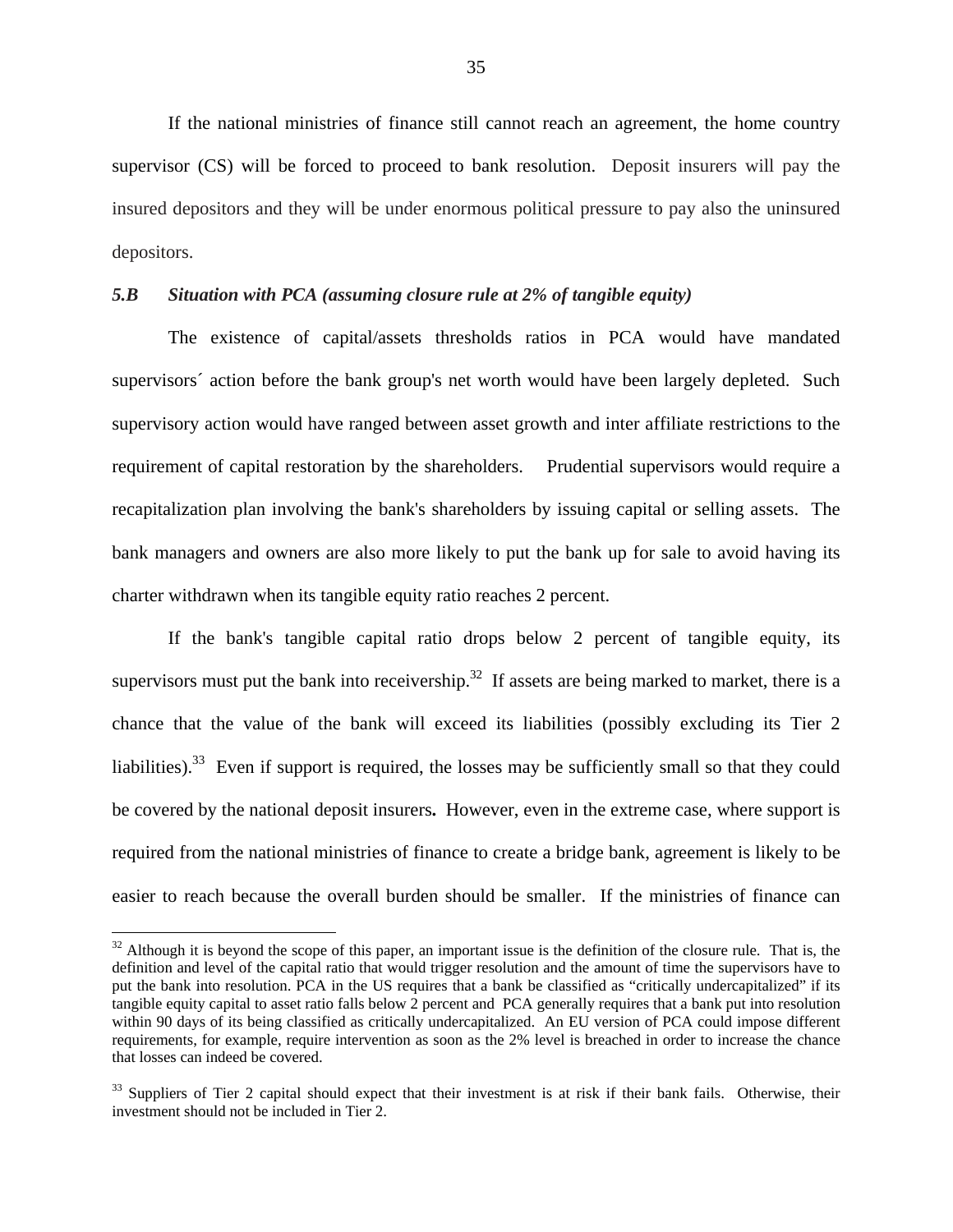reach agreement then our proposal provides a structure for managing the bridge bank and returning its assets to the private sector.

If government support is needed but the national ministries of finance cannot reach an agreement on the distribution of losses, the bank would have to be put into liquidation. If this difference is positive, the bank's administrators would be able to find a buyer of the bank or its assets.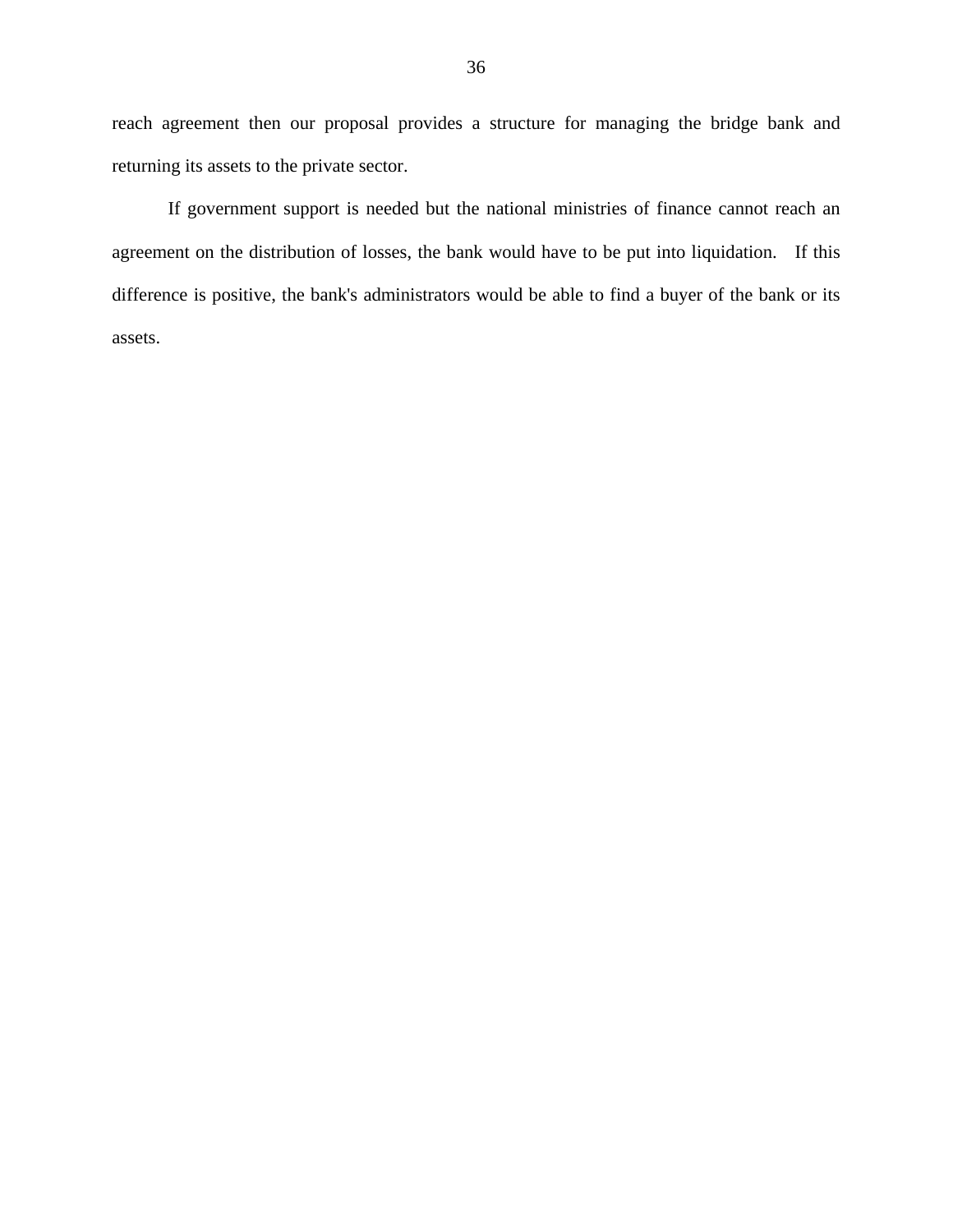#### **6. References**

- Alesina, A. and Guido Tabellini (2004), *Bureaucrats or* Po*liticians?*, CEPR Discussion Paper Series, WP n. 5242.
- Alesina, A. and Guido Tabellini (2005), *Why Do Politicians Delegate?*, NBER Working Paper Series, WP n. 11531.
- Basel Committee on Banking Supervision (1992) *Minimum Standards for the Supervision of International Banking Groups and their Cross-border Establishments'*, Basel, July.
- Benink, H. and George J. Benston (2005) *The future of banking regulation in developed countries: Lessons from and for Europe.* Mimeo.
- Benston, George J. and George G. Kaufman (1998) *Risk and Solvency Regulation of Depositor Institutions: Past Policies and Current Options*. New York: Salomon Brothers Center, Graduate School of Business, New York University.
- Benston, G., and Kaufman, G. (1994) *The Intellectual History of the Federal Deposit Insurance Corporation Improvement Act of 1991*. In G. G. Kaufman (ed.) Reforming Financial Institutions and Markets in the United States, p 1-17. Boston: Kluwer.
- Bjerre Nielsen, H. (2004) *The Financial Regulatory and Supervisory Authority: A Principal and an Agent,* The Danish Financial Services Authority (mimeo).
- Eisenbeis, R. A. and G. G. Kaufman (2006) *Cross border banking: Challenges for deposit insurance and financial stability in the European Union* (mimeo).
- European Shadow Financial Regulatory Committee Statement No. 1, *Dealing with problem banks in Europe*. Center for Economic Policy Studies, 22 June, 1998.
- European Shadow Financial Regulatory Committee (ESFRC, 2005) *Reforming Banking Supervision in Europe.* Statement No. 23 Frankfurt am Main, 21 November 2005.
- Evanoff, Douglas D. and Larry D. Wall, (2002) Subordinated Debt and Prompt Corrective Regulatory Action in *Prompt Corrective Action in Banking: 10 Years Later* edited by George Kaufman, pp. 53-119. This book is volume 14 of Research in Financial Services: Private and Public Policy published by JAI.
- Garcia, G. and María J. Nieto (2005) *Banking Crisis Management in the European Union: Multiple Regulators and Resolution Authorities* Journal of Banking Regulation Vol. 6 N 3 pp.215-219.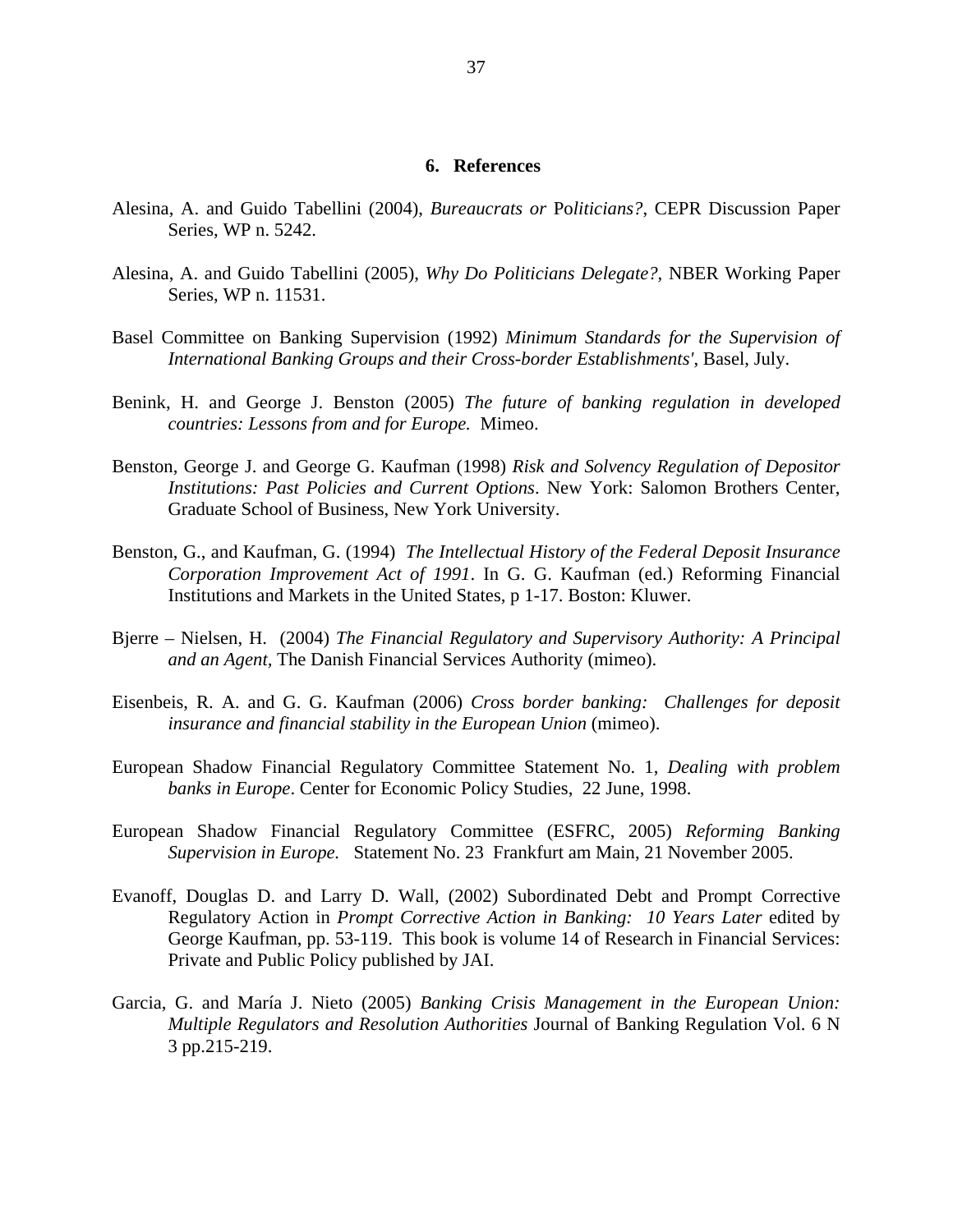- Goodhart, C. A. E. and Dirk Schoenmaker (2006) *Burden Sharing in banking crisis in Europe LSE Financial Markets Group.* Special Paper Series No 163 September 2005.
- Hadjiemmanuil, Ch. (2004) Europe's Universalist Approach to Cross-Border Bank Resolution Issues, paper presented at the Federal Reserve Bank of Chicago Conference on *Systemic Financial Crises: Resolving Large Bank Insolvencies*, September 30-October 1.
- Khan, Ch. M. and Santos, J.A.C. (2002) Allocating Lending of Last Resort and Supervision in the Euro Area in (V. Alexander, J. Melitz and G.M. von Furstenberg eds.) *Monetary Union: Why, How, and What Follows?*, chapter 19, London, Oxford University Press.
- Khan, Ch. M. and Santos, J.A.C. (2005) *Allocating bank regulatory powers: Lender of last resort, deposit insurance and supervision* European Economic Review, Volume 49, Issue 8, November 2005, Pages 2107-2136.

Kane, E.J., R, L. Bennett and R. Oshinsky (2006) "Evidence of Improved Monitoring and Insolvency Resolution under FDICIA." (mimeo)

- LaBrosse, J R and Mayes, D G (2006) *Promoting Financial Stability through Effective Depositor Protection: The Case for Explicit Limited Deposit Insurance*, ch 1 in A Campbell, J R LaBrosse, D Mayes and D Singh, eds., *Deposit Insurance*, Basingstoke Palgrave-Macmillan (forthcoming)
- Llewellyn, D and Mayes, D G (2004) 'The role of market discipline in handling problem banks', pp. 183-210 in G. G. Kaufman ed., *Market Discipline in Banking: Theory and Evidence*, Amsterdam: Elsevier
- Mayes, D G (2004) 'Getting the Best out of Basel II for the European Banking System', pp.64-70 in *The New Basel Capital Accord and the Future of the European Financial System*, CEPS Task Force Report no 51, Brussels: CEPS.
- Mayes, D G (2006) *Cross-border financial supervision in Europe: goals and transition paths*  Sveriges Riksbank Economic Review, 2/2006, pp.58-89.
- Mayes, D G (2006a) *Bridge Banks and the Lender of Last Resort/Systemic Risk Exemption*, Conference on International Financial Stability: Cross-Border banking and National Regulation, Federal Reserve Bank of Chicago, October 5-6.
- Mayes, D G (2006b) *Financial Stability In A World Of Cross-Border Banking: Nordic And Antipodean Solutions To The Problem Of Responsibility Without Power*, Journal of Banking Regulation, vol. 8 (1), pp.20-39.
- Mishkin, F S (2005) 'How Big a Problem is Too Big to Fail?', NBER working paper 11814, December.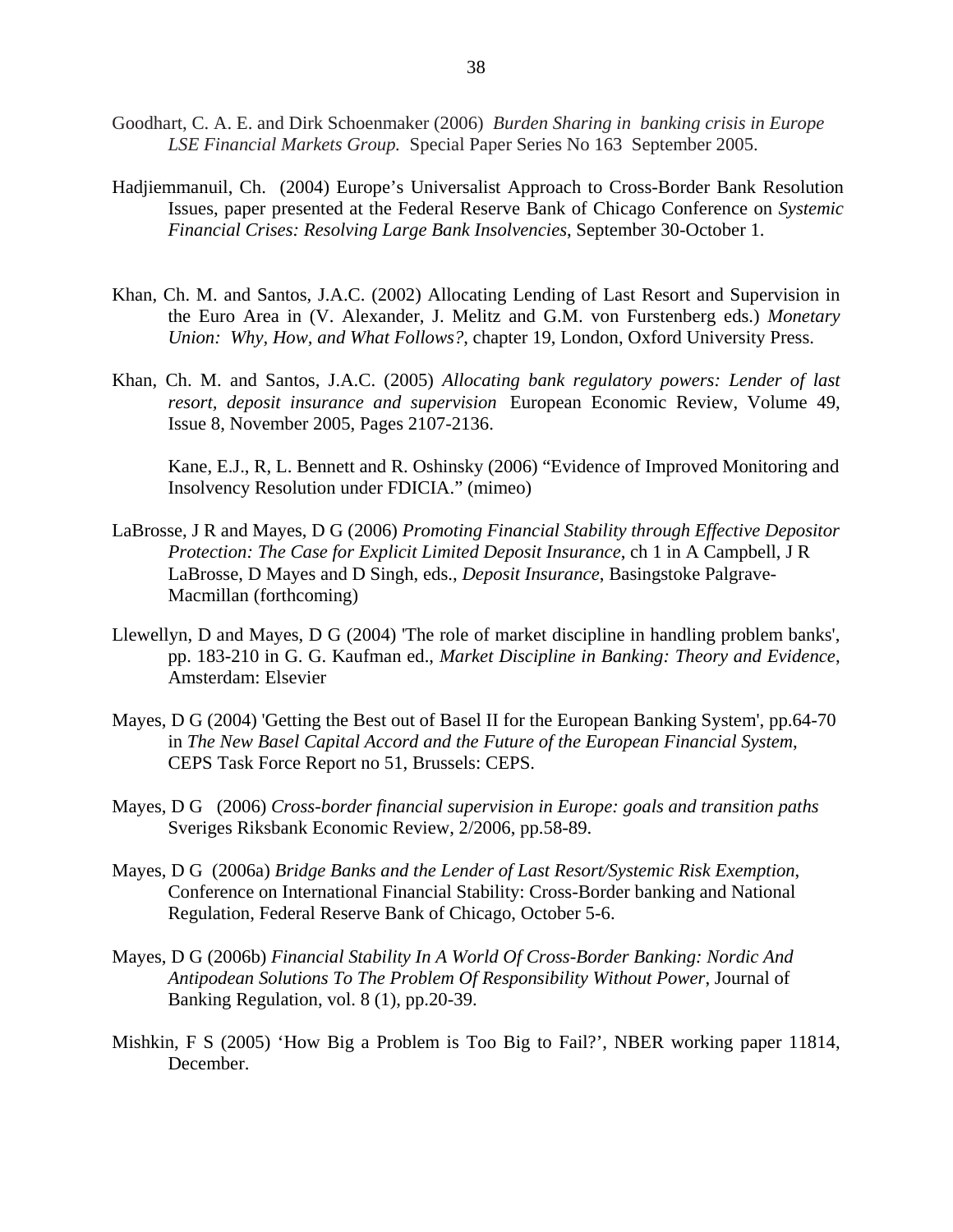- Nieto, Maria J.and Larry D.Wall (2006) *Preconditions for a successful implementation of supervisors´ Prompt Corrective Action: Is there a case for a banking standard in the EU?* LSE Financial Markets Group Special Paper Series No 165 March.
- Repullo, R (2004) "Liquidity, Risk-Taking, and the Lender of Last Resort", *International Journal of Central Banking*, 1 (2005), pp. 47-80.
- Schmidt Bies, S., (2004), "Enterprise Perspectives in Financial Institution Supervision", University of Connnecticut School of Law, October 21, http://www.federalreserve.gov/boarddocs/speeches/2004/200410212/default.htm.
- Sironi, A. (2001) *Testing for Market Discipline in the European Banking Industry: Evidence from Subordinated Debt*. The Financial Safety Net: Costs, Benefits, and Implications for Regulation. The 37<sup>th</sup> Annual Conference on Bank Structure and Competition. Federal Reserve Bank of Chicago, pp. 366 - 384.
- Vesala, J., (2005), Prudential Supervision and Deposit Insurance Issues Raised by the European Company Statute, Colloquium on the European Company Statute, ECB, Frankfurt, 23 February.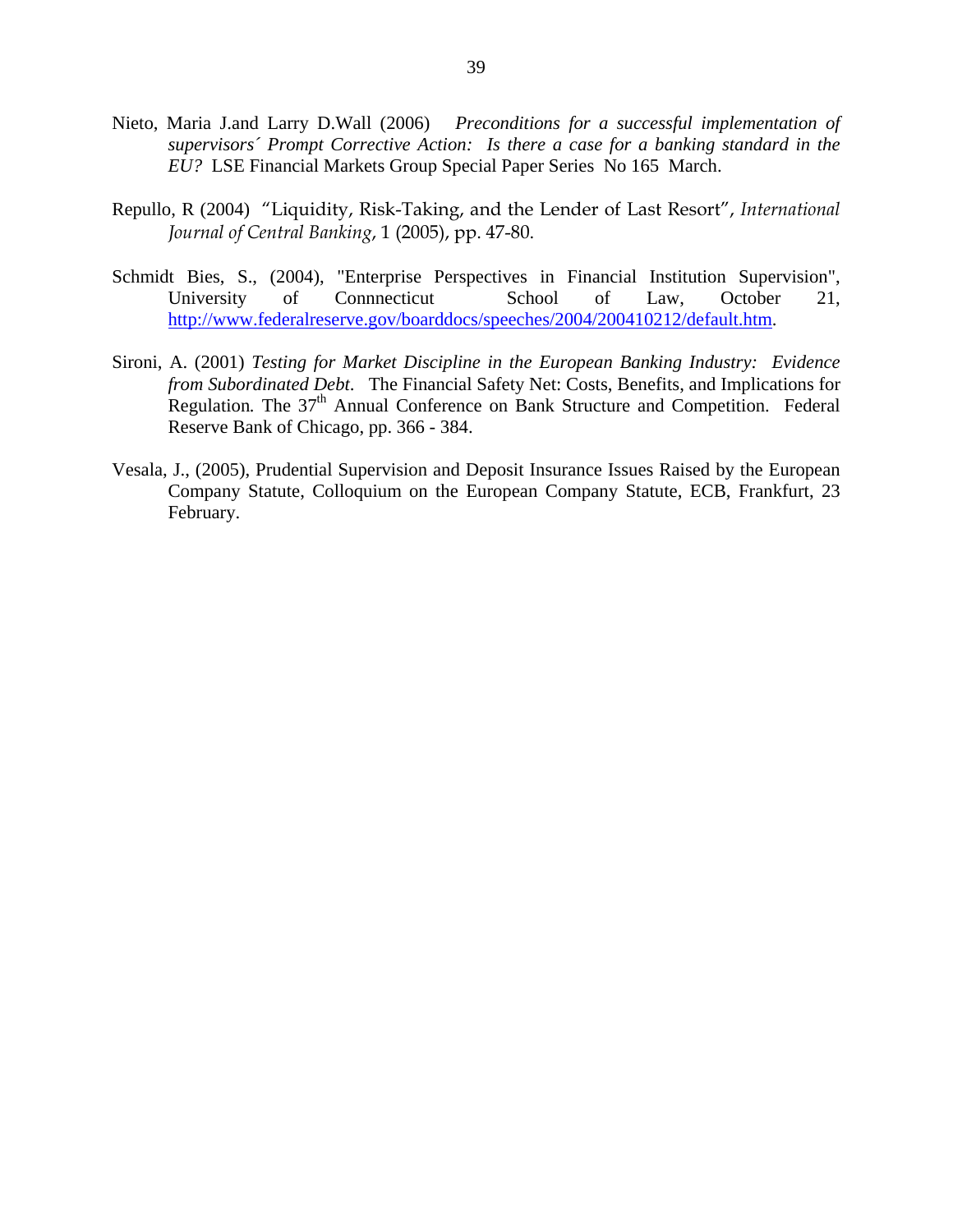# **Table 1:**

#### **Supervision, Deposit Insurance and**

# **Resolution Authorities´ Jurisdiction in the EU**

|                                                                                          | <b>Prudential</b><br>Supervisor <sup>1</sup>                                                                                                                        | <b>Deposit Insurance</b><br>Regulators <sup>2</sup>                                              | <b>Reorganization and</b><br>Winding-Up<br>Authority <sup>3</sup> |
|------------------------------------------------------------------------------------------|---------------------------------------------------------------------------------------------------------------------------------------------------------------------|--------------------------------------------------------------------------------------------------|-------------------------------------------------------------------|
| <b>Banks locally incorporated</b>                                                        |                                                                                                                                                                     |                                                                                                  |                                                                   |
| Parent banks authorized in<br>home country                                               | Home country<br>authorizing parent bank<br>(consolidated)<br>supervision - solvency)                                                                                | Home country                                                                                     | Home country                                                      |
| Subsidiaries of parent banks<br>headquartered and<br>authorized in another EU<br>country | Home country<br>authorizing parent bank<br>(consolidated<br>supervision - solvency)<br>Host country<br>authorizing the<br>subsidiary<br>("solo" basis) <sup>4</sup> | Host country                                                                                     | Host country                                                      |
| <b>Branches</b>                                                                          |                                                                                                                                                                     |                                                                                                  |                                                                   |
| Branches of banks<br>headquartered and<br>authorized in other EU<br>country              | Home country of head<br>office (consolidated<br>supervision - solvency)<br>Host country <sup>5</sup><br>(liquidity)                                                 | Home country<br>(possibility of<br>supplementing the<br>guarantee by host<br>country $)^{\circ}$ | Home country                                                      |

Source: Garcia and Nieto (2005)

 $\overline{a}$ 

Official Journal of the European Communities 30 June 2006. L 177

<sup>2</sup> Directive 94/19/EC of the European Parliament and of the Council of 30 May, 1994 on deposit-guarantee schemes. Official Journal of the European Communities 31 May, 1994, No. L135/5 and Directive 97/9/EC of the European Parliament and the Council of 3 March 1997 on investor-compensation schemes. Official Journal of the European Communities 3 May 1997 No. L 84/22.

 $3$  Directive 2001/24/EC of the European Parliament and of the Council of 4 April on the reorganisation and winding up of credit institutions. Official Journal of the European Communities 5 May, 2001. L125

4 Directive 2006/48/EC of the European Parliament and of the Council of 14 June 2006 relating to the taking up and pursuit of the business of credit institutions (recast) Art. 44 " [It] shall not prevent the competent authorities of the various Member States from exchanging information in accordance with this Directive and with other Directives applicable to credit institutions. That information shall be subject to the conditions of professional secrecy."

<sup>5</sup> Directive 2006/48/EC of the European Parliament and of the Council of 14 June 2006 relating to the taking up and pursuit of the business of credit institutions (recast) (art. 43.1): "[It] shall not affect the right of the competent authorities of the host Member State to carry out, in the discharge of their responsibilities under this Directive, on the-spot verifications of branches established within their territory"

 $6$  Directive 94/19/EC of the European Parliament and of the Council of 30 May, 1994 on deposit-guarantee schemes. Official Journal of the European Communities 31 May, 1994. L 135. (art. 4). "…Admission shall be conditional on fulfillment of the relevant obligations of membership, including in particular payment of any contributions and other charges."

<sup>&</sup>lt;sup>1</sup> Directive 2006/48/EC of the European Parliament and of the Council of 14 June 2006 relating to the taking up and pursuit of the business of credit institutions (recast)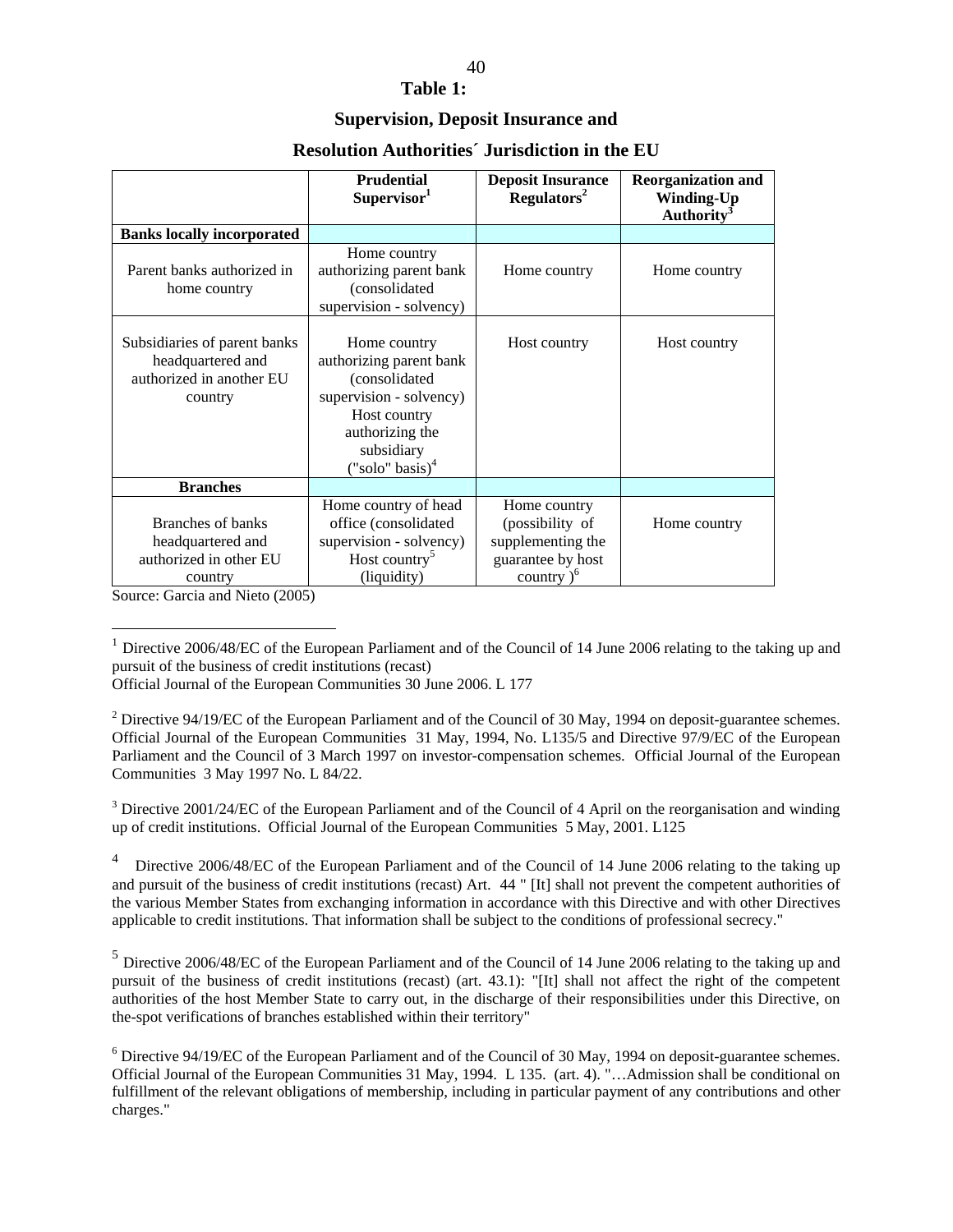|                  | <b>Denmark</b> | <b>Finland</b> | <b>Norway</b> | <b>Sweden</b> |
|------------------|----------------|----------------|---------------|---------------|
| Mortgage         |                |                |               |               |
| lending          | 17             | 32             | 12            | 16            |
| Consumer         |                |                |               |               |
| lending          | 15             | 31             | 11            | 9             |
| Personal         |                |                |               |               |
| deposits         | 22             | 33             | 8             | 18            |
| Corporate        |                |                |               |               |
| lending          | 19             | 35             | 16            | 14            |
| Corporate        |                |                |               |               |
| deposits         | 22             | 37             | 16            | 21            |
| Investment       |                |                |               |               |
| funds            | 20             | 26             | 8             | 14            |
| Life $\&$        |                |                |               |               |
| pension          | 15             | 28             | 7             | 3             |
| <b>Brokerage</b> | 17             | 5              | 3             | 3             |

**Table 2: Nordea; Market share in Nordic countries (%)** 

Mayes (2006)